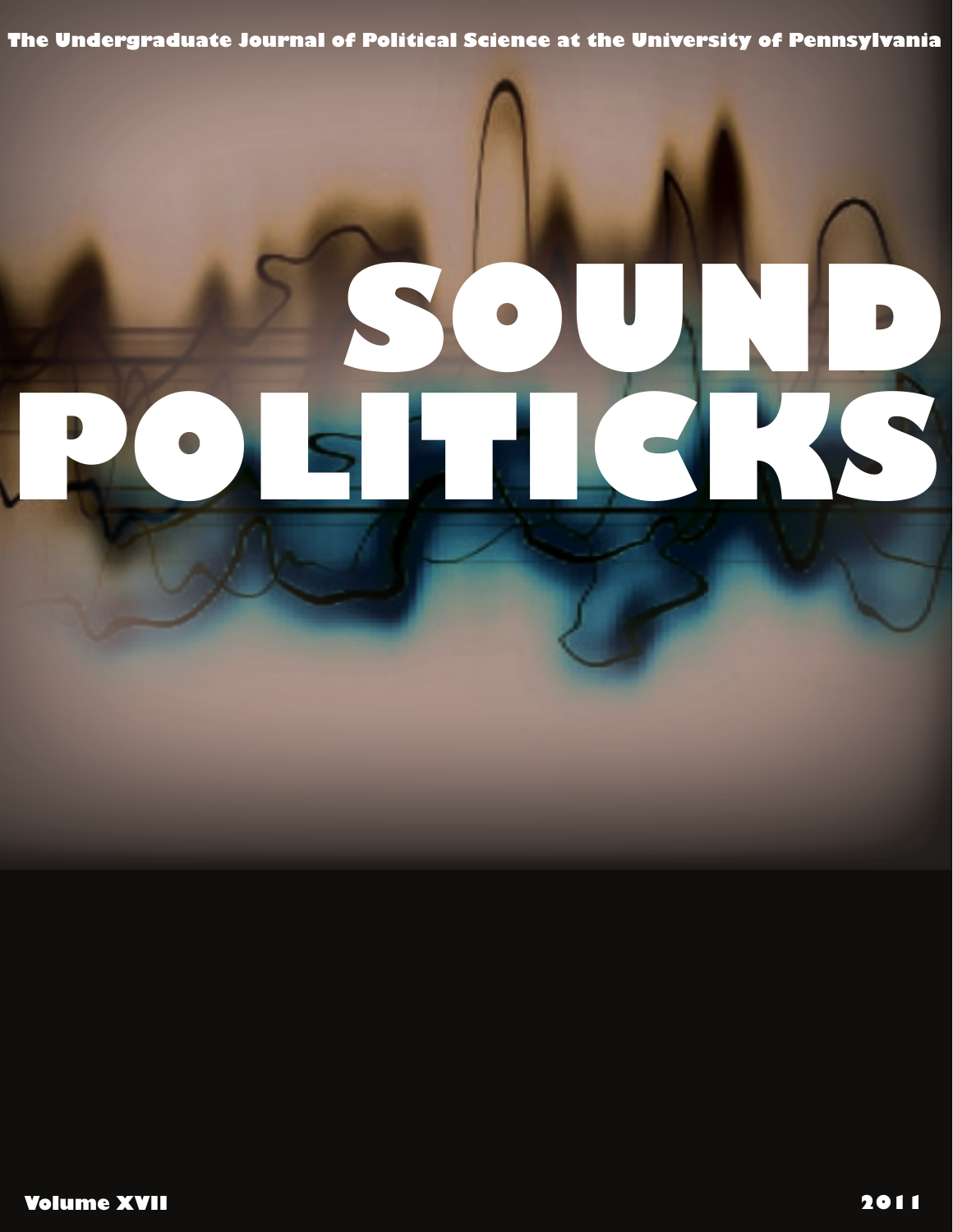# letter from the editors

The works that you will find within these pages are important contributions to the dynamic system of civil discourse upon which this country was built.

In this issue, student authors lend their voices to the American political debate. You will read as one author examines social identity in American political culture, as another studies the future of primary reform, as the third discusses the impact of female leadership on social movement membership participation and as the fourth develops a nuanced reading of a small Georgian congressional district.

Our featured article, "Privilege and Prejudice: Partisan Realignment in the 1960s" by Aaron Ross, provides instructive insight into a particularly turbulent era in American politics. It is a piece that reminds us of the inherently dynamic nature of our political system – from the earliest days of its founding, through the 1960s, and up to the 24-hour news cycle that dominates American political life today.

Politics – we must remember – is most safe, sound, and informative when informed by a multitude of voices. We present just a few of those voices here for your enjoyment.

Best wishes,

Baquel & Conya

Raquel Finkelstein and Sonya Sackner-Bernstein Editors-in-Chief

# staff

Co-Editors-in-Chief Raquel Finkelstein Sonya Sackner-Bernstein

Editorial board Ronique Forgie Sam Greenberg Lucius Hassall Abigail Hathaway Kevin Kim Cameron Mathis Jonathan Messing Urja Mittal Brian Mund Rachel Sebastian Arielle Van Backer

Layout Editor Nana Adwoa Sey

Faculty Advisor Dr. Eileen Doherty-Sil

Thank you to our sponsors Political Science Department Pi Sigma Alpha Fox Leadership Program

And a special thanks to Dr. Neil Malhotra

SOUND POLITICKS is the official Undergraduate Journal of Political Science at the University of Pennsylvania. It is published annually and covers a wide range of political topics.

SOUND POLITICKS accepts submissions year-round from undergraduates of any class or major. Articles must include footnote citations and not exceed 4,000 words. Each semester, the author of the best article submission will receive a \$100 prize.

All inquiries should be addressed to: UPenn.SoundPoliticks@gmail.com.

Applications for positions on the editorial, productions, and business staffs are available.

All rights reserved. Reproduction in whole or in part without written permission is prohibited.

2 (c) 2011 University of Pennsylvania. Published by Replica Global.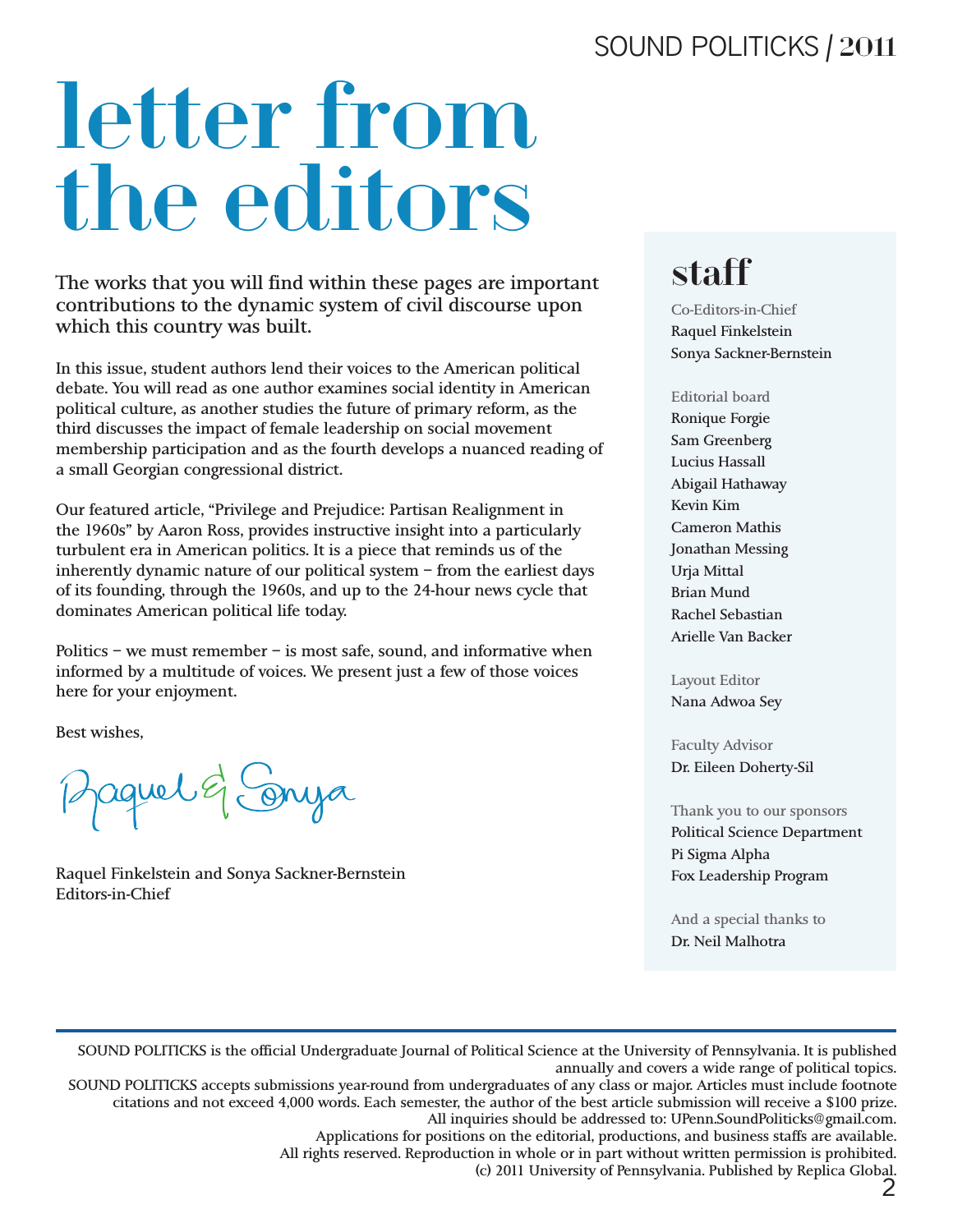# table of contents

The Undergraduate Journal of Political Science at the University of Pennsylvania

| Privilege and Prejudice<br>BY AARON ROSS                               |  |
|------------------------------------------------------------------------|--|
| <b>Women on the Move</b><br>$\overrightarrow{z}$<br>BY PRIYANKA R. DEV |  |
| American Political Culture<br>BY ANGELA KATRINA FERIA                  |  |
| A Tale of Two Cities and Other Stories 24<br>BY EMERSON T. BROOKING    |  |
| Representative Democracy<br>BY KRISTEN LAVERY                          |  |
| The Primary Reform<br>BY MATTHEW CHIARELLO                             |  |
| Interview with Neil Maholtra (1995) 43                                 |  |

**66**<br>of s May the first principles of Sound Politicks be fix'd in the minds of youth.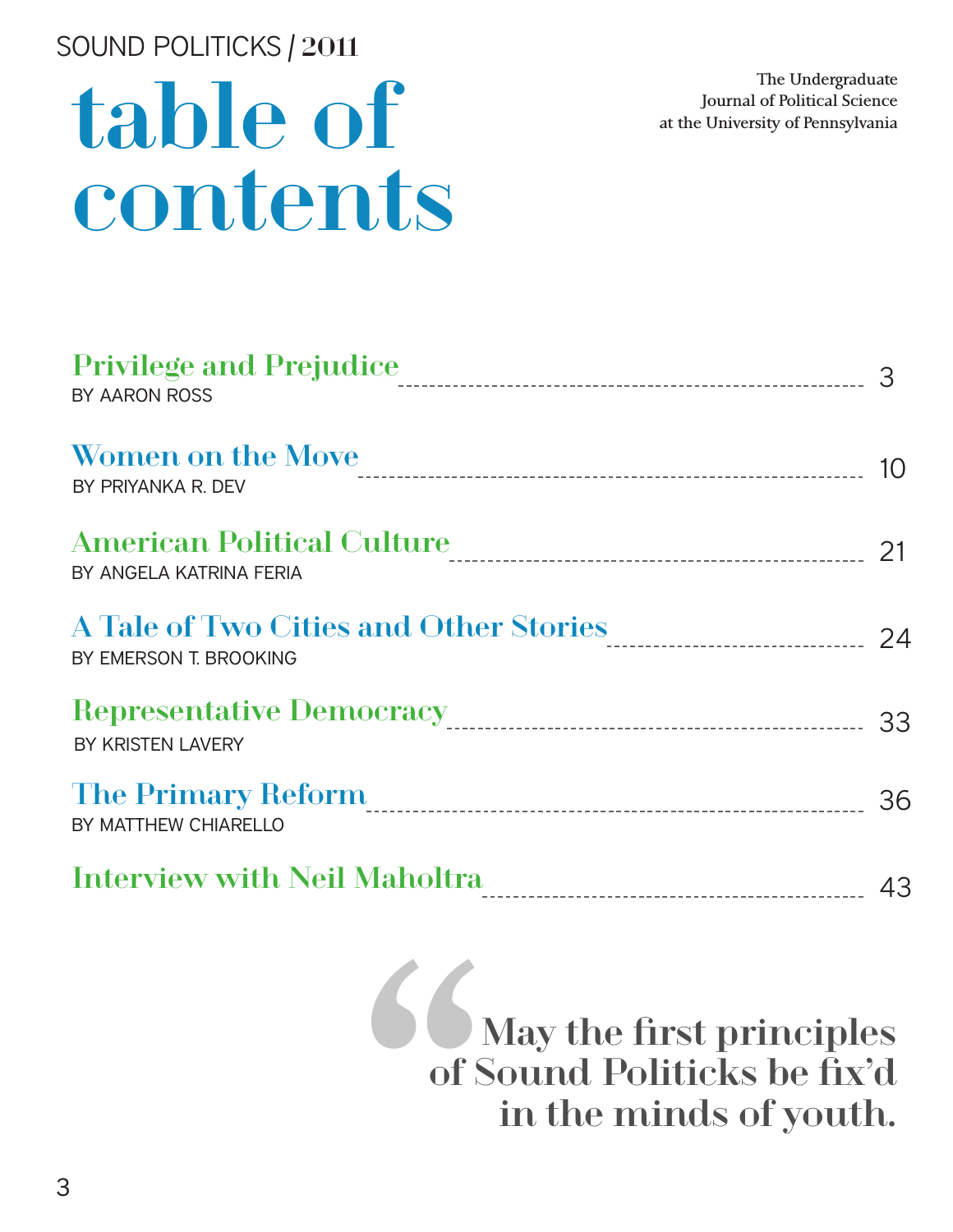# Privilege and Prejudice

# Partisan Realignment in the 1960s

BY AARON ROSS

Few political prognostications have proven as accurate as Lyndon Johnson's aside after signing the Civil Rights Act of 1964. "I think we've just delivered the South to the Republican Party for a long time to come,"1 he told aide Bill Moyers. Indeed, the Democratic Party's embrace of civil rights in the early to mid-1960s corresponded closely with a resurgence of Republicanism in the region. A Democratic bastion since the end of Reconstruction, the South shifted political allegiances in a dramatic way. In the ten presidential elections preceding passage of the Civil Rights Act and Voting Rights Act of 1965 Democratic candidates won a combined 76 former Confederate states and only twenty in the ten years that followed. While Congressional partisan realignment was more gradual, change began quickly. South Carolina Senator Strom Thurmond bolted to the Republican Party just months after the signing of Civil Rights Act, accusing Democrats of being "engaged in another Reconstruction."2

Many Southern Democrats, few of whom had voted for the Civil Rights Act, refused to campaign with President Lyndon B. Johnson in 1964. One Georgia congressman went so far to note: "It would be poison now to say you'd even heard of Lyndon Johnson in Georgia."3 Meanwhile, Alabama Governor George Wallace stirred white resentment during his campaign for the Democratic presidential nomination, using racial code words like "states' rights" and "law and order." Republican presidential candidate Senator Goldwater, a vigorous opponent of the Civil Rights Act—although not personally racist—followed Wallace's lead. He denounced the bill on the Senate floor as "the hallmark of the police state and a landmark in the destruction of a free society," later turning to more explicitly racist rhet-

<sup>2</sup> Taylor Branch, Pillar of Fire: America in the King Year, 1963-65 (New York: Simon & Schuster, 1998), 493.

<sup>1</sup> Gary Donaldson, Liberalism's Last Hurrah: The Presidential Campaign of 1964 (Armonk, NY: M.E. Sharpe, 2003), 124.

<sup>3</sup> Robert David Johnson, All the Way with LBJ: The 1964 Presidential Election (Cambridge: Cambridge University Press, 2009), 167.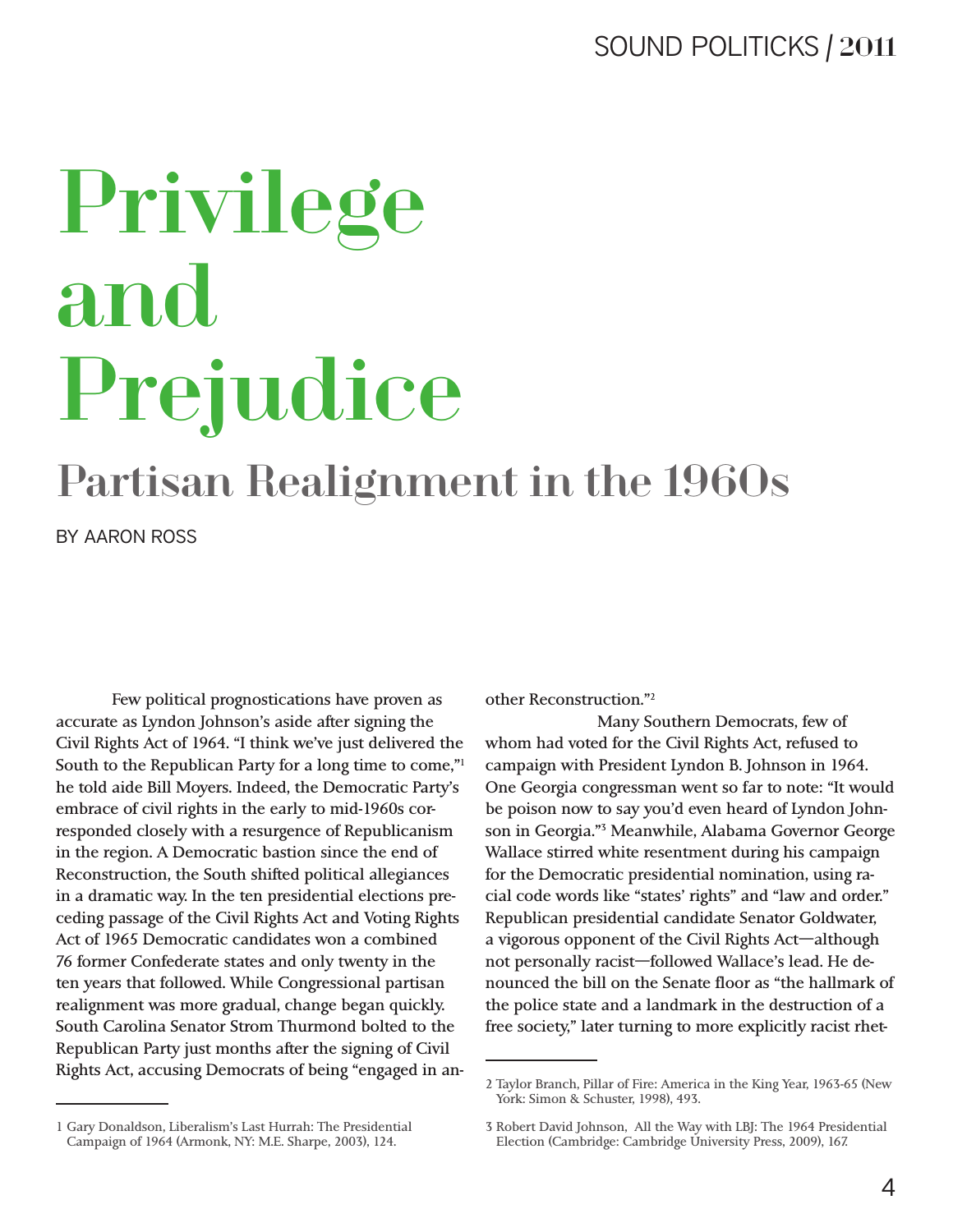oric in his allegations that "minority groups run this country." Though Johnson cruised to victory, Goldwater won the five Deep South states—the first time Mississippi, Alabama, Georgia, and South Carolina had voted Republican since Reconstruction.

Nonetheless, some indicators cast doubt upon Johnson's ominous forecast. As Jason Sokol demonstrates, the southern response to the law proved much better than expected. As of January 1965, it was estimated that 75 percent of the Americans affected by Title II of the act, which prohibited discrimination in places of public accommodation, were abiding by it.<sup>4</sup> Mayor Allen Thompson of Jackson, Mississippi conceded that the new law repulsed him but considered it his obligation to comply: "It's the law and it must be obeyed until it is struck down."5 Southern blacks were surprised by whites' quiet acceptance.<sup>6</sup>

From a political standpoint, the anticipated white backlash against the Democratic Party seemed to have been averted as well. Despite having lost the five Deep South states, President Johnson held on to the remaining six former Confederate states. High-profile brutality against civil rights activists in 1964 and 1965 bolstered public support for more civil rights legislation, even among white southerners. Following the brutal "Bloody Sunday" attack by Selma police on peaceful demonstrators, a Gallup poll indicated that 75 percent of respondents endorsed federal voting rights legislation.7 By the time the Voting Rights Act was signed, civil rights seemed to have become a winning political issue. Historians Isserman and Kazin note the hopes of many Democrats that newly enfranchised Black voters could be combined with the party's existing supporters to strengthen the Democratic party.8

The new and improved Democratic coalition did not emerge. To the contrary, the 1960s marked the

8 Ibid. 144.

zenith of Liberalism. Across the country Republicans made inroads as the New Deal coalition unraveled. Ronald Reagan won a landslide victory in California's 1966 gubernatorial election, touting his law and order credentials and opposition to open housing laws and welfare. Richard Nixon took the presidency in 1968 on a similar platform, pledging to protect the interests of the so-called "silent majority" against crime, social unrest, and government favoritism of minorities. Four years after Goldwater had carried just six states, Nixon claimed the White House.

Indeed, evidence of cracks in the New Deal coalition was apparent in 1964. That year, many increasingly conservative voters "split their tickets," and voted for conservatives in the non-Presidential races.<sup>9</sup> For example, although Johnson won California, Democrats lost a Senate race to conservative Republican George Murphy. Nationally, a Gallup poll taken eight days after the election found Americans closely split between support for conservative and liberal policies.10

Given Johnson's victory, the Republican ascendancy of the late 1960s must have derived from more than a simple backlash against civil rights. In their recent book, Shafer and Johnston assert that contemporary economic trends in the South explain its political realignment. Before World War II, white southerners looked to the Democratic Party to preserve the status quo, believing that "anything that changed the agricultural nature of the economy would be inevitably and thoroughly disruptive to the larger society."11 From 1903 until 1961, no Confederate state elected a Republican senator. The region's postwar transformation from an agrarian to an industrial society produced class divisions that mirrored those of the North. In turn, southern politics began to more resemble those of the rest of the country.12 As southern society grew more heterogeneous, southerners thought less regionally and more personally in the voting booth, seeking political repre-

<sup>4</sup> Jason Sokol, There Goes My Everything: White Southerners in the Age of Civil Rights, 1945-1975 (New York: Alfred A. Knopf, 2006), 210.

<sup>5</sup> Ibid. 197.

<sup>6</sup> Ibid. 196.

<sup>7</sup> Maurice Isserman and Michael Kazin, America Divided: The Civil War of the 1960s, Third Edition (Oxford: Oxford University Press, 2008), 142.

<sup>9</sup> Donaldson, 298.

<sup>10</sup> Johnson, 302.

<sup>11</sup> Byron E. Shafer and Richard Johnston, The End of Southern Exceptionalism: Class, Race, and Partisan Change in the Postwar South (Cambridge, Massachusetts: Harvard University Press, 2006), 8.

<sup>12</sup> Ibid. 12.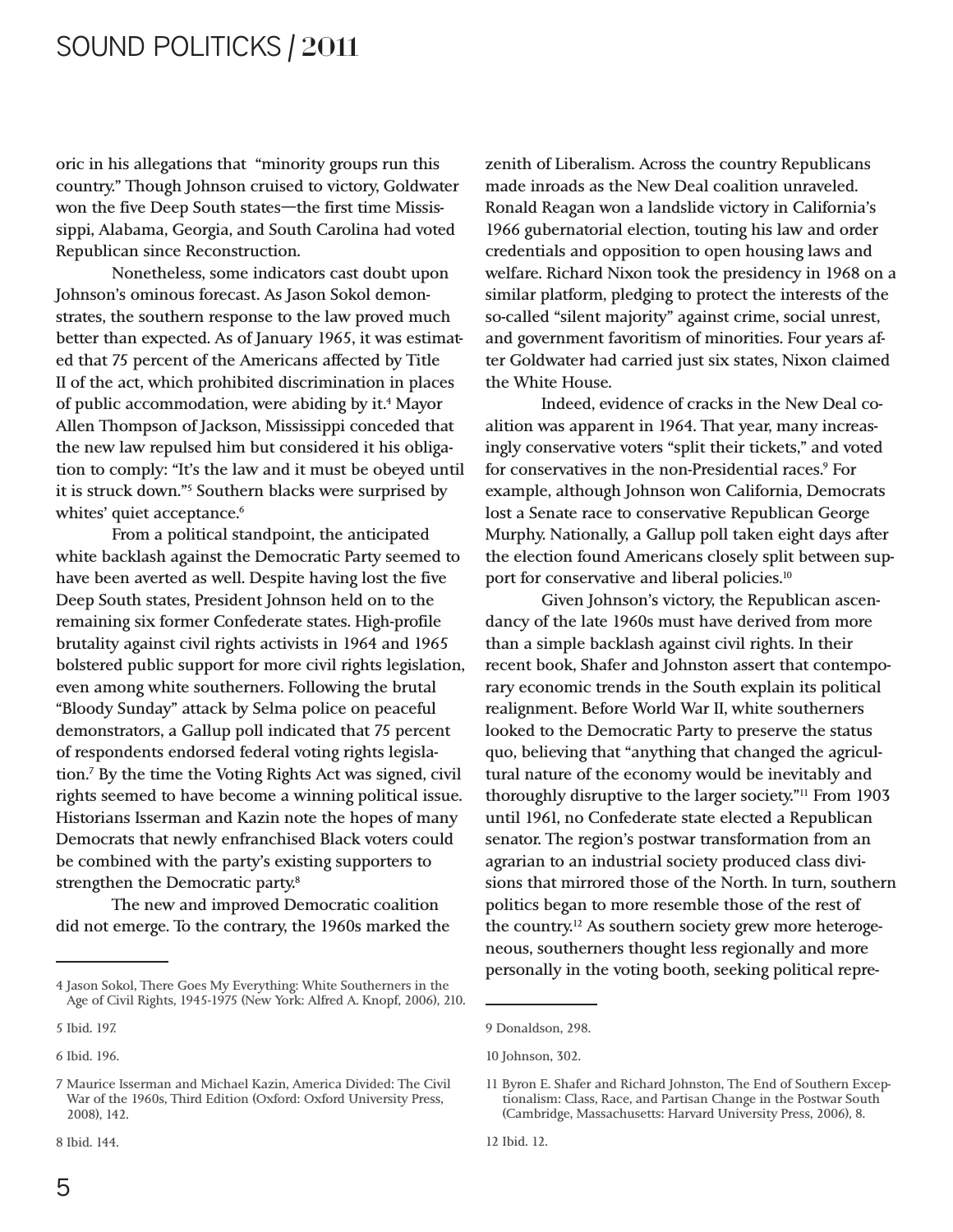sentation that reflected their particular economic interests.

Beginning in the 1950s and accelerating in the 1960s, wealthier Southern whites increasingly voted Republican. By opposing social welfare measures and supporting lower taxes, Republicans appealed to the economic and social interests of the upwardly mobile. Democrats retained significant support among poorer whites while attracting new black voters en masse. Americans nationwide, more prosperous and optimistic about their economic futures, gravitated toward the Republican Party, while the Democratic Party associated itself with issues of poverty and social welfare. Further discounting the role of race in Republican gains, whites in areas with large black populations—who would presumably be more affected by civil rights legislation consistently voted more Democratic than those in other areas.13

Shafer and Johnston's analysis correctly recognizes the national character and long-term origins of the Republican Party's resurgence, but its separation of economics and race ignores the confluence of these two factors. That partisan shifts were not unique to the South does not exclude race as the explanation, for race influenced northern politics as well. Backlash against civil rights legislation emanated less from the Jim Crow South than from a growing sense of white entitlement. White America came to view its post-war prosperity as natural and just. For many whites, government intervention in racial matters threatened the social standing they had won through their own hard work. The Republican platform of free market economics, law and order, and racial conservatism promised to defend the new status quo, especially from the intrusion of outside groups. By the mid-1960s, most southerners could see that white supremacy through legal discrimination was dead. Consequently, many joined the North in pursuing the institutionalization of white preeminence through less obvious economic means.

In the North, economics had long been a tool of racial subjugation. After World War II, local and federal governments advanced the interests of working and lower-middle class whites at the expense of blacks. Agencies like the Federal Housing Administration (FHA) and Veteran's Administration (VA) subsidized millions of white Americans in entering home ownership. Whites migrated from urban centers to rapidly-developing suburbs. In addition, homeowner tax breaks and highway construction facilitated homeownership and suburbanization. Housing authorities adopted blatantly racist policies, often redlining black neighborhoods as too 'risky' for government loans.14 As whites deserted cities, government funding and private investment followed. Thus, while whites enjoyed unprecedented prosperity, blacks were increasingly confined to neglected and blighted urban neighborhoods.

This new generation of upwardly-mobile whites sought to consolidate their gains. Convinced that their success derived wholly from the free market, they opposed civil rights legislation and racially progressive programs out of the belief that "civil rights for Blacks were won only at the expense of white rights." <sup>15</sup> White resistance toward integrated communities mixed traditional racial fears with identifiably middle class concerns and began to change local politics. In the 1949 Detroit mayoral election, Republican Albert Cobo defeated Democrat George Edwards, a council member of the New Deal tradition by opposing integrated neighborhoods and public housing. He swept the largely white precincts on the northeast and northwest sides.16 Many of these voters would soon leave the city and become part of the suburban middle class. While New Deal programs like the FHA had elevated them to middle class standing, they soon became some of the New Deal's harshest adversaries in order to protect that status.

Similarly, middle class racial mentalities transformed politics in the South. Republican support between the 1950s and 1970s in Southern House races jumped eighteen points among white voters in the middle income tercile and twenty points among those in the upper income tercile. For the bottom tercile, Re-

<sup>14</sup> Peter Dreier, John Mollenkopf, and Todd Swanstrom, Place Matters: Metropolitics for the Twenty-first Century (Lawrence, Kansas: University Press of Kansas, 2004), 122.

<sup>15</sup> Thomas J. Sugrue, "Crabgrass-Roots Politics: Race, Rights, and the Reaction against Liberalism in the Urban North, 1940-1964," The Journal of American History 82 (1995): 561.

<sup>16</sup> Ibid. 570-71.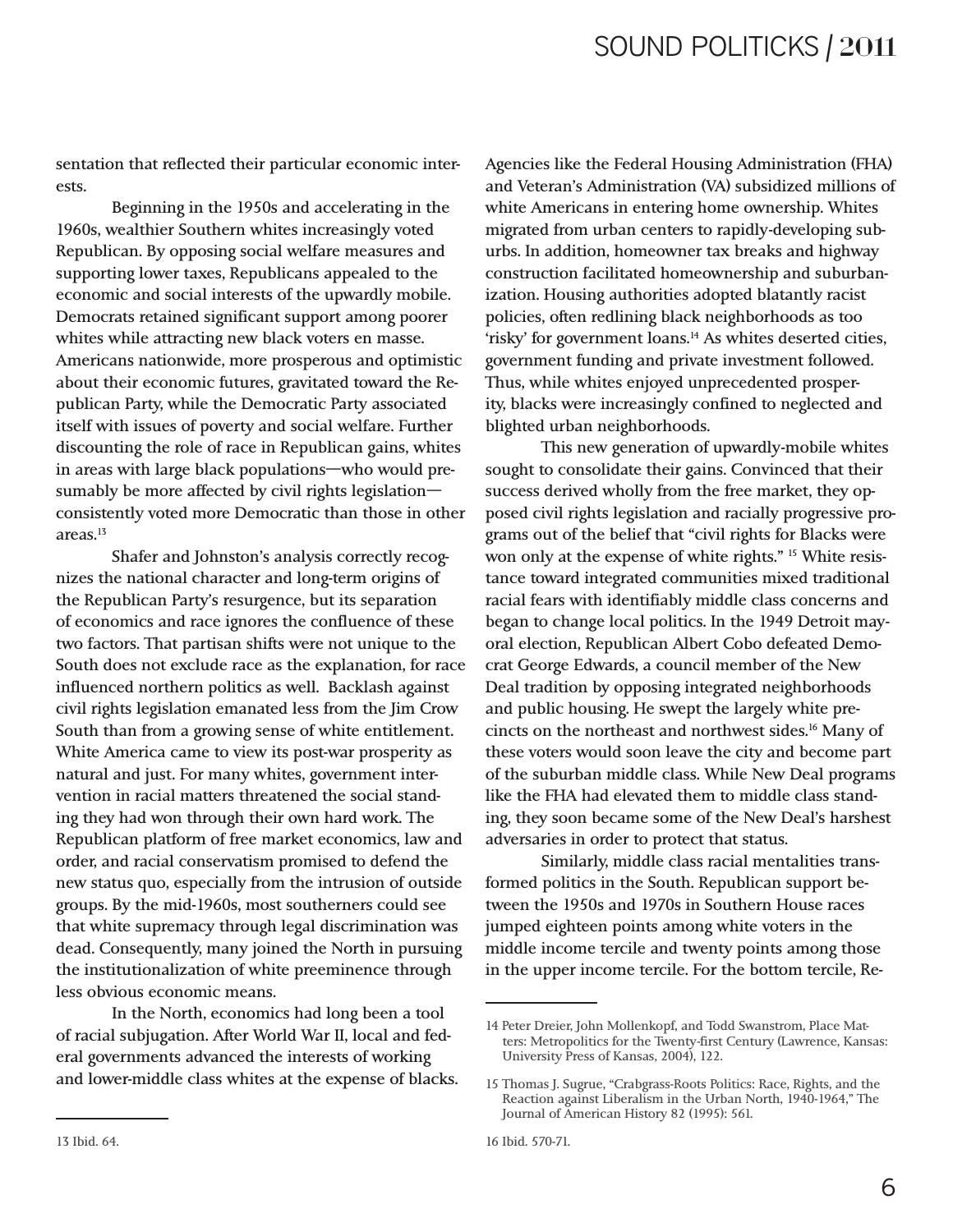# " That partisan shifts were not unique to the South does not exclude race as the explanation, for race influenced northern politics as well.

publican support rose just six percent.17 In presidential elections during this period, the Republican share of the vote among southern whites increased seventeen and nineteen points for the middle and upper income terciles, respectively, and thirteen points for the lower income tercile.18 The overall trend is clear: higher-income whites drove the Republican Party's electoral improvement in the South.

The upper class gravitation to the Republican Party can be easily explained. Wealthy Southerners, like their Northern counterparts, naturally supported the party advocating low taxes, and higher-income voters consistently trended Republican.19 The middle class's lurch to the right, however, requires deeper analysis. After all, many liberal achievements, including Social Security, Medicare, and consumer protections enjoy strong middle class support.

Ultimately, the factors responsible for this shift were the same as those active in Detroit. Kevin Kruse's White Flight: Atlanta and the Making of Modern Conservatism demonstrates how upwardly-mobile Atlantan whites embraced the Republican Party for reasons nearly identical to those of Northern whites. Believing themselves under siege by black intruders and government support for minorities, they formed homeowners' associations to demand "freedom of association" and protect residential homogeneity through racial covenants and public advocacy. This defense of racial privilege differed from the white supremacist approach of groups like the Ku Klux Klan and closely approximated Northern models. In Atlanta, anti-tax sentiment dominated the agenda, as white residents voiced their opposition to bearing the cost of services for blacks.20

The Republican Party appealed directly to the interests of middle class whites. By the mid-1960s, these voters were increasingly suburban. During the 1960s, 60,000 of roughly 300,000 whites abandoned Atlanta, followed by 100,000 in the next decade.<sup>21</sup> Bo Callaway offered a blueprint for Republican success in this new political environment, promising to defend the Atlanta suburbs from liberal solutions to racial problems. In the 1966 Georgia gubernatorial election, Callaway's strategy very nearly paid off, as only a technicality denied him victory. In the 1968 presidential election, Callaway served as Richard Nixon's southern campaign manager and applied these same principles throughout the region. Despite some rhetoric, Kruse argues that Nixon's southern strategy was not neo-segregationist, "it was, instead, an appeal to middle-class suburbanites."<sup>22</sup>

Although traditional loyalties and congressional Democrats' willingness to break party ranks on racial issues helped them retain majorities in the South, Republicans had established themselves as major players in Southern politics, with a solid base among white suburbanites. As Kruse documents, racial attitudes proved a central component of a new mentality of "social respectability," and politicians like Callaway and Blackburn, with their racially-charged rhetoric, understood that.

National political milestones accelerated these trends, none more so than the 1964 election. Although Goldwater was defeated, his views on racial issues laid the foundation for the national party to capitalize on

<sup>17</sup> Shafer and Johnston, 25.

<sup>18</sup> Ibid. 31.

<sup>19</sup> Paul Krugman, comment on, "Income and voting," The Conscience of a Liberal, comment posted on October 22, 2007, http://krugman.blogs.nytimes.com/2007/10/22/income-and-voting/ (accessed April 21, 2010).

<sup>20</sup> Kevin Kruse, White Flight: Atlanta and the Making of Modern Conservatism (Princeton: Princeton University, Press, 2005), 127.

<sup>21</sup> Ibid. 5.

<sup>22</sup> Ibid. 253.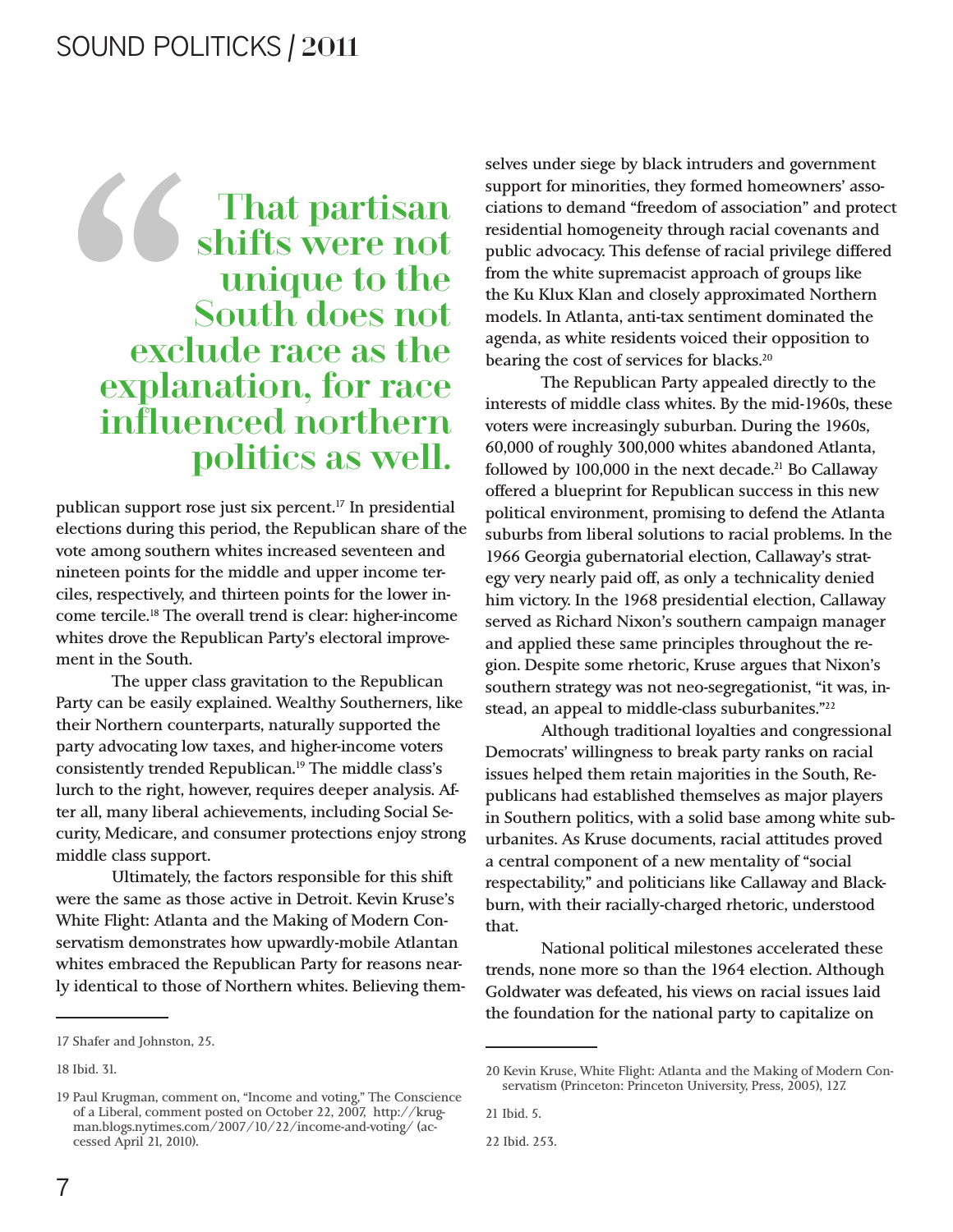When withdrawing from the race on July 19th, he proclaimed: "being a Southerner is no longer geographic. It's a philosophy and an attitude."

race in future elections. Prior to 1964, Republicans remained the party of emancipation and Reconstruction in the eyes of many. National Republicans were significantly more liberal on race than Democrats. When President Eisenhower pushed for a civil rights bill in 1957 to protect minority voting rights, then-Senator Johnson stripped the bill of its most controversial provision, involving strong legal protections for minorities. Indeed, the Civil Rights Act received the support of 80 percent of Republicans, compared to 69 percent of Senate Democrats and 63 percent of House Democrats.

Much of the credit for reviving civil rights as a national issue must go to the Democratic governor of Alabama, George Wallace, who ran for his party's presidential nomination in 1964. Although Wallace once proclaimed: "Segregation now! Segregation tomorrow! Segregation forever!"23, his presidential campaign offered a more moderate racial conservatism. In this way, Wallace was to national politics what Bo Callaway was to southern politics. Wallace recognized that reimposing segregation or continuing to deny blacks suffrage was politically impossible. Instead, Wallace perfected the use of racial code words to appeal to white anxieties. He decried open housing, preferential treatment for minorities, and school busing, and took advantage of a wave of urban riots in 1964 to play on white fears of residential integration and public housing. Wallace's message resonated well in the North, particularly in urban areas where blacks had begun to move into previously white neighborhoods. Wallace recognized the common chord his rhetoric struck with northern and southern audiences. When withdrawing from the race on July 19th, he proclaimed: "being a Southerner is no longer geographic. It's a philosophy and an attitude."24

Goldwater, an opponent of civil rights legislation on constitutional grounds, took note of Wallace's approach. Although at times uncomfortable with the racial edge of his 1964 campaign, the resonance of Wallace-like rhetoric convinced Goldwater to press the issue. As early as 1961, Goldwater had demonstrated he understood the shifting racial politics, remarking, "We're not going to get the Negro vote as a bloc in the 1964 and 1968, so we ought to go hunting where the ducks are."25 The Goldwater campaign appealed to the racial anxieties of many white Americans. One ad featured a young white man fired from a job in favor of "an arrogant-looking Negro boy" as a result of the Civil Rights Act.<sup>26</sup> When campaigning alongside Strom Thurmond in the South, he drew massive crowds. .

Goldwater embraced Wallace's emphasis on law and order against the backdrop of campaign-year urban riots. They tapped into the fears of millions of whites that the violence on their television screens would spread to their backyards unless the government took action. By the Republican convention in July, even former President Eisenhower, who had been openly hostile to Goldwater's extremism in the past, came on board. Before the partisan crowd in San Francisco, he proclaimed, ""[L]et us not be guilty of maudlin sympathy for the criminal who, roaming the streets with switchblade knives and illegal firearms seeking a helpless prey, suddenly becomes upon apprehension a poor, underprivileged person who counts upon the compassion of our society and the laxness or weakness of too many

<sup>24</sup> Ibid. 56.

<sup>25</sup> Johnson, 28.

<sup>26</sup> Ibid. 273.

<sup>23</sup> Donaldson, 95.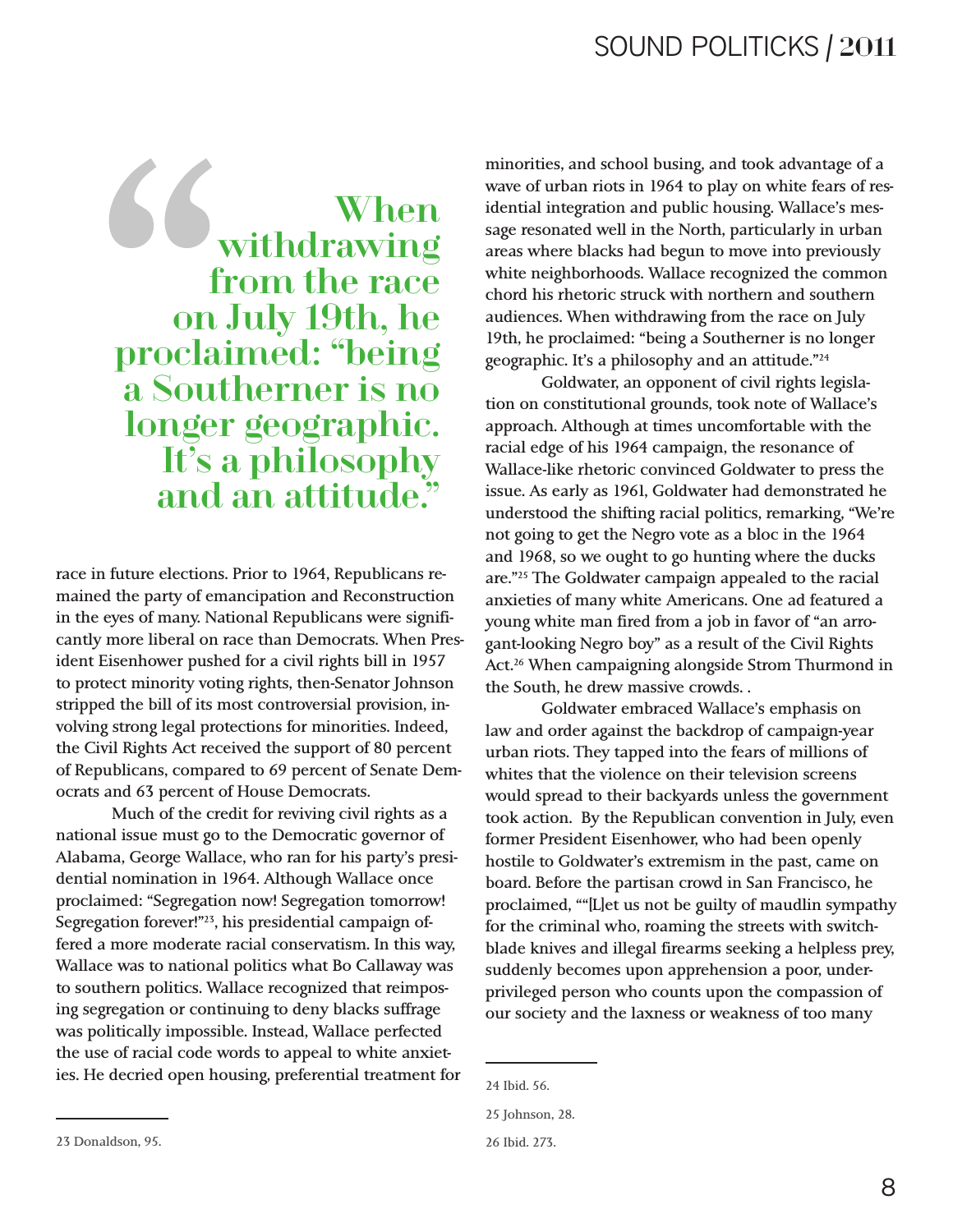courts to forgive his offense."27 With that speech, Eisenhower represented the surrender of moderate Republicanism to the conservative movement he had opposed.<sup>28</sup>

It was Goldwater's victory over the moderate wing that positioned Republicans to profit from the anxieties of white America. Goldwater's emergence as the face of the party solidified its credentials as the defender of middle class suburban voters. During the debate over the Civil Rights Act, Rockefeller, Goldwater's primary opponent, enthused that Republican support for civil rights made "crystal clear the fact that the mainstream of Republican thought and action today remains true to our party's heritage and faithful to its deep conviction of the worth and dignity of each individual."29 Had Rockefeller been nominated, the two major parties' candidates would have been two of the most prominent pro-civil rights politicians in the country. Goldwater's nomination, however, secured the decisive California primary by white upper- and middleincome suburbanites,<sup>30</sup>established a clear contrast with Johnson's racial progressivism. This blueprint provided a path to victory for a host of Republican politicians. Nixon would be the first to capitalize on this path with his southern strategy in 1968, but Reagan's victory in 1980 marked the true fulfillment of the Goldwater legacy. Conservative columnist George Will wrote, "It took 16 years to count the votes [of the 1964 election], and Goldwater won."31

Democratic policy and strategy in the 1960s provided a useful foil to Republican assertiveness on racial issues. Besides Democrats' association with civil rights legislation, ingrained in the American consciousness by the Goldwater-Johnson divide, Johnson's Great Society initiatives neatly fit the emerging Republican narrative. Republicans painted Democrats as soft on crime and as favoring higher taxes to facilitate wealth redistribution from hard-working (white) Americans to minority welfare recipients. Ironically, many middle class whites stood to benefit from the reforms although activist government and federal intervention in the economy became synonymous with preferential treatment for the undeserving poor. With initiatives such as Johnson's "war on poverty," the Democratic Party appeared to have abandoned the interests of white working Americans in favor of impoverished minorities for whom government assistance necessarily amounted to a handout.

The tumult of the 1960s worsened many whites' perceptions of minorities. As civil rights reforms failed to concretely improve blacks' quality of life, urban riots and violence broke out. The 1964 riots in Rochester and Philadelphia were followed by similar events in Watts, Newark, Detroit, and Chicago. In the face of such horrific images, most Americans had little appetite for trying to understand the root causes of inner-city violence. Sokol explains, "The Democratic Party not only passed epic civil rights legislation and waged a 'war on poverty,' but its policies appeared even worse in light of the recent riots. While liberals provided federal funds to the impoverished, poor urban dwellers seemed to be tearing down America's cities."32 Even Michael Dukakis, the 1988 Democratic nominee for president, acknowledged that his party had not done enough to address Americans' concerns "that crime in neighborhoods and cities is up and people are getting terrorized and folks don't want to come out of the house."<sup>33</sup>

Republicans, having laid claim to the law-andorder mantel, upped the ante. In the 1968 presidential race, Richard Nixon made law and order the centerpiece of his campaign. He appealed to the so-called "silent majority" of Americans to great effect. 1968 marked a turning point in white voters' partisan preferences in presidential elections. Whereas Goldwater had lost white males and females by 11.8 and sixteen percentage points, respectively, Nixon carried white males by 14.1 percent and females by thirteen percent. In 1972, Nixon extended those advantages to 35.7 and 37.3 percent.<sup>34</sup>

<sup>27</sup> Donaldson, 174.

<sup>28</sup> Fred J. Cook, Barry Goldwater: Extremist of the Right (New York: Grove Press, Inc., 1964), 131.

<sup>29</sup> Johnson, 123.

<sup>30</sup> Donaldson, 152.

<sup>31</sup> Lawrence K. Pettit, If You Live by the Sword: Politics in the Making and Unmaking of a University President (Bloomington, Indiana: iUniverse, 2010), 67.

<sup>32</sup> Sokol, 273.

<sup>33</sup> David Paul Kuhn, The Neglected Voter: White Men and the Democratic Dilemma (New York: Palgrave MacMillan, 2007), 40.

<sup>34</sup> Ibid. 1.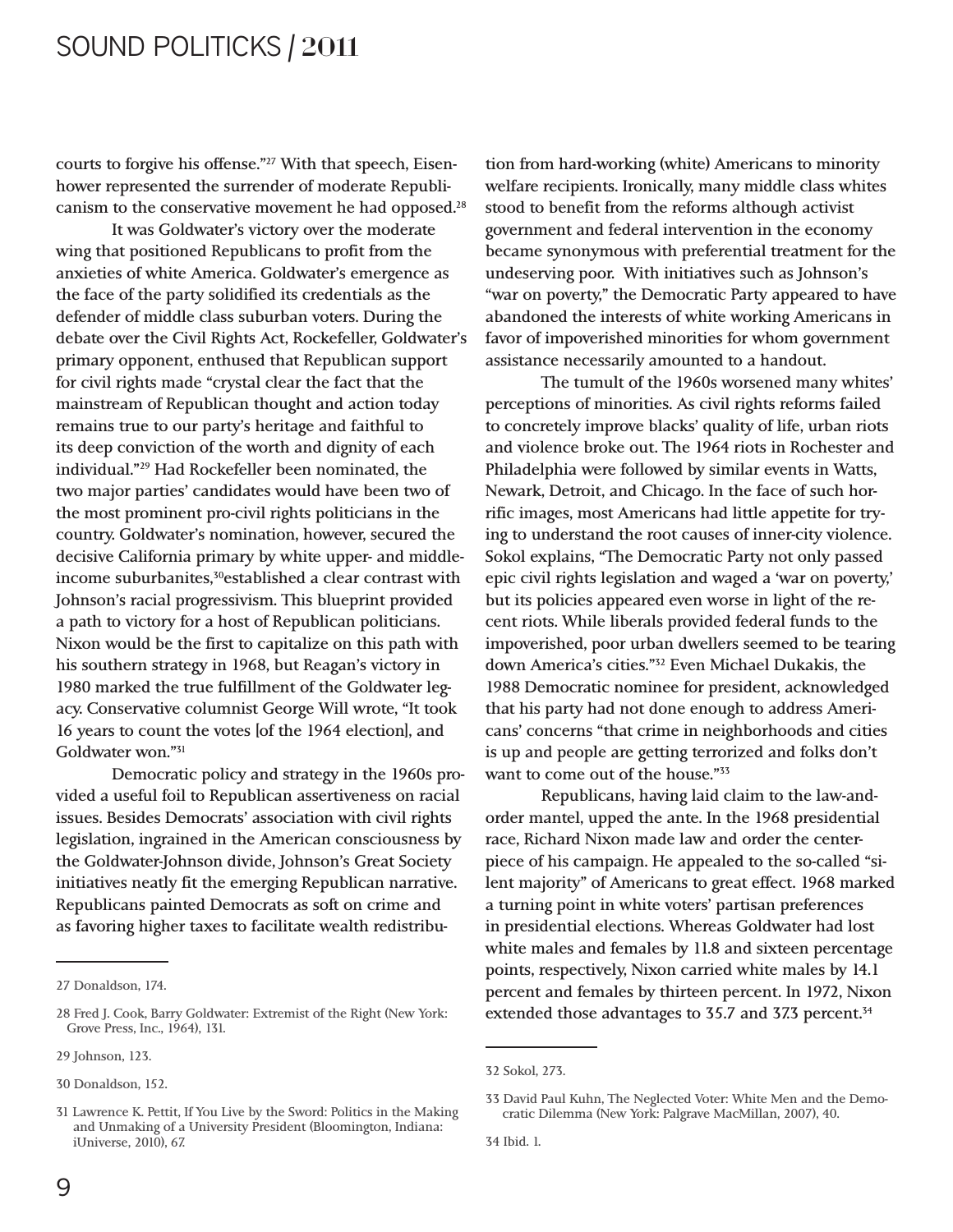It would be easy to attribute such gains to a reaction against the domestic unrest that surged under Democratic stewardship of the federal government. Isserman and Kazin suggest that without the outbreak of explosive rioting in Watts five days after President Johnson signed the Voting Rights Act, the strengthened Democratic coalition may have held. Other explanations for the Democratic decline emphasize phenomena specific to the 1960s. The Vietnam War threw the Democratic Party into disarray. Leftist political movements and counterculture provoked a backlash against liberalism among culturally conservative Americans. Many Americans embraced Republican candidates' law and order platforms for non-racial reasons. In addition, an energized conservative movement mobilized against the liberalism of the Kennedy and Johnson administrations, and the Civil Rights and Voting Rights Acts unquestionably led some to abandon the Democratic Party out of sheer racism.

To be sure, all of these variables played a role in the fragmentation of the Democratic Party. However, as the examples of Republican resurgence on the local level in the North and South demonstrate, the seeds of political realignment were in place long before the various crises of the 1960s. The commonly-cited factors above are necessary but not sufficient explanations. When Lyndon Johnson signed the Voting Rights Act, the pieces of a revitalized Democratic coalition seemed in place. Beneath these reassuring signs, however, the party faced a virtually inescapable demographic crisis. Americans might have come to accept full legal equality for blacks as inevitable and even just outcomes, but the economic and geographic transformations that took place after World War II pushed white Americans toward racial conservatism on questions like housing, crime, and school busing. As the national Democratic Party followed the legacy of President Truman and slowly established itself as the party of relative racial progressivism, Democrats found themselves increasingly estranged from the growing bloc of upwardly-mobile white Americans.

The only question that remained was whether Republicans could take advantage of the Democrats' dilemma. Despite one of their worst showings in a presidential election, they did. In that catastrophic 1964 election, clear signs of the resonance of Goldwater's platform among the white middle class came into focus, and race became a central tenet of subsequent Republican electoral strategy nationwide. In both the North and South, white Americans sought protection for their new middle-class status from the intrusion of outsiders and government. The Republican Party, first at the local and then at the national level, pivoted adroitly to assume government. The Republican Party, first at the local<br>then at the national level, pivoted adroitly to assume<br>that role. American politics was forever changed. ■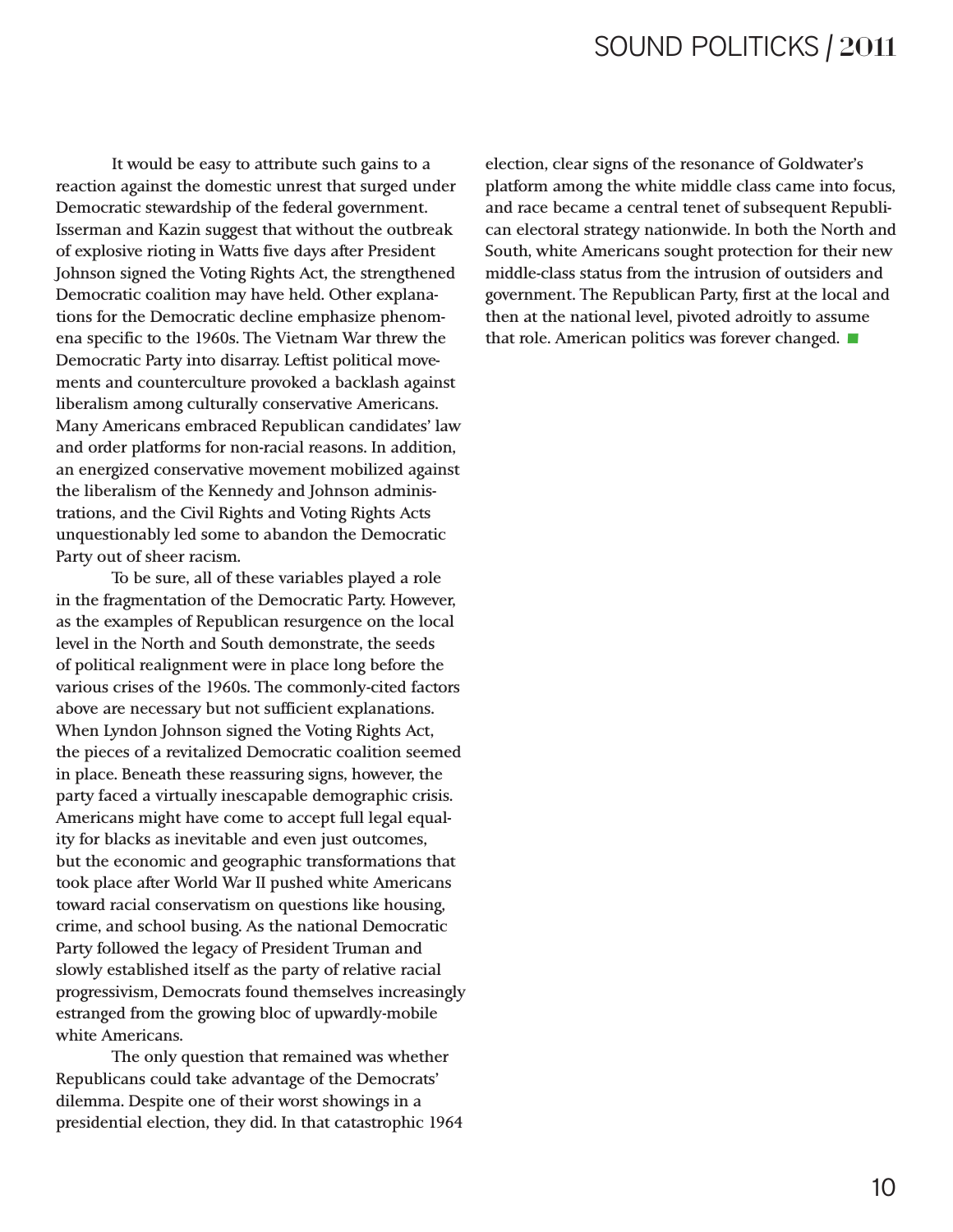# Women on the Move

# The Impact of Female Leadership on Social Movement Membership and Participation

BY PRIYANKA R. DEV

#### ABSTRACT

This paper will explore how female leadership in a social movement influences women's political participation—in both traditional and non-traditional forms. Its conclusions will determine whether feminine icons like Rosa Parks or Dolores Huerta impacted the way the average American woman responded to a movement's goals or tactics and where this impact was seen—in the voting booth or in the movement itself. I purport here that female social movement leaders cause an increase in female political participation both within the movement, particularly through the channels of protest and grassroots mobilization, as well as outside of the movement, through more conventional channels like voting.

#### INTRODUCTION

Evelyn Yoshimura, Rosa Parks, and Dolores Fernández Huerta have at least one thing in common: as female leaders within American social movements, they shaped what it means to be a woman in this country. Some well-known and others seemingly forgotten, these female activists incite empowerment, evoke a sense of pride among women everywhere and serve as living proof that we must reassess how we understand the effects of gender on political participation.

This paper will explore how female leadership in a social movement influences women's political participation—in both traditional and non-traditional forms. It will determine whether feminine icons like Rosa Parks or Dolores Huerta impacted the way in which the average American woman responded to a movement's goals or tactics and where this impact was seen—in the voting booth and within the movement itself. This exploration of gender and social movement theory will focus on seemingly gender-less movements, like the Chicano Civil Rights and Asian American movements, since movements with gender-specific goals would likely confound the variables that play into the link between the women in a movement and the feminine response.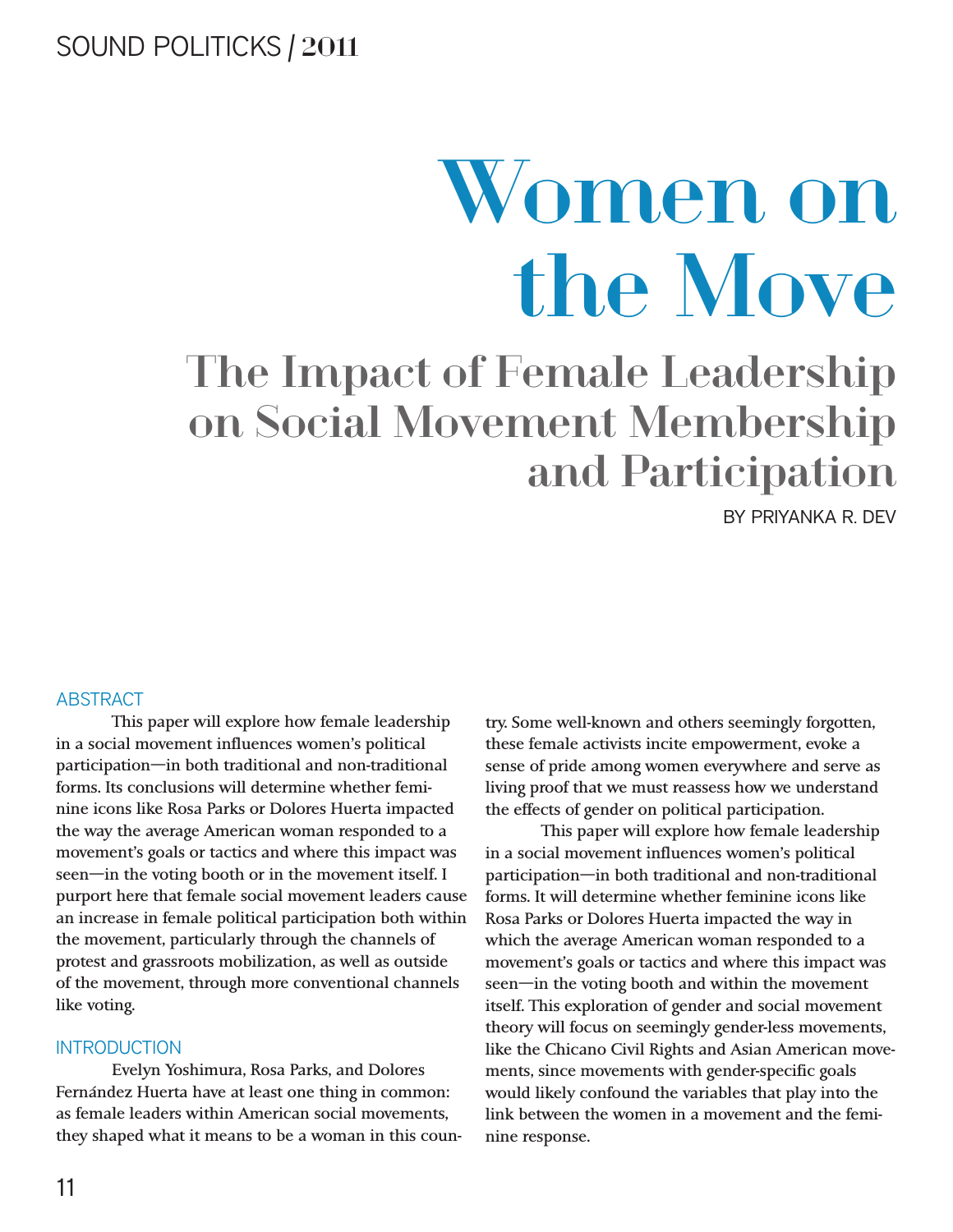#### LITERATURE REVIEW

Scholars of political science, sociology, and gender studies have intertwined the themes of gender, political participation, and social movement in various fashions. Taylor (1999) made precedent in linking gender and social movement theory, citing gender as a key explanatory factor for movement mobilization, leadership, strategies and ideologies.1 Others criticize traditional social movement theory for failing to integrate cultural elements like gender ideology in its approach to explaining social movements.2 For instance, Ulbig and Funk (1999) maintain that a woman's individual psychology towards conflict, a gendered element, plays a larger role in their propensity to participate politically than previous theories would allow for.3 Traditional resource mobilization theorists often cite evidence that women's political participation depends more on the availability of political resources than extraneous factors like feminine leadership.4

Linking feminine leadership to participation, Burns et. al (2001) point out that "where and when women do run for political office, more females participate in the traditionally male political realm,"5 and Robnett (1997) argues that female leaders fulfill "an intermediate layer of leadership, whose tasks include bridging potential constituents and adherents, as well as potential formal leaders, to the movement."6 Baldez (2002) proposes the "Tipping, Timing and Framing" theory: women's participation in protest activities starts

- 3 Stacy G. Ulbig and Carolyn L. Funk, "Conflict Avoidance and Political Participation," Political Behavior Vol. 21. No. 3 (1999), 265-282
- 4 Kay Lehman Schlozman, Nancy Burns and Sidney Verba, "Gender and the Pathways to Participation: The Role of Resources," The Journal of Politics Vol. 56, No. 4 (Nov. 1994). 963-990.
- 5 Nancy Burns, Kay Lehman Schlozman and Sidney Verba, The private roots of public action: gender equality, and political participation (Boston: Harvard University Press, 2001).
- 6 Belinda Robnett, How long? How long?: The African-American women in the struggle for Civil Rights (London: Oxford University Press, 1997).

small, builds gradually and then suddenly reaches a critical mass of momentum. She proposes that mobilizing as women provides a rhetorical frame that permits women with diverse substantive interests to engage in collective action—which alludes to the fact that female leadership may mobilize those who would otherwise remain uninterested.7

Having women in prominent positions as part of a supposedly genderless social movement legitimizes both the movement's goals and its tactics in the eyes of the common woman; this common woman is then more likely to envision herself take part in such a movement, contribute time and effort towards a movement, or simply head to the voting booth. Women thus legitimate a social movement because of its feminine leadership figures, and are therefore more likely to participate politically themselves—since what they have seen not only empowers them as 'sisters' of the movement but also rationalizes their decision.

#### CASE STUDY: THE CHICANO MOVEMENT (1965- 1975)

Riding on the coattails of the African-American Civil Rights Movement, Mexican Americans, calling themselves Chicanos, embarked on their own demand for equal recognition under the law in the mid-1960s. This minority group capitalized on the "changing intellectual climate of America" to fight against the disadvantaged socioeconomic conditions, the heavy racial discrimination and the inherent social class stagnation they faced under the American system.8 Moderates within the movement planned to work within the system to gain political power on the basis of cultural regeneration, while radicals fought to restructure the entire system to achieve the same goals.

In 1965, the United Farm Workers (UFW) strike in Delano, California, launched Hispanic farm workers into a five-year series of strikes and boycotts, serving as a catalyst for further movement activity. César Chávez, a "preeminent figure in the history of Mexican Ameri-

<sup>1</sup> Verta Taylor, "Gender and Social Movements: Gender Processes in Women's Self-Help Movements," Gender and Society Vol. 13, No. 1 (Feb 1999), 8-33.

<sup>2</sup> Rita K. Noonan, "Women against the state: Political opportunities and collective action frames in Chile's transition to democracy," Sociological Forum Vol. 10. No. 1 (March, 1995), 81-111.

<sup>7</sup> Lisa Baldez, Why Women Protest: Women's Movements in Chile (2002).

<sup>8</sup> Manuel G. Gonzales, "The Chicano Movement: 1965-1975," Mexicanos: A History of Mexicans in the U.S. (Indianapolis: Indiana University Press, 1999).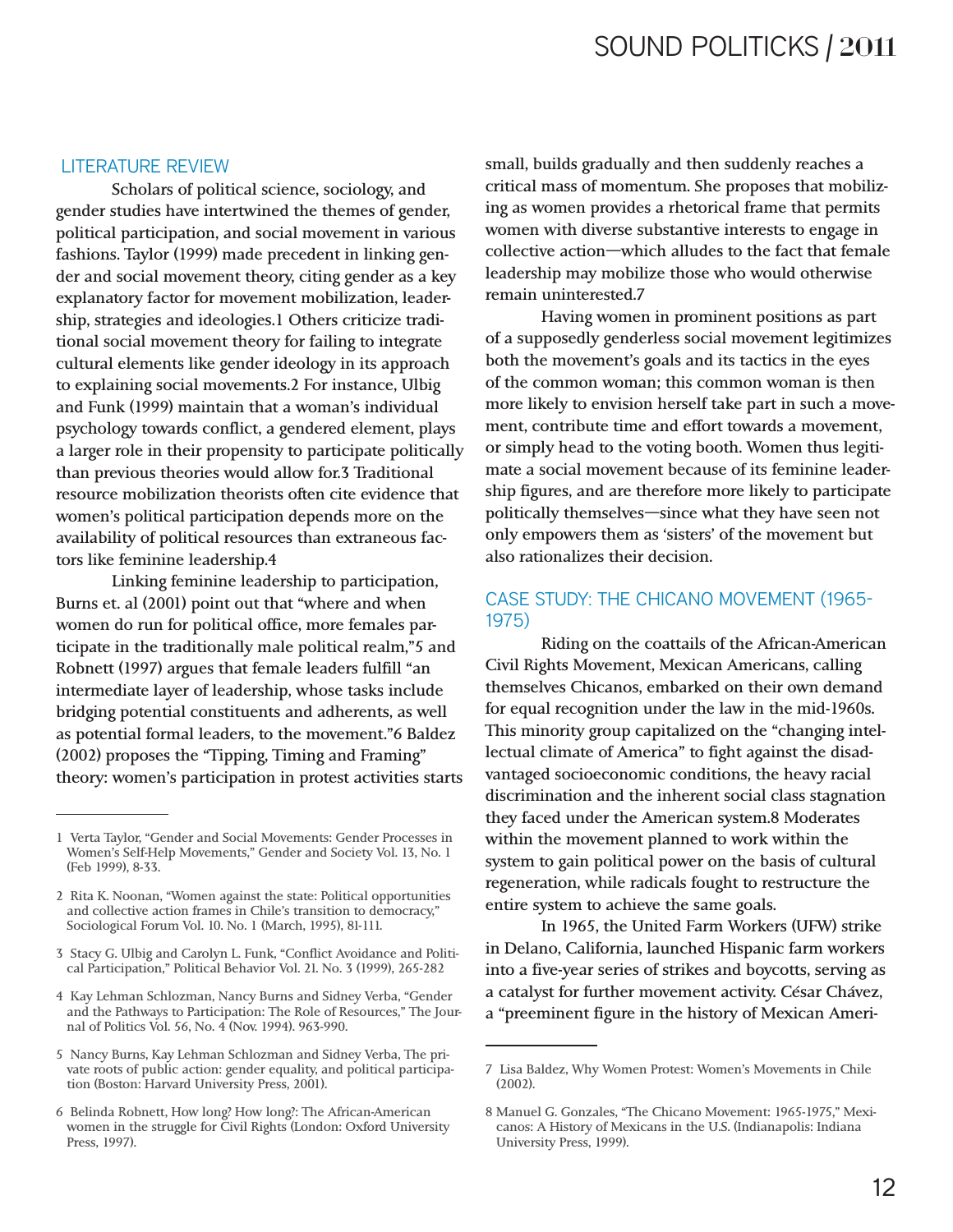cans," came to the forefront of the Chicano movement with his leadership of the strike—though many criticize that he only saw turmoil and challenge up until his death in 1993.9 Women also emerged as leaders within this farm laborer movement since the family unit, a feminine concept, stood at the center of many of these issues; thus, leaders like Dolores Huerta rose to prominence.

Another early formidable push in leadership occurred with the rise of Reies López Tijerina, which culminated with his armed raid of the Tierra Amarilla courthouse in 1967. Taking on more militant tactics than Gandhi-like Chávez, Tijerina's push to recover Hispano lands lost during World War II "dramatize[d] the plight of the impoverished Hispano communities in New Mexico" and garnered national attention.10 Rodolfo Gonzalez was another proponent for the res-

9 Ibid.

10 Ibid.

 $\fbox{\parbox{1.5cm}{{\bf Nonen's}}\normalsize{participation}} {\begin{tabular}{c} {\bf norm} \\ {\bf n} \end{tabular}} \begin{tabular}{c} {\bf norm} \\ {\bf n} \end{tabular} \end{tabular} \begin{tabular}{c} {\bf A} \\ {\bf A} \\ {\bf A} \\ {\bf A} \\ {\bf A} \\ {\bf B} \\ {\bf B} \\ {\bf B} \\ {\bf B} \\ {\bf C} \\ {\bf A} \\ {\bf B} \\ {\bf C} \\ {\bf A} \\ {\bf B} \\ {\bf C} \\ {\bf A} \\ {\bf C} \\ {\bf A} \\ {\bf A} \\ {\bf B} \\ {\bf C} \\ {\bf A} \\ {\bf C} \\ {\bf A} \\ {\bf A} \\ {\bf A} \\$ participation in protest activities starts small, builds gradually and then suddenly reaches a critical mass of momentum.

toration of ancestral land, launching the first separatist Chicano political party, the Raza Unida Party, in 1970. Gonzalez was also known as the face of youth mobilization, and founded the Crusade for Justice, an organization focused on youth problems, in 1966. In the same vein, Jose Angel Gutierrez, one of the youngest leaders among the movement, started the Mexican American Youth Organization (MAYO) while still in college and later rose to the forefront in Chicano politics by founding El Partido de la Raza Unida (LRUP) in 1970, which later became a leading minority political party.

Throughout the 1970s, the Chicano movement saw its youth contingency rise in importance, with college students founding the Brown Berets, the most radical, militant wing of the movement—similar in nature to the Black Panthers of Black Civil Rights. This decade also brought about the Chicana movement, a feminine offshoot of the Chicano movement grounded in the belief that women were exploited within the original movement on the basis of gender and therefore deserved their own outlet for systemic demands. In what is reflected on as a great schism in the Chicano movement, Chicanas spoke out against Machismo (the notion of societal patriarchy), and strong women like Francisca Flores and Ramona Morín emerged as leaders.

 Other such schisms emerged within the Mexican American movement, and La Causa soon faced widespread disinterest and growing divergence between moderate and radical ideologies. This, combined with the demise of charismatic leaders like Chávez and the financial problems brought about by the end of the Vietnam War in 1975, led to the downward spiral of the Chicano Movement by the end of the 1970s.

#### **THEORY**

The presence of female leadership within a social movement has a ripple effect that propels women in the general American population into the political arena. Female social movement leaders cause an increase in female political participation both within the movement, particularly through the channels of protest and grassroots mobilization, as well as outside of the movement, through more conventional channels like voting.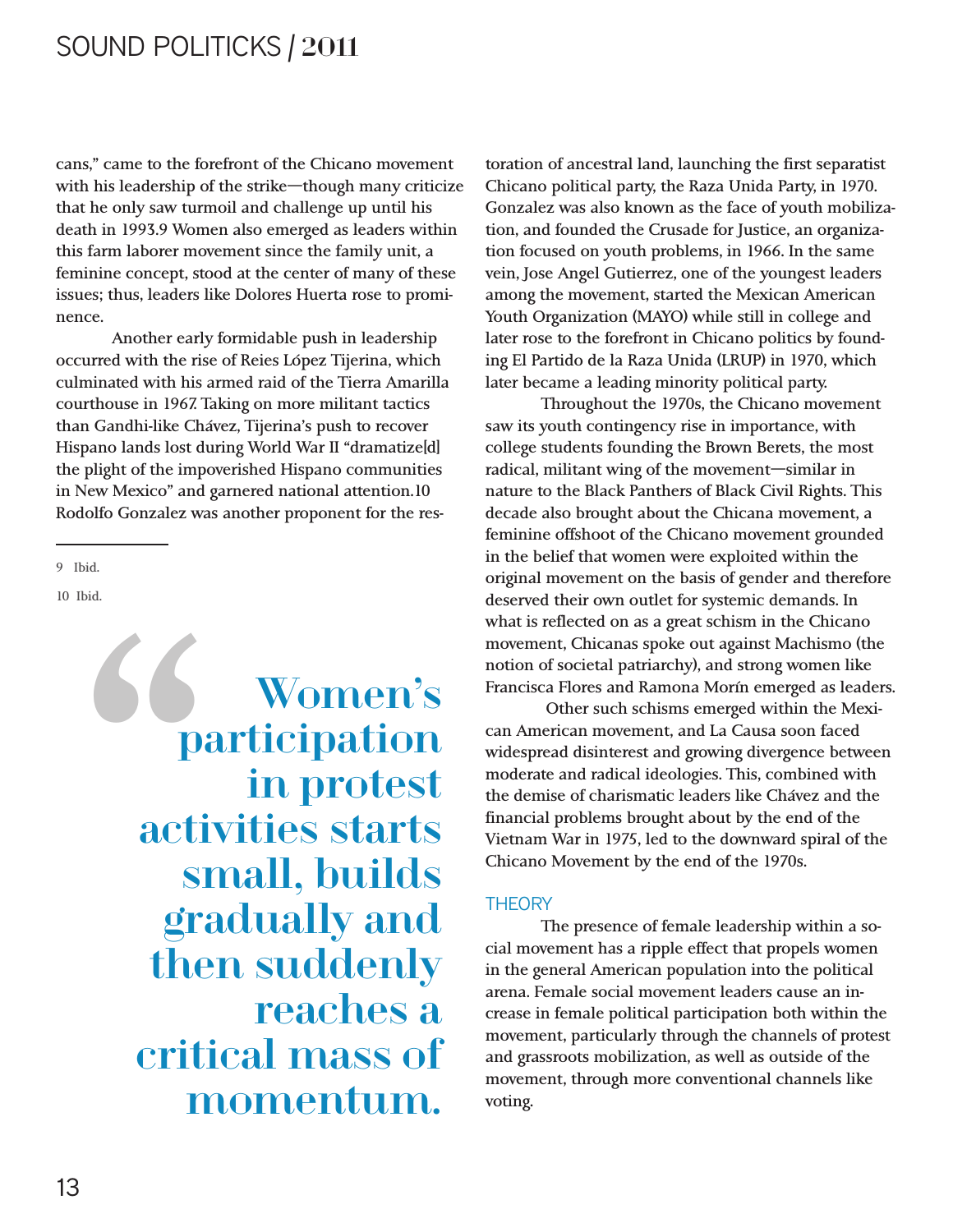The increase of female political participation within the movement occurs as a result of two phenomena: a unique feminine psychological bond and simple social reasoning. First, there is an inherent sense of trust among women that results from the historical bond of discrimination and common experience that they feel; this bond creates a sentiment of group solidarity strong enough to pull women into a movement when they previously may not have cared. Women often see other women as fellow strugglers, peers who have shared wrongs in the past and comrades who can and will face similar problems in the present and future. Because of this intrinsic bond, female leaders are better able to communicate with fellow women and harness women's interest; female leaders are thus able to make stronger appeals to women, and this psychological bond draws more women into the movement.

At the same time, a bandwagon effect occurs as a result of simple social reasoning. Female leaders often represent the most respected and idolized feminine figures of their time. Many women likely reason that if such figures are interested in the particular goals of a movement, then every woman should be vested in such goals as well. Thus, women on the fringe of a movement, or even those entirely uninterested in its goals, often hop on the movement's bandwagon, riding on the coattails of the female leadership.

It is important to note that though many modes of political action exist within a social movement, the increase in women's participation should be most apparent in protest activity and grassroots mobilization. Having females at the helm of a movement, working against the system for what they believe in, paints unconventional political participation as more acceptable. Female leadership, in short, increases the protest potential of both women who are new to a movement as well as those who are already participating in the movement but looking to change their mode of political action. Grassroots mobilization, a space within a movement typically dominated by females, likely also enjoys much of the increase in female participation that emerges under female leadership; if we assume that women will start participating in a sphere in which they feel most comfortable, it is logical that grassroots mobilization

will benefit from much of the increase.

Outside the movement itself, female leadership likely serves as a general model for challenging traditional feminine subordination and passivity—a model which many women, regardless of how they feel about a particular social movement, will follow in their capacity as social beings. By occupying a position of power within traditionally patriarchal power structures, female leaders legitimize the concept of women as political agents. Therefore, women in the general public feel an urge, based on the shared psychological bond, to contribute as active citizens, even if by voting alone. Seeing females lead a social movement creates a sense of political agency, or obligation, even for women who reject the movement's goals.

Patterns of female leadership and female participation through a phase of the Chicano Movement support this hypothesis.

#### EVIDENCE AND APPROACH

According to this hypothesis, the analysis of a case study should show that female voter turnout, female's expressed political interest, and various forms of female political participation increased in the years following the emergence of a female political leader. A review of media coverage and analyses of survey data and Federal Census reports applied to the Chicano Movement can determine whether and in what ways female leaders of a movement impacted female political participation.

A review of media coverage helped isolate a single prominent female leader within the given movement, Chicanismo of the late 1960s. Dolores Huerta emerged as the most visible and public female leader, representative of female leadership. This finding was in accordance with a survey of the extent of media coverage of several females in the movement, using two parameters to assess the breadth and depth of coverage behind each leader; the breadth of coverage was measured by the number of 'hits' a particular name draws in The New York Times archive, and the depth of coverage was subjectively assessed based on the types of articles under each name as well as their level of detail. This media review also confirmed that American females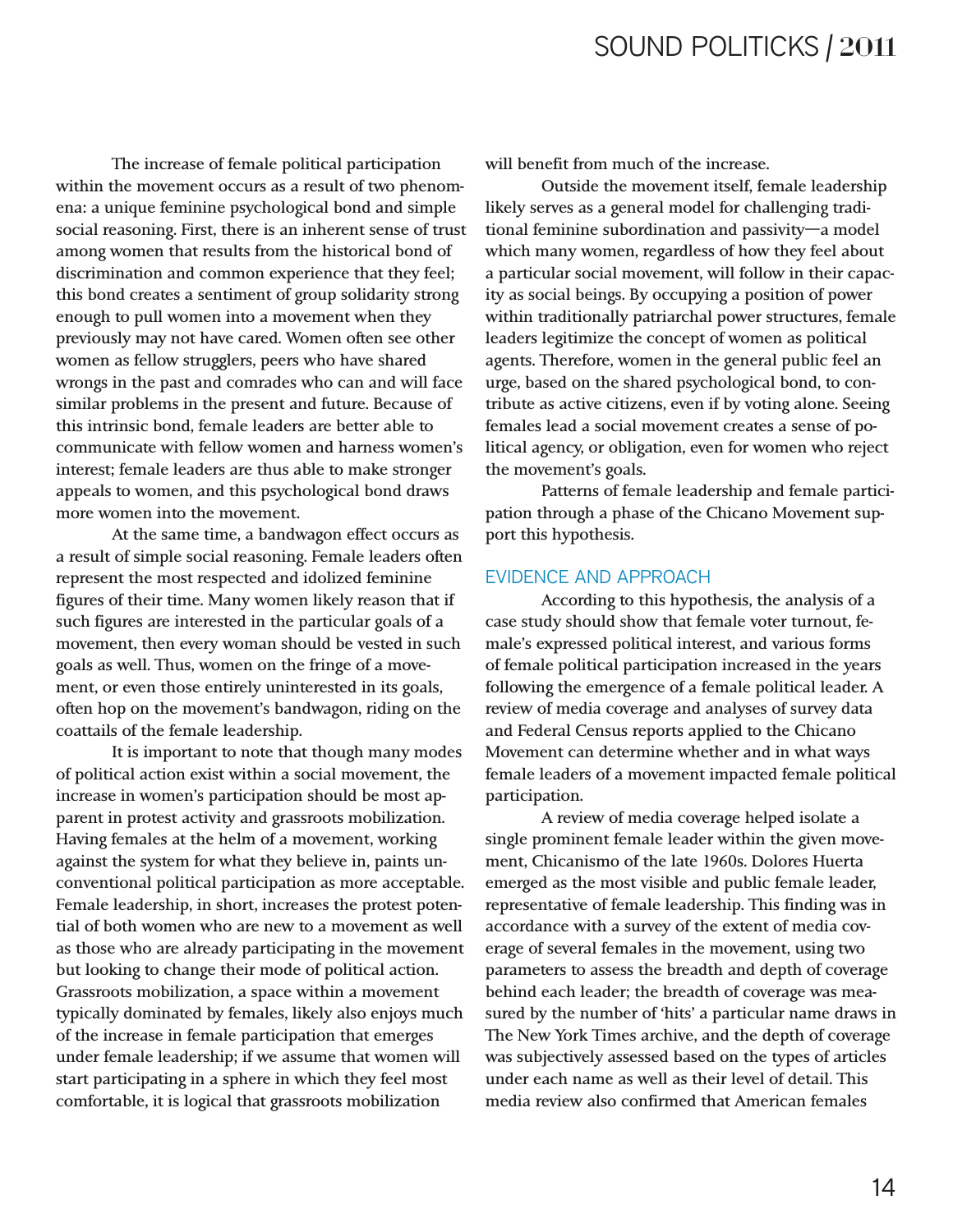Female leadership, in short, increases the protest potential of both women who are new to a movement as well as those who are already participating in the " movement

were made aware of the chosen female figure, which is critical to this study.

Once a female figure was selected for analysis, the time periods within her tenure of leadership were chosen based on the aforementioned media coverage review. Reports showed that Huerta received the greatest amount of press attention during the Delano Grape Strike of 1965; therefore, an analysis of female attitudes and political participation in 1962—which predates the Delano strike and Huerta's acclaim—compared to female attitudes and political participation in 1966 which immediately follows the events that popularized this social movement leader – should be most telling. It should also be noted that congressional elections took place within each of these time periods.

Determinations of female political interest, attitudes, and reported political participation in these two years were based on survey data from American National Election Studies (ANES).11 Since the survey questions are not standardized between the two years of analysis, numerous other indicators of female political interest and political participation were also utilized in order to show that women in 1966 had a greater interest in politics and were more likely to protest, vote, and mobilize others at an informal level than those in 1962.

11 The American National Election Studies, The ANES Guide to Public Opinion and Electoral Behavior. Ann Arbor, MI: University of Michigan, Center for Political Studies. Available at www.electionstudies.org.

Lastly, the 1966 Federal Census Report provides information on the nationally-reported female voter turnout in 1966, which is crucial to this analysis.12 Unfortunately, the Federal Census Report of 1962 fails to provide the same data because of less-advanced reporting mechanisms used. Thus, the female voter turnout statistic for 1962 used in this study was taken from ANES data, which is self-reported and survey-driven rather than sanctioned by the federal government.

#### RESULTS: Media Coverage Review 13

Breadth analysis showed that Huerta, founder of United Farm Workers of America and co-leader of the Delano strike, received eight hits in the given time period, the greatest number of the females surveyed. Searches for the names Teresa Urrea, Emma Tenayuca, Josefina Fierro and Luisa Moreno also emerged with hits, but these four figures received a mere seven hits combined. Depth analysis showed that the articles on Huerta covered the themes most relevant to her leadership as a female, specifically pointing to her role in the United Farm Workers of America, the AFL-CIO and the Democratic Socialist Party. Since three of the eight articles covered the famous 1965 strike on grape farms in Delano, Texas, that was led by Huertas, this event served

<sup>12</sup> U.S. Census Bureau, Profile of selected social characteristics: United States (1966).

<sup>13</sup> Appendix 1.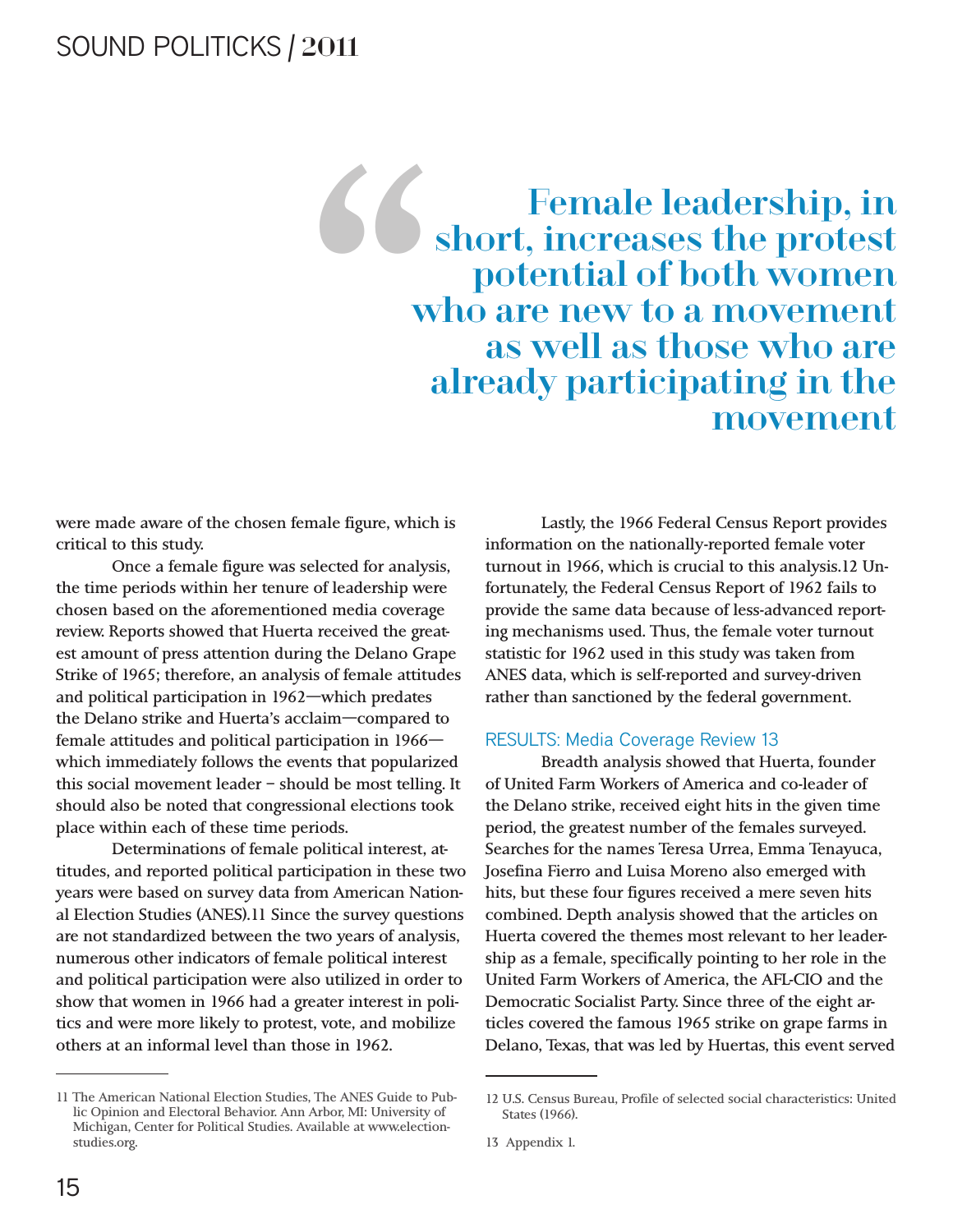as the chronological point of reference for the survey data analysis that follows.

#### RESULTS: ANES Survey Data Analysis for General Female Population14

American National Election Studies survey data shows that general female political interest and participation increased between the years of 1962 and 1966, the two years selected to serve as data parameters around the 1965 strike. The first indicator of this trend is seen in female's reported interest in or following of politics: in 1962 only 53.94% reported that they follow politics "very" or "fairly closely" while in 1966, 64.09% reported that they "know politics" most or some of the time. This nearly-ten-percent increase demonstrates that more females were interested in politics in 1966 than in 1962. This indicates a sense of feminine empowerment, which is arguably the result of Huerta's work and the media coverage surrounding the strike she led; based on these results, it is evident that Huerta legitimized the fundamental role of the female in not only the social movement but also in the political arena.

There is also a marked increase in actual political participation between the two time periods. In 1962, only 20.76% reportedly "talked to people about politics" while a meager 8.94% contributed money to a campaign and 8.33% attended a political meeting or rally. Survey data for 1966 shows a significant increase in these types of participation, both formal and informal: nearly onefourth of women reported they would work through an informal group to challenge an unjust regulation and more than 30% reported they would take independent action, such as writing to a Congressman or making a phone call, to challenge injustice. Though only 1.67% of women reported that they would participate in a nonviolent protest or demonstration in 1966, this question did not even appear on the survey in 1962—which may indicate that more people associated protest with a legitimate form of participation in the latter year.

While the altered survey questions make direct comparisons difficult, the general sentiment towards concrete participation as well as psychological-based

interest increased after Huerta led the 1965 strike in Delano.

#### RESULTS: ANES Survey Data Analysis for Hispanic Female Population15

What is not reflected in the results above is the direction of this increased female participation. In order to prove that female participation could have been the result of the Chicano movement, specifically Dolores Huerta, the changing political attitudes and participation of Hispanic Females was specifically tracked in the given time parameters. The changes seen among this particular subset were even greater than the differences within the general female population. This indicates that increased female participation is likely linked to Hispanic interests, or the Chicano Movement.

While those reporting an interest in politics only increased by ten percent among the general female population, it increased by 26.92% among Hispanic females. The same trend follows for reported political participation: while only 12.50% of Hispanic females reportedly talked to people about politics in 1962, numbers surrounding political action spiked in 1966. In the latter year, one-fourth of Hispanic women reported they would work through an informal group to challenge an unjust regulation and a striking 62.50% reported that they would pursue independent political action. It is evident that Hispanic females became more interested in politics than females in general did, which may indicate that Chicano interests—particularly the 1965 strike were somehow related to the increases in participation witnessed across the board.

#### RESULTS: Female Voter Turnout16

It is evident, based on ANES voter turnout (which relies on self-reporting), that female voter turnout increased after the 1965 strike. Female voter turnout was only 31.25% in 1962, increasing by 30% to 62.27% in 1966. This latter figure, though it differs from that found in Census Data – which reports that 53% of females voted in 1966 – still aligns with the evidence that there

<sup>15</sup> Appendix 3.

<sup>16</sup> Appendix 4.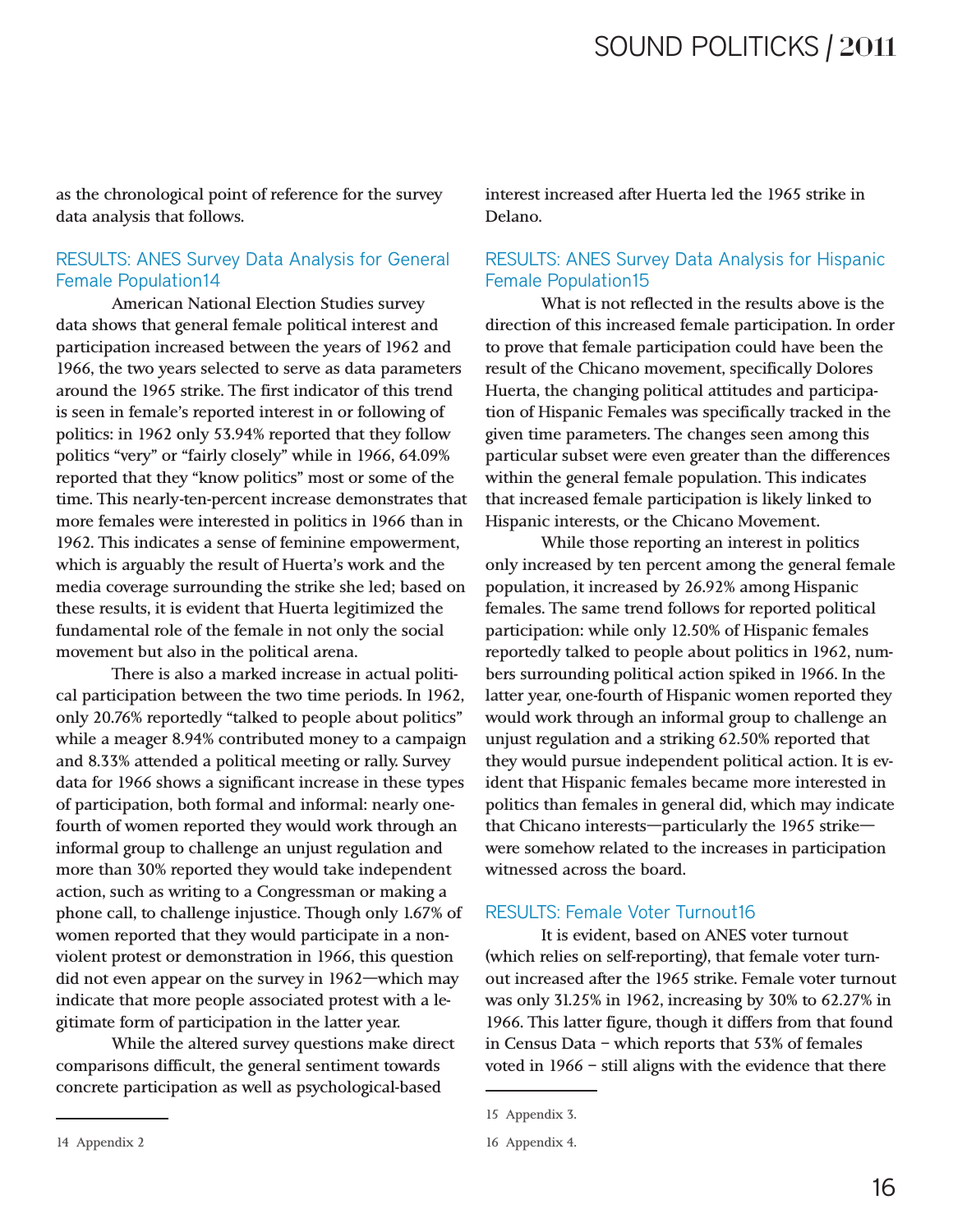was a general increase in female political participation, especially in the voting booth, during the time period analyzed.

#### **CONCLUSION**

These findings point to an increase in general female political interest, participation and voting as well as an increase specifically in Hispanic female political interest and participation between the two years analyzed. While these findings fall in line with the theory outlined above, they beg the question: Is this data sufficient to prove that female leaders of social movements generally cause an increase in female participation within as well as outside of the movement?

Unfortunately, though this data supports the theory, it is inconclusive due to a number of confounding variables, the nature of the data collected and the limitations of this data. Confounding variables include many of the other simultaneous movements that were occurring in the 1962-1966 timeframe, which was ultimately selected due to the limited ANES data collection. During this timeframe, for instance, The Voting Rights Act of 1965 and the Civil Rights Act of 1964—both high points of the African-American Civil Rights Movement were passed. The Asian-American Civil Rights Movement, which peaked in the 1970s, was also launched in the middle of the 1960s, contributing additional factors that may explain the rise in female political participation as reported by these findings. Though the evidence shows that Hispanic females reported an even larger spike in political participation than was seen among the female population as a whole, this sample size was based on a total of eight respondents—virtually nullifying the validity of any analysis of this dataset. It is therefore difficult to link these findings with the political effects of Chicano movement, and especially with Dolores Huerta specifically.

The data does not demonstrate that only female political participation increased between 1962 and 1966; one could therefore argue that political participation in general increased due to some other confounding variable that had little or nothing to do with female leadership in the Chicano movement. Even if there was evidence that linked this increased participation specifically to the 1965 Delano strike of the Chicano

movement, there is no way to prove that Dolores Huerta was the specific cause for this increase. Thus, the causal link required to prove the theory, that connects Dolores Huerta directly to increased female participation both within and outside of the movement, is weak.

Another limitation stems from the data sources available. The ANES was one of few sources about the years in question and therefore dictated the terms of the research conducted here. The survey questions changed dramatically and also increased both in scope and detail between 1962 and 1966, which reduced the research control and likely skewed this analysis.

In proving this theory, the lack of data content for the given time periods proved to be an additional limitation. For instance, there was no data specific enough to address protest potential or attitudes towards protest in either year. Similar analysis should be performed on a more recent social movement with more thorough data sets in order to resolve this issue at length.

Though the data presented here does not conclusively prove the theory, it certainly aligns with the notion that females at the helm of a social movement can motivate women to political action. What is found here constitutes a good initial overview of this notion, though additional and more sophisticated research is necessary in order to prove that female leadership in social movements played a role in these trends. The data presented here would be a good starting point upon which to conduct a regression analysis that would account for the various confounding factors that play into these participatory increases. Perhaps a more expansive review of other social movements in addition to the Chicano movement would prove an indisputable trend among various types of social movements and time periods. More recent social movements may be a good place to begin, since data quality will likely be richer,<br>with more potential sources as well as more detailed<br>and controlled parameters. with more potential sources as well as more detailed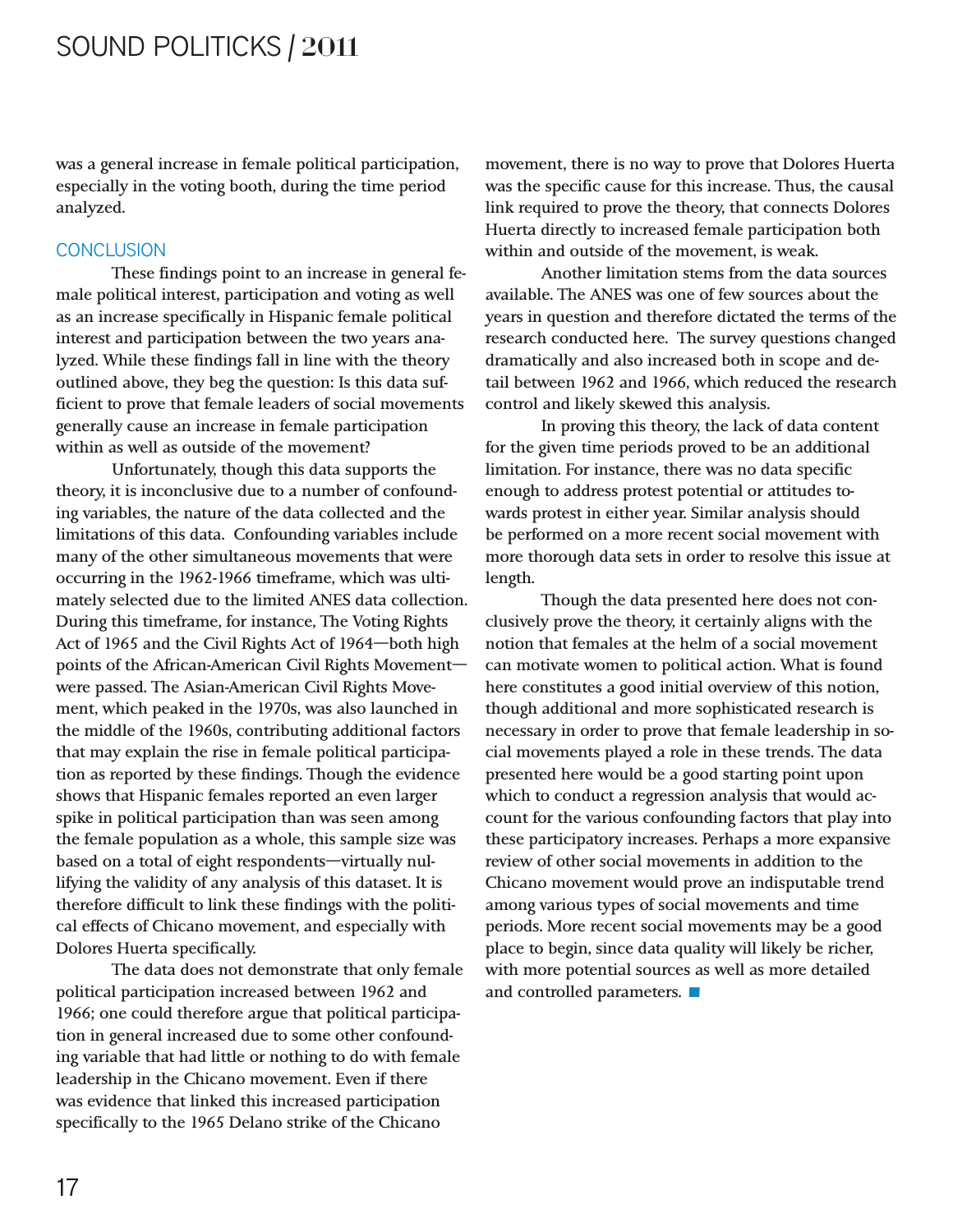#### APPENDIX 1 MEDIA COVERAGE REVIEW: THE NEW YORK TIMES ARCHIVE

| <b>Female Leader Name</b> | Breadth (# Hits between<br>1851-Present) | Depth (Description of Article Content)                                                                                                                                     |  |  |
|---------------------------|------------------------------------------|----------------------------------------------------------------------------------------------------------------------------------------------------------------------------|--|--|
| <b>Francisca Flores</b>   | $\mathbf{0}$                             | n/a                                                                                                                                                                        |  |  |
| Teresa Urrea              | $\overline{4}$                           | Family history, personal life, "Mexican<br>revolutionist", reviews of biographical novels                                                                                  |  |  |
| Luisa Garfias             | 0                                        | Only includes coverage of husband, former<br><b>Mexican President</b>                                                                                                      |  |  |
| Emma Tenayuca             | l                                        | Voice behind 1937 San Antonio Sit-down                                                                                                                                     |  |  |
| <b>Dolores Huerta</b>     | 8                                        | News coverage of 1965 Delano grape strike,<br>biographical information, voice of United<br>Farm Workers of America, AFL-CIO (UFW) and<br><b>Democratic Socialist Party</b> |  |  |
| Josefina Fierro           | 1                                        | Leader of Congreso del Pueblo de Habla<br>Español-book review                                                                                                              |  |  |
| Francisca Esparza         | $\boldsymbol{0}$                         | n/a                                                                                                                                                                        |  |  |
| Rosaura Valdez            | $\boldsymbol{0}$                         | n/a                                                                                                                                                                        |  |  |
| Luisa Moreno              | 1                                        | Organizer of Congreso del Pueblo de Habla<br>Español-book review                                                                                                           |  |  |
| Rosa Florez               | $\boldsymbol{0}$                         | n/a                                                                                                                                                                        |  |  |
| Manuela Reyes             | 0                                        | n/a                                                                                                                                                                        |  |  |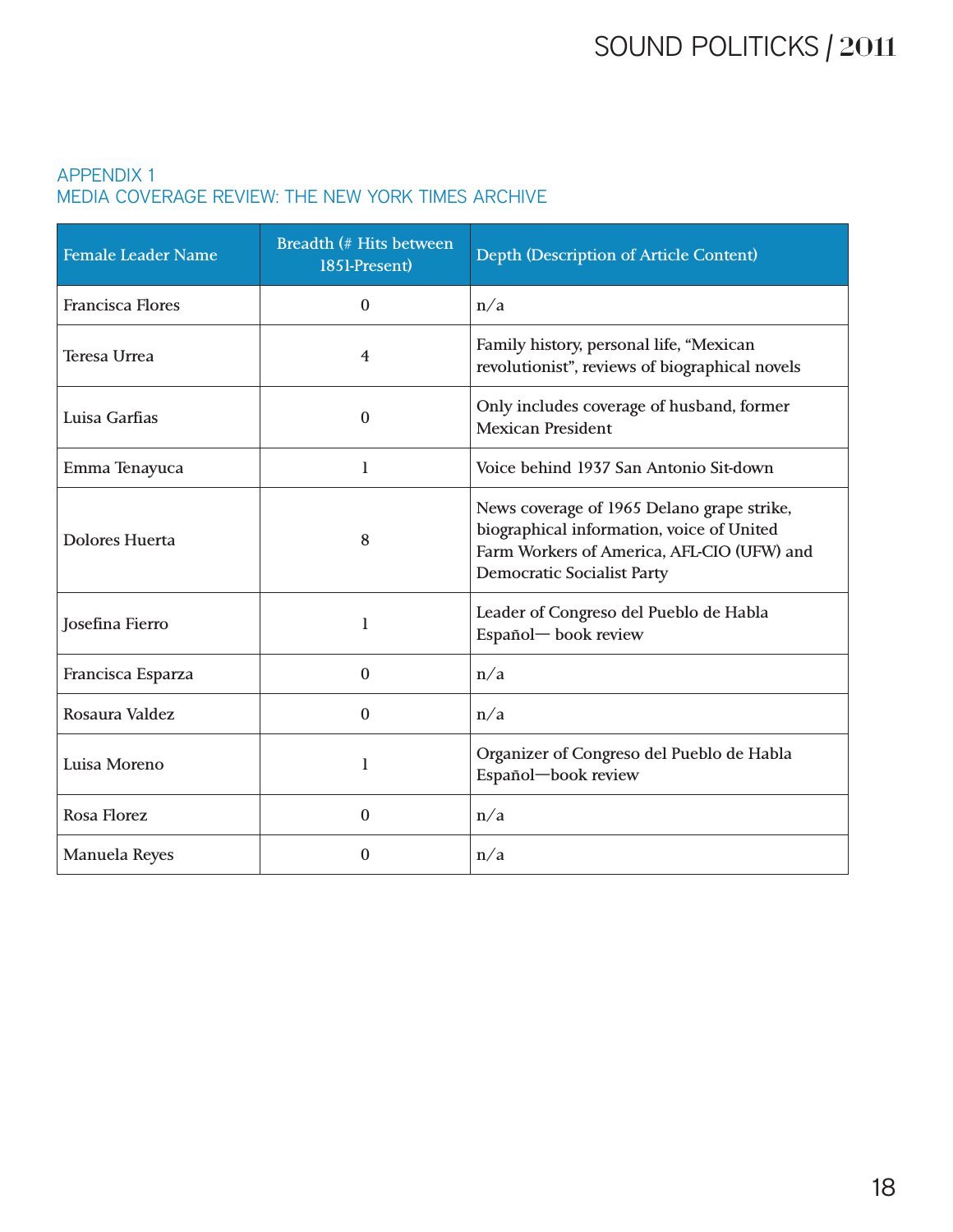APPENDIX 2<br>AMERICAN NATIONAL ELECTION STUDIES - FEMALE RESPONDENTS AMERICAN NATIONAL ELECTION STUDIES — FEMALE RESPONDENTSAPPENDIX 2

| 1962 Variable                                                | 1962   |               | 1966 Variable                                                                               | 1966   |
|--------------------------------------------------------------|--------|---------------|---------------------------------------------------------------------------------------------|--------|
| Female Respondents/Total Respondents                         | 54.28% |               | Female Respondents/Total Respondents                                                        | 54.50% |
| Follow Politics Very or Fairly Closely                       | 53.94% |               | Know Politics Most or Some of the Time                                                      | 64.09% |
|                                                              |        |               | Very Much or Somewhat Interested in Political<br>Campaigning                                | 68.94% |
|                                                              |        |               | Favorable to Very Favorable Feelings towards<br>Labor Unions                                | 51.82% |
|                                                              |        |               | Feel like "people like them" have some or a<br>great deal of political power                | 40.61% |
| Reportedly talked to people about politics                   | 20.76% | Grape<br>1965 | Would work through informal group to<br>challenge unjust regulation                         | 22.42% |
| Reportedly contributed monetarily to a<br>political campaign | 8.94%  | Strike        | Would work through independent action with<br>government to challenge unjust regulation     | 35.15% |
| Attended a political meeting or rally                        | 8.33%  |               | Would work through judicial means to<br>challenge unjust regulation                         | 1.36%  |
|                                                              |        |               | Would vote to challenge unjust regulation                                                   | 2.27%  |
| Participated in a Political Club or<br>Organization          | 2.42%  |               | demonstration to challenge unjust regulation<br>Would participate in non-violent protest or | 1.67%  |
|                                                              |        |               | Very Likely to Actually Do Something about an<br>Unjust Law                                 | 17.58% |
|                                                              |        |               | Somewhat Likely to Actually Do something<br>about an Unjust Law                             | 27.27% |
|                                                              |        |               |                                                                                             |        |

# SOUND POLITICKS / 2011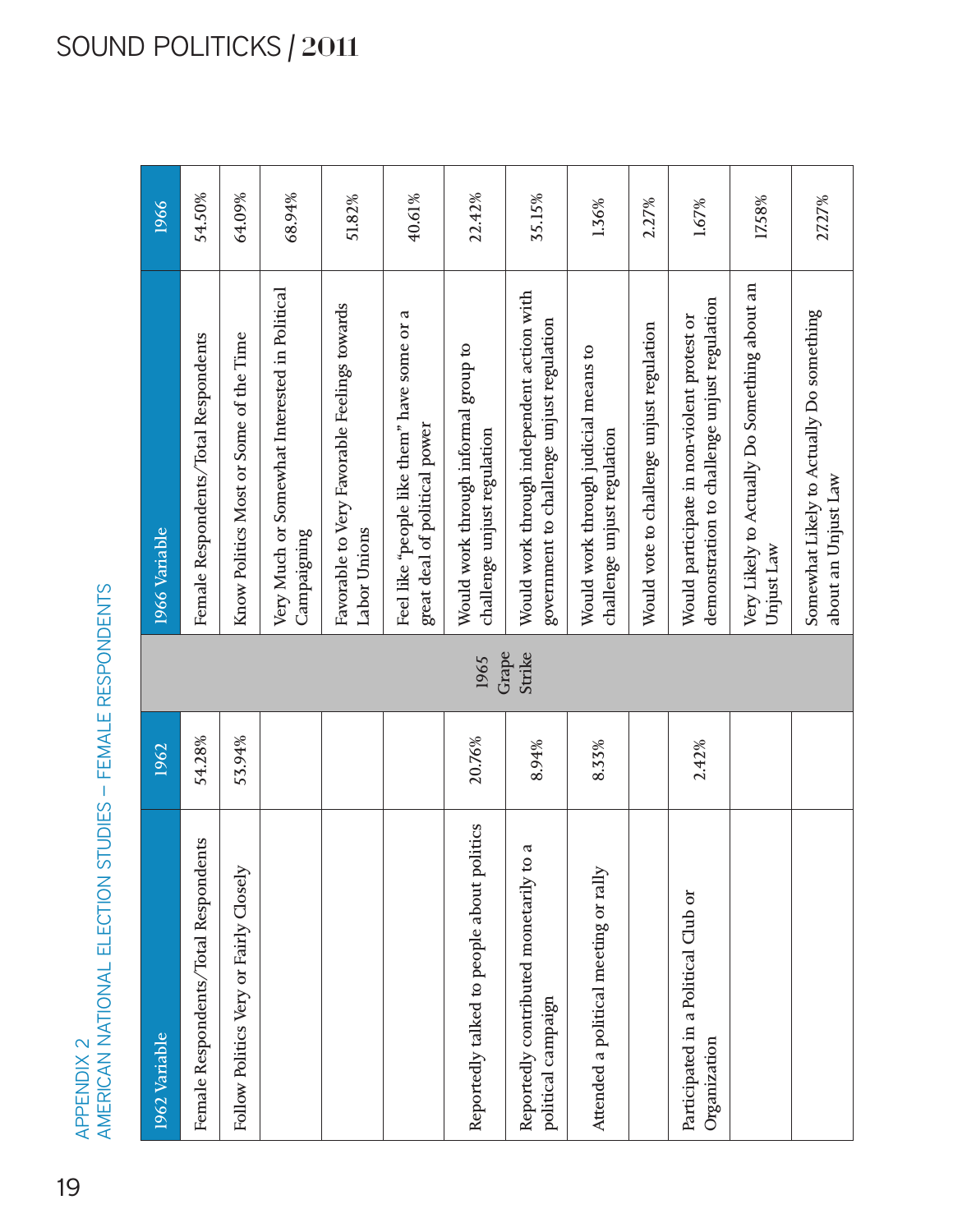#### APPENDIX 3 AMERICAN NATIONAL ELECTION SURVEY - HISPANIC FEMALE RESPONDENTS

| 1962 Variable                                                  | 1962   |                                                               | 1966 Variable                                                                                    | 1966   |
|----------------------------------------------------------------|--------|---------------------------------------------------------------|--------------------------------------------------------------------------------------------------|--------|
| Hispanic Females*/Total Fe-<br>males                           | 1.21%  |                                                               | Hispanic Females*/Total Females                                                                  | 1.97%  |
|                                                                |        |                                                               |                                                                                                  |        |
| Follow Politics Very or Fairly<br>Closely                      | 50.00% |                                                               | Know Politics Most or Some of the<br>Time                                                        | 76.92% |
|                                                                |        |                                                               | Very Much or Somewhat Interested<br>in Political Campaigning                                     | 38.46% |
|                                                                |        |                                                               | Favorable to Very Favorable Feelings<br>towards Labor Unions                                     | 46.15% |
|                                                                |        |                                                               | Feel like "people like them" have<br>some or a great deal of political<br>power                  | 46.15% |
| Reportedly talked to people<br>about politics                  | 12.50% | 1965 Delano<br><b>Grape Strike</b>                            | Would work through informal group<br>to challenge unjust regulation                              | 25.00% |
| Reportedly contributed mon-<br>etarily to a political campaign | 0%     |                                                               | Would work through independent<br>action with government to chal-<br>lenge unjust regulation     |        |
| Attended a political meeting<br>or rally                       | 0%     |                                                               | Would work through judicial means<br>to challenge unjust regulation                              |        |
|                                                                |        |                                                               | Would vote to challenge unjust regu-<br>lation                                                   | 0%     |
| Participated in a Political Club<br>or Organization            | 0%     |                                                               | Would participate in non-violent<br>protest or demonstration to chal-<br>lenge unjust regulation | 0%     |
|                                                                |        | Very Likely to Actually Do Some-<br>thing about an Unjust Law |                                                                                                  | 12.50% |
|                                                                |        |                                                               | Somewhat Likely to Actually Do<br>something about an Unjust Law                                  | 62.50% |

\* 1962 ANES race category includes "Other, including Mexican, Puerto Rican" while 1966 ANES race category includes separate denotations for "Puerto Rican" and "Mexican".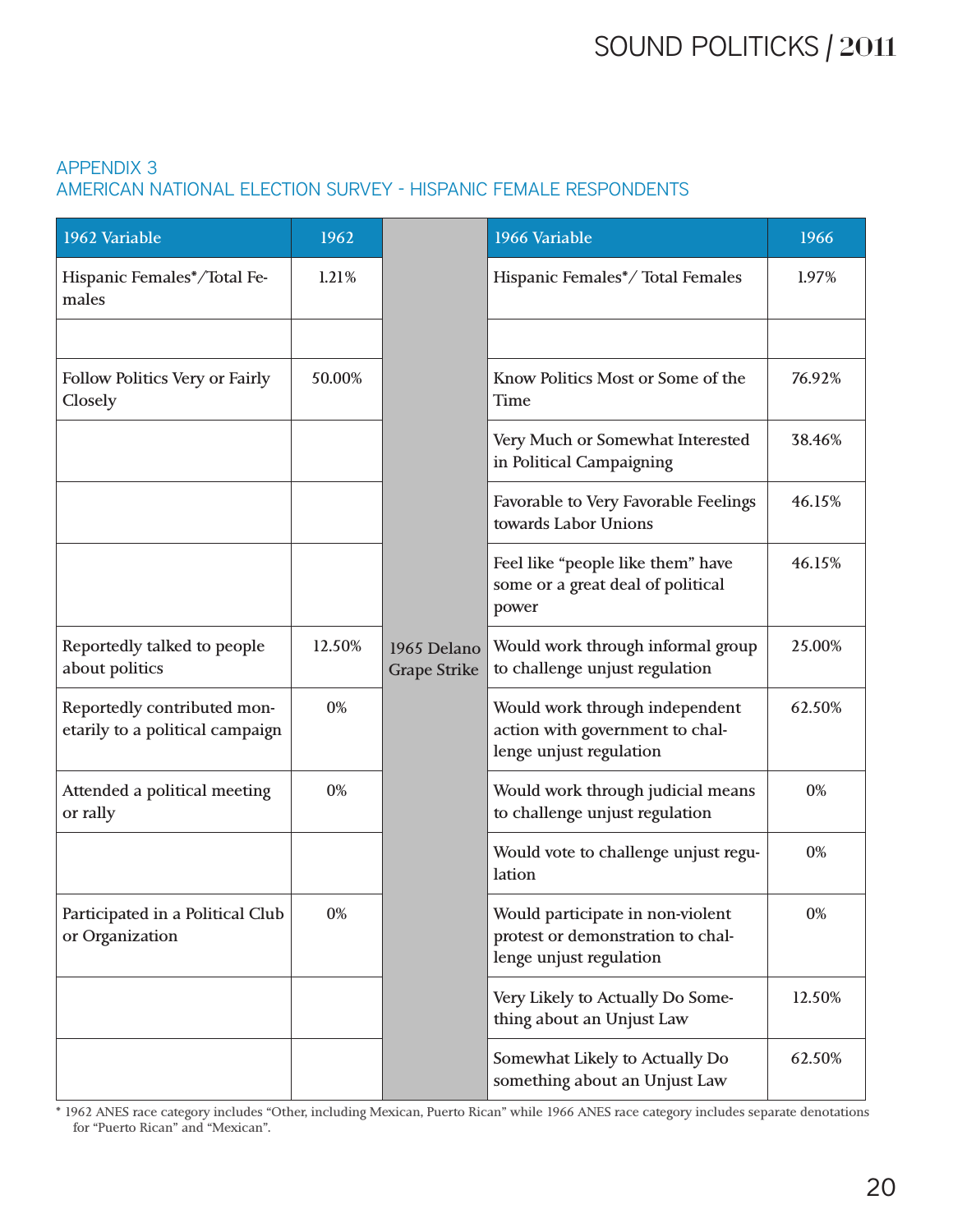#### APPENDIX 4 FEMALE VOTER TURNOUT: 1962 VERSUS 1966

| ANES Data 1962* | 31.25% |                     | ANES Data 1966*    | 62.27% |
|-----------------|--------|---------------------|--------------------|--------|
|                 |        | 1965 Delano         | 1966 Census Data** | 53.00% |
|                 |        | <b>Grape Strike</b> |                    |        |
|                 |        |                     |                    |        |

\* 1962 Survey Question ("Do you remember if you voted in 1962 election?") with potential positive responses of "Yes, definitely" or "Yes, I think so" differed from 1966 Survey Question ("Did you vote in 1966 Election?") with potential responses of "Yes" and "No"

\*\* 1962 Census Data regarding voter turnout by gender is unavailable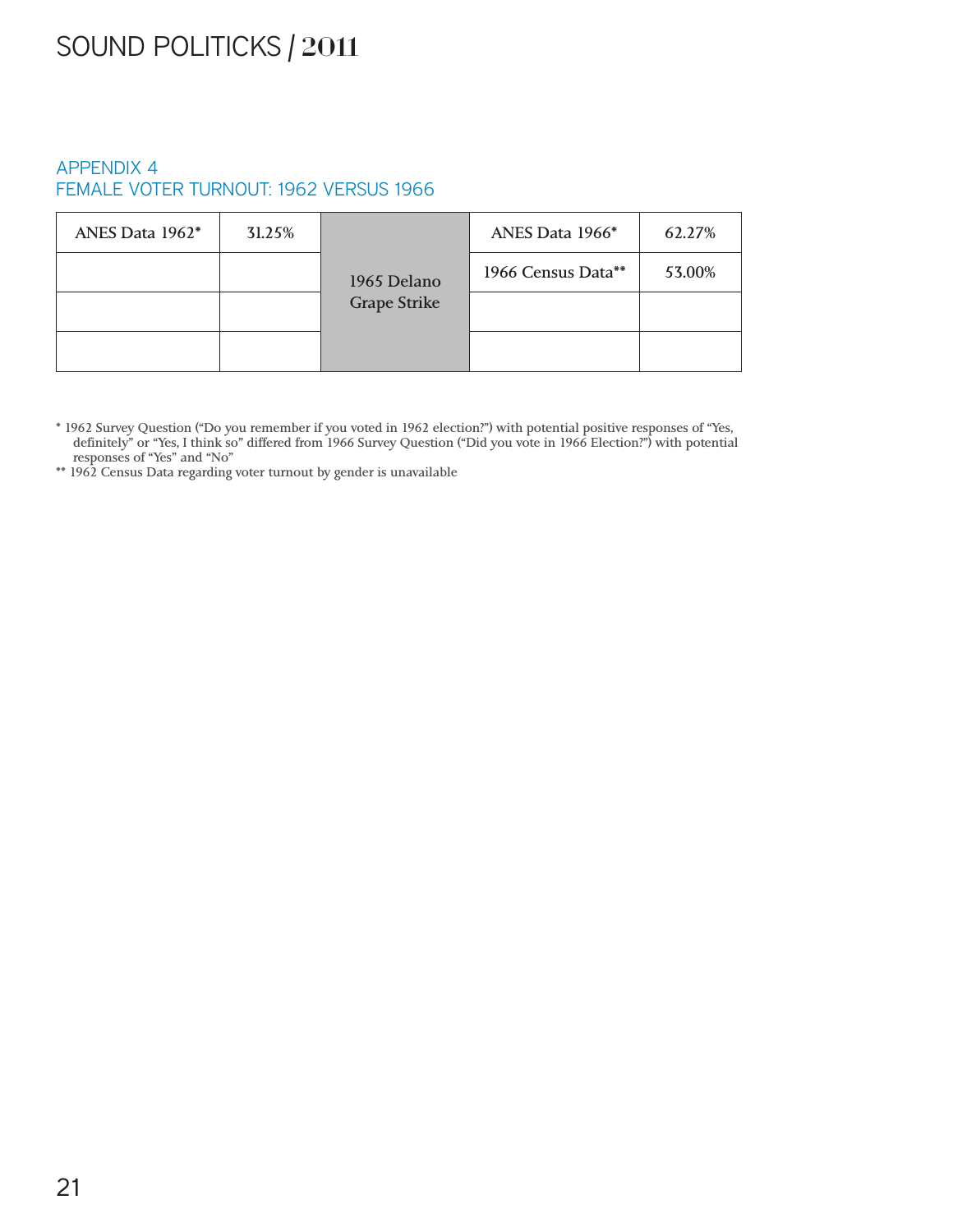# American Political Culture

# How Ascriptive Hierarchies Have Reflected Social Identities

BY ANGELA KATRINA FERIA

Freedom and equality, the same ideologies that once drew a multitude of immigrants to the United States, continue to lure men and women to her shores today. But America, a beacon of freedom and democracy, remains limited by a political culture that is both reflected in and influenced by ascriptive hierarchies. Class, gender and racial differences are most tangibly evident in the political sphere, threatening the very principles upon which this country was once founded. While this notion is a broad one, surely worthy of further examination, this study focuses on the limited but instructive subset of immigrants. The immigrant experience is, surely, a story that exemplifies the struggles and limitations within the democracy that governs. Critical examination of works by Rogers Smith, James Morone, Samuel Huntington and Francis Fukuyama illustrates that while biases surely exist, sensitivity to ascriptive hierarchies has improved over time. As key legislation improved the lives of various immigrant groups, so too did it improve society's perceptions. Despite this progress,

changes in the socio-political landscape have created several serious new struggles that remain to this day.

In "The Multiple Traditions in America," Rogers Smith argues that there are inegalitarian ideologies that define the political status of racial and ethnic minorities. Smith contends that Tocqueville's thesis that America was built by egalitarian and free ideologies is inadequate and narrow. Perhaps relative to the feudalistic and aristocratic ideologies in European nations, America did appear "remarkably egalitarian by comparison."1 After all, there was no hereditary monarchy or nobility native to British America. However, the multiple traditions inherent in a population of immigrants came along with religious, racial, gender and cultural inequalities. For instance, Americans of Northern European descent "embraced a strict, hierarchical world view based on skin color. At the top were the superior

<sup>1</sup> Smith, R. (1993). The Multiple Traditions in America. In the American Political Science Review (Vol. 87 No. 3).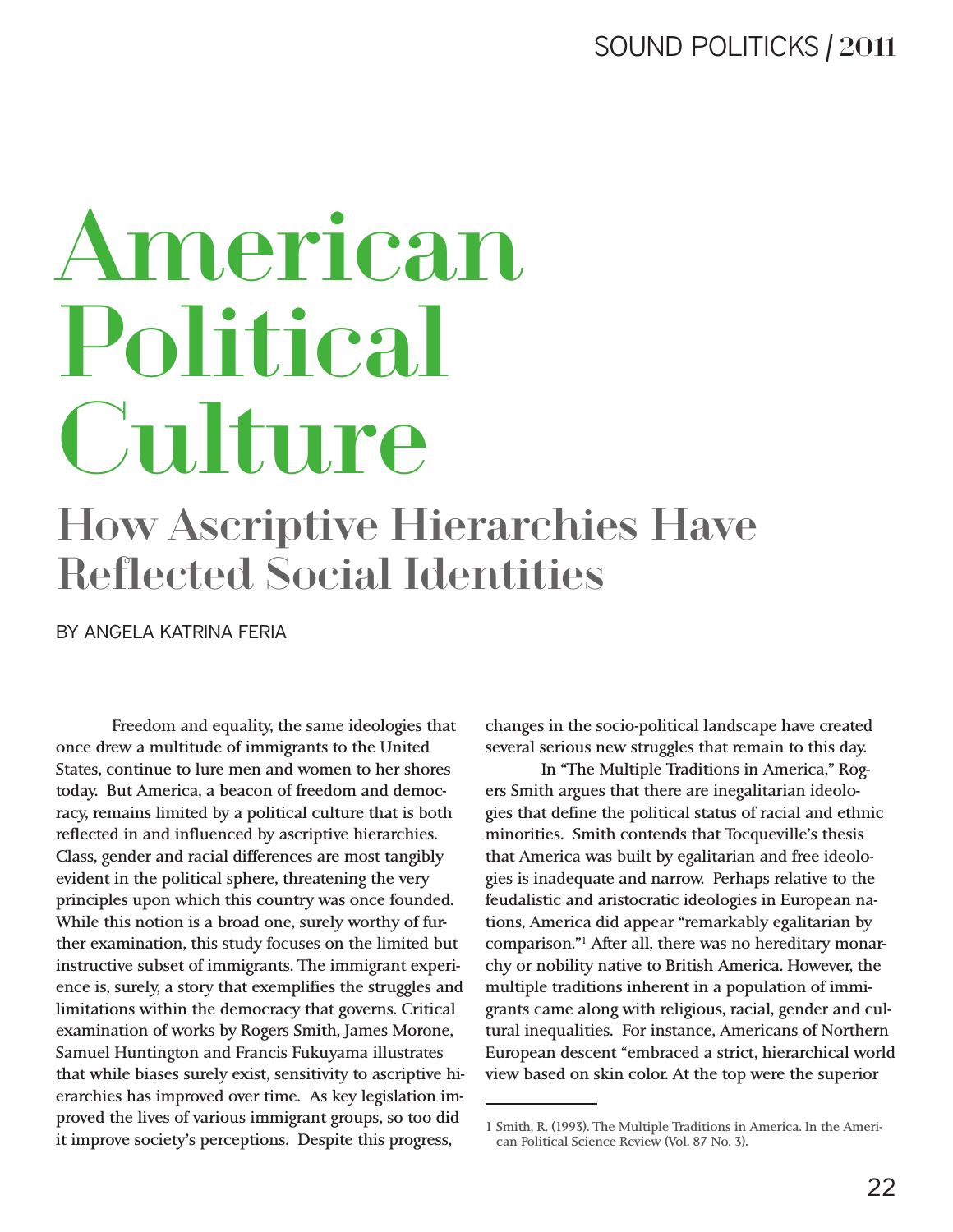Slavs, then followed by the Latin peoples from Europe. Further down were the Jews, Asians and at the very bottom, Africans."2 This view suggests the prevalence of strict racial and ethnic hierarchies.

Anglo-Saxons, followed by the Germans. Next came the<br>Slavs, then followed by the Latin peoples from Europe.<br>Further down were the Jews, Asians and at the very bot-<br>tom, Africans."<sup>2</sup> This view suggests the prevalence of<br>st Historically, Americans saw foreigners as savage and inferior. Anglo-Saxon Americans, for instance, saw the Germans as a threat to American values, culture and traditions. They were characterized as "aggressive, brutal, militaristic, and autocratic."3 The Chinese were "cruel, cunning and savage,"4 considered "a constant and terrible menace to society."5 Italians, on the other hand, were "gross little aliens who lacked the power to take rational care of themselves."6 Anglo-Americans, on the other hand, separated themselves from all other nations by a feeling of pride and superiority, believing themselves to be "a distinct species of mankind."7 Official titles and explicit notions of nobility may not have existed, but natural aristocracy strengthened the political power of the Anglo-American over other immigrant groups.

Racial prejudices became especially evident in the political realm. The Alien and Sedition Acts of 1798 provide a blatant example of the perpetuation of such ascriptive inequality through the legislative system. The law, which allowed the government to deport and question foreigners without evidence or warrant, was later deemed unconstitutional, having violated individual rights – as Thomas Jefferson and James Madison so fervently argued. Jefferson and Madison were responsible for the drafting of the Kentucky and Virginia Resolutions that attacked the legitimacy of the legislation. The acts, they argued, violated immigrants' rights to "a public trial by an impartial jury, to be informed of the na-

3 Ibid.

Historically, Americans saw foreigners as savage and inferior...The Chinese were "cruel, cunning and savage,"... Italians, on the other hand, were "gross little aliens who lacked the power to take rational care of themselves."

ture and cause of accusation, and to have the assistance of counsel for his defense."8 While the law ultimately disavowed the Alien and Sedition Acts, as Jefferson and Madison insisted, the prevalence of such anti-immigrant, anti-nonwhite legislation throughout history confirms that the law has not worked in the interests of immigrant groups. The American legal system has, in fact, actively served to marginalize and disenfranchise immigrant groups throughout critical moments in history.

Eventually, though, increased political inclusion and participation for immigrants emerged and ascriptive hierarchies became less evident. The Jacksonian period in particular saw the amelioration of the severe inequalities that had characterized the previous decades. Throughout the 1830s, social, political and legal conceptions of citizenship ultimately expanded to include immigrants, like the Irish. Through the 14th, 15th and 19th amendments to the Constitution, fundamental rights for all minorities were extended and protected by the U.S. government, despite opposition from nativists.

<sup>2</sup> Hunt, M. (1987). Ideology and U.S. Foreign Policy. (pp. 78-9). New Haven and Connecticut: Yale University Press.

<sup>4</sup> Riis as cited in Morone, J. (1996). The Struggle for American Culture. PS: Political Science and Politics (p. 428).

<sup>5</sup> Ibid.

<sup>6</sup> Ibid.

<sup>7</sup> Tocqueville as cited in Caldwell, W. (2006). American Narcissism: The Myth of National Superiority. New York: Algora Publishing.

<sup>8</sup> Madison and Jefferson as cited in Kramnick in Lowi. (2009). Democracy and the Union, 1791-1865., American Political Thought: A Norton Anthology. (p. 377). U.S.A.: W.W. Norton and Company.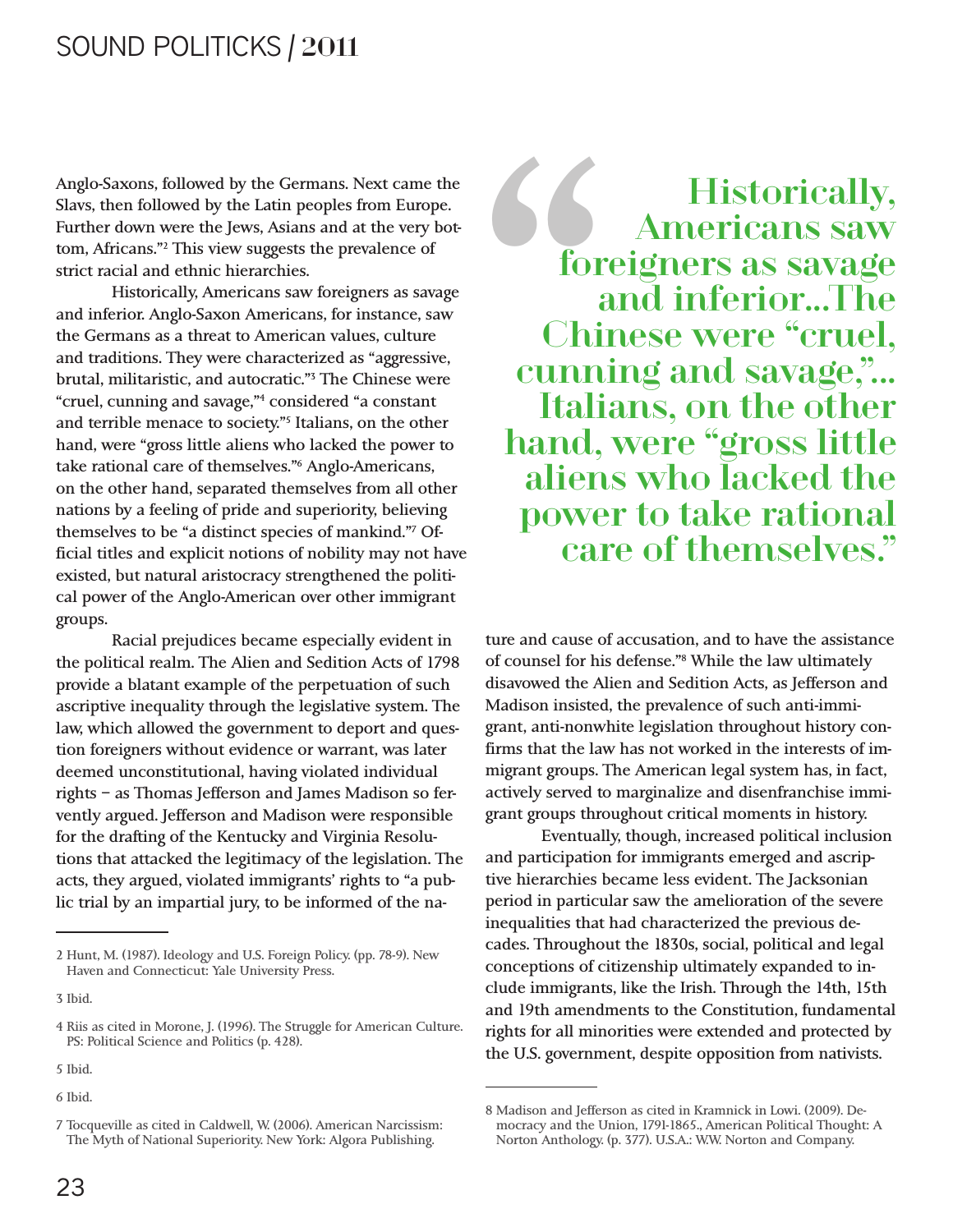Critical legislation to strengthen non-discriminatory practices emerged. The Immigration Reform and Control Act of 1986 (IRCA) was one – making it illegal for an employer to discriminate with respect to hiring, firing, recruitment or referral for a fee based upon an individual's citizenship.9 Despite this progress, changing inherent biases and influencing actual day-to-day practices proved to be a tougher battle.

Significant progress was made on this front by the end of the 21st century, but the tragic events of September 11, 2001 ignited a drastic change in attitudes and policies. Media attention surrounding the "War on Terror" that followed served to exacerbate stereotypes by implicitly identifying certain groups of immigrants – specifically those from Arab or Islamic nations – with 'the terrorist enemy.' What resulted was "subcivilizations," like those predicted by scholar Samuel Huntington in his prolific "The Clash of Civilizations." Huntington affirms the intensity of inevitable conflict between different civilizations, namely the West and Islamic states:

> Conflicts between groups in different civilizations will be more frequent, more sustained and more violent than conflicts between groups in the same civilization; violent conflicts between groups in different civilizations are the most likely and most dangerous source of escalation that could lead to global wars... a central focus of conflict for the immediate future will be between the West and several Islamic-Confucian states.<sup>10</sup>

But while Huntington's predictions certainly did prove true to some extent, his work fails to address the divisions that inherently arise within – not only between – civilizations. Within "the West," America specifically, controversial policies like the Patriot Act drove wedges through the electorate. Scholar Francis Fukuyama points to the most common of arguments

made by Americans: "that the root cause of Islamist extremism was the lack of democracy in the Arab Middle East."11 But Fukuyama refutes this argument as overly simplistic and inaccurate, attributing the radicalism responsible for the September 11th attacks instead to the inability of these immigrants to properly assimilate into Western culture.12 Citizens of Middle Eastern nations, he argues, had migrated to the United States because it was perceived to be a land of equality and opportunity. Instead, they encountered a nation organized by welldefined hierarchies based on skin color rather than a nation free from such prejudices.

Inherent biases and inequalities based on ascribed group characteristics continue to exist in the United States. Analysis by Rogers Smith shows that "for over 80% of United States history, its laws declared most of the world's population to be ineligible for full American citizenship solely because of their race, original nationality, or gender."13 Today, even as legal protections for immigrations improve, new struggles have replaced one ones. The fact is, the presence of racially and ethnically distinct immigrant groups will continue to influence the lives and politics of American society – and increasingly so. Rather than allowing politics to reflect damaging ascriptive hierarchies, Americans must look past these inherent differences and work towards reflect damaging ascriptive hierarchies, Americans<br>look past these inherent differences and work towa<br>strengthening the American identity as a whole.

<sup>9</sup> Immigration Reform and Control Act. (n.d.). In US Equal Employment Opportunity Commission. Retrieved from http://www.eeoc. gov/laws/types/nationalorigin.cfm

<sup>10</sup> Huntington, S. (1993). The Changing Security Environment and American National Interests. In Olin Institute (p. 17).

<sup>11</sup> Fukuyama, F. (2006) The Clash of Cultures and American Hegemony. The American Interest Online. Retrieved from http://www. the-american-interest.com/contents.cfm?MId=5

<sup>12</sup> Ibid.

<sup>13</sup> Smith, R. ( 1993). The Multiple Traditions in America. In the American Political Science Review (Vol. 87 No. 3, p. 37).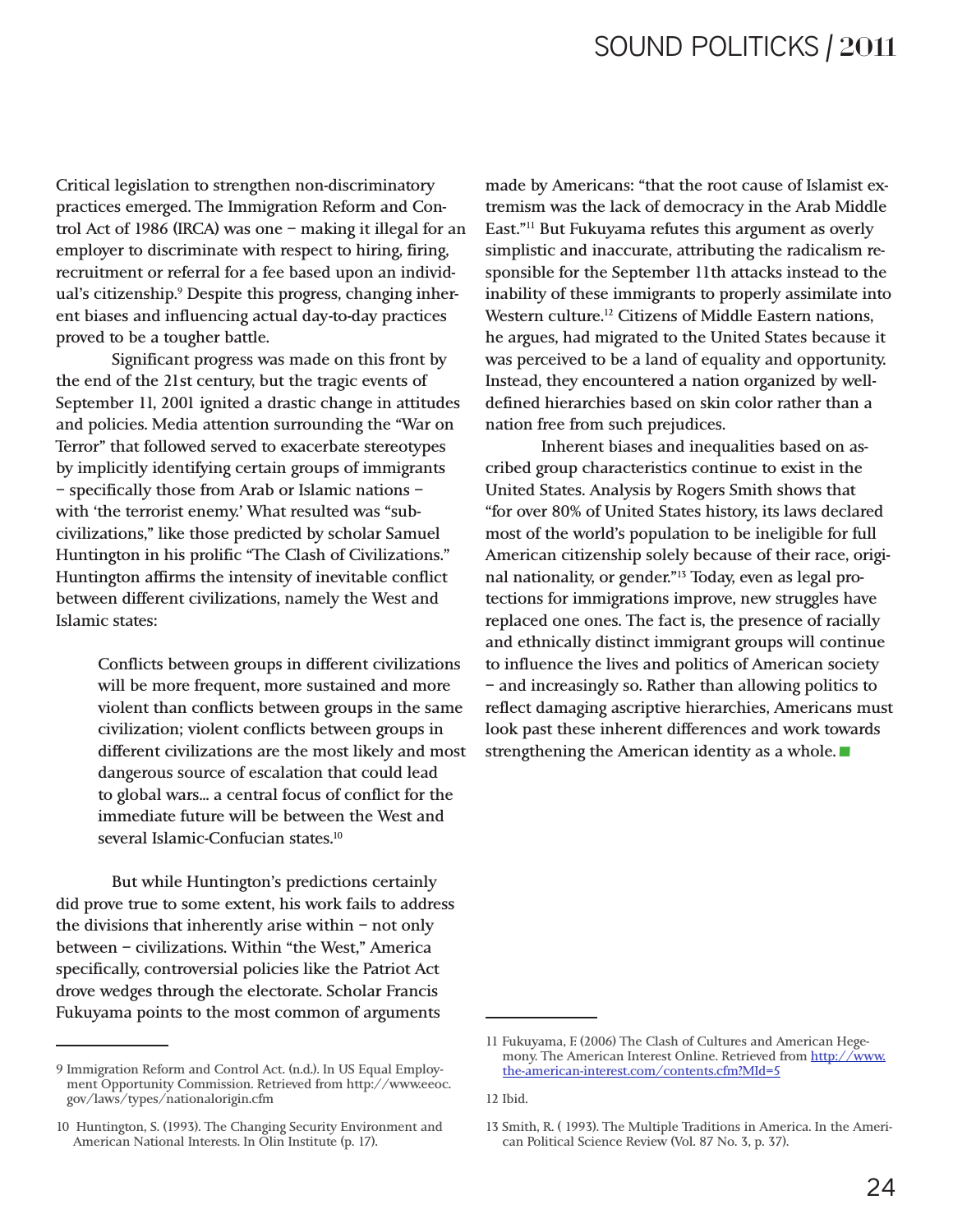# A Tale of Two **Cities** and Other Stories

# Profiles and Studies in Georgia's 10th Congressional District

BY EMERSON T. BROOKING

#### INTRODUCTION

Georgia's 10th Congressional District seems an unlikely candidate for this kind of profile. No earthshattering political event has occurred here. The 10<sup>th</sup> is not a battleground district, and is in no danger of becoming one anytime soon. To most observers, GA-10 represents a convenient stereotype: white, rural, and overwhelmingly conservative. While none of these labels are inaccurate, their use belies the complex narratives to be found in the district. The  $10<sup>th</sup>$  is more than the sum of its parts, and more than overdue for this type of analysis.

This profile is divided into two sections. The first offers an examination of the  $10<sup>th</sup>$  as it exists today. Over the course of a dozen pages, you will become acquainted with the district's particular geography and

population distribution. You will study elements of local demography and learn to appreciate them in state and federal contexts. You will determine the ideology of area residents and consider many of the beliefs they hold in common. Finally, you will embark on a whirlwind tour of the political history of the  $10<sup>th</sup>$ , concluding your journey by paying serious thought to the district's present electoral dynamic. For the first time, statistics from the census and congressional studies are joined by extensive opinion polling from the National Annenberg Election Survey (NAES). While the data set remains far from comprehensive, new conclusions that emerge – that of a heterogeneous district beset by metropolitan tensions and unusually passionate voters – should allay more "conventional" conceptions of GA-10.

The second part of this paper seeks to present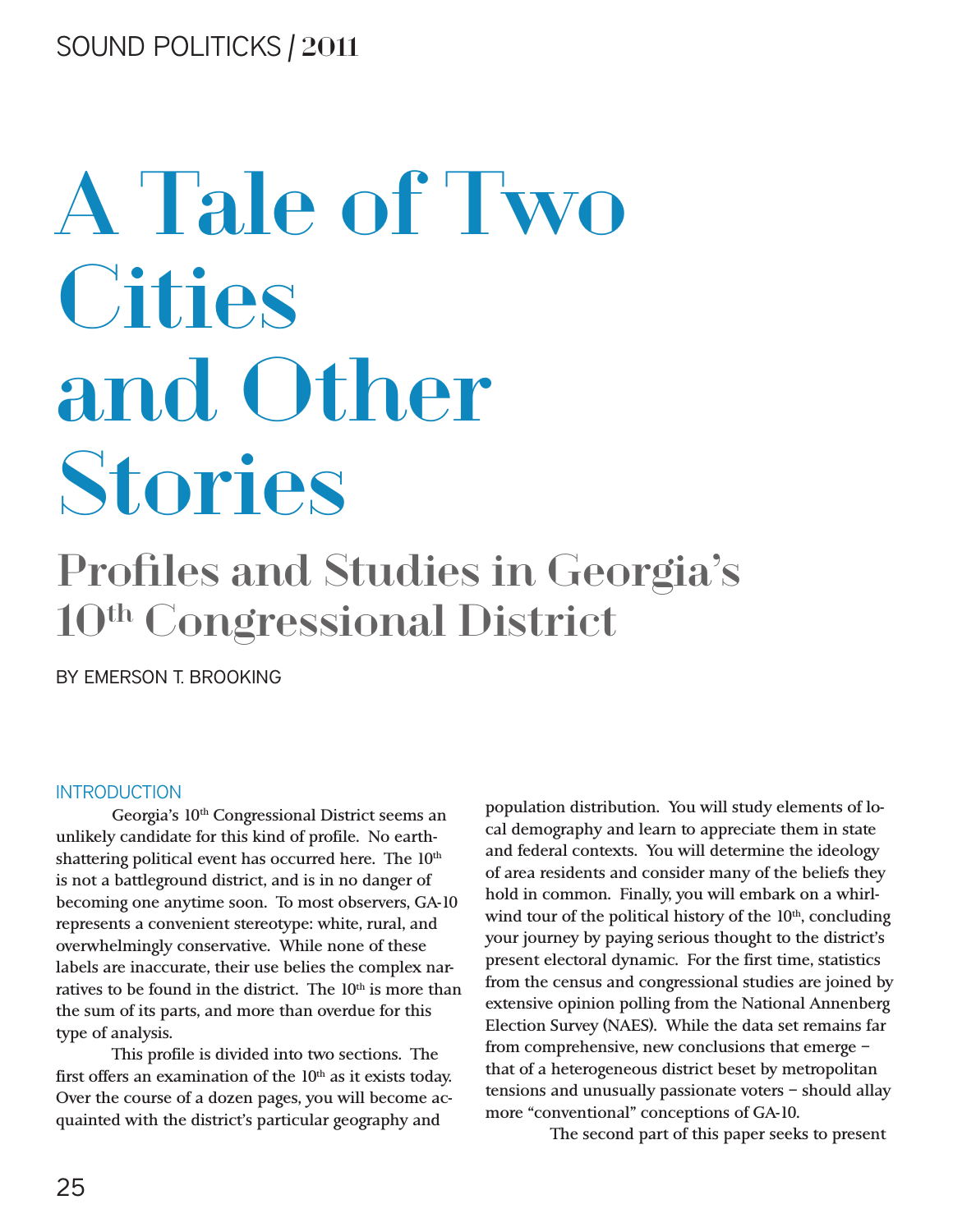compelling case studies focused on the presentational styles and electoral outcomes of two recent district representatives. One such representative, Congressman Don Johnson, was the last Democrat to serve the 10<sup>th</sup>. Through his determination to retain a level of policy independence, Johnson was defeated by the largest margin of any Democrat in 1994's Republican rout. Meanwhile, the other study focuses on current Republican Congressman Paul Broun. It assesses his unique, frequently controversial public persona, and queries what effect – if any – this national infamy has had on his campaign success. Conclusions from Part I, as well as qualitative metrics pioneered in Richard Fenno's Home Style, are used to great effect in these case studies.

No matter your current knowledge of Georgia politics, the sincere hope is that you conclude this paper having grown to better understand – and better appreciate – one of the 435 distinct pieces that compose our nation.

#### PART I: THE PROFILE

#### **Geography**

GA-10 comprises a long, vertical swath of land which envelops the northeastern corner of the state.<sup>1</sup> The district's uppermost counties border North Carolina, nestled comfortably in the foothills of the Appalachians. These northern reaches are mountainous and remote. As one travels southward, the landscape becomes progressively hotter and flatter and the countryside appears more akin to traditional images of southern farming communities. To the west lies the vast metropolitan sprawl of Atlanta; to the east, endless miles of coastline and South Carolina border. The district as a whole is impressively large, spanning 21 counties and 6,061 square miles.<sup>2</sup> GA-10 shares the same uneven shape common to all gerrymandered districts, and the span between its northernmost and southernmost points runs approximately 130 miles.<sup>3</sup>

#### Demography

Roughly half of GA-10's 700,000 residents reside outside of metropolitan areas, making it the second most rural district in the state.<sup>4</sup> Accordingly, agriculture is a crucial district mainstay, and the  $10<sup>th</sup>$  demonstrates particularly strong representation among cattle, corn, and soybean interests.<sup>5</sup> There are only two cities of significant size. The first city center, Athens-Clarke, boasts a population of just over 100,000.6 It is home to the University of Georgia, itself the largest institute of higher learning in the state which enrolls 35,000 students annually.7 Not surprisingly, Athens-Clarke also performs as the most consistently liberal region in the district.<sup>8</sup> The second city center is Augusta-Richmond, holding approximately 80,000 people.<sup>9</sup> The element that remains is largely conservative, striking a clear contrast with the left-leaning politics of Athens-Clarke. Both cities are located in the southern half of the district. This creates an uneven pattern of population distribution in which the north remains more sparely occupied and politically isolated.

The inhabitants of Georgia's 10<sup>th</sup> trend poorer and less educated than the nation as a whole. The 2007 median income in the  $10<sup>th</sup>$  was \$42,092, compared to \$50,233 nationally.10 Meanwhile, almost 17% of district respondents reported living below the poverty line, as opposed to 12.5% for the nation at large. Also indicative are differences in education level. Fully 15% of GA-10 residents voluntarily report having received only a partial high school or grade school education, as opposed to 9% nationally.11 This gap is only exacerbated further at the higher strata of education; for instance, half as

6 Ibid.

<sup>1 &</sup>quot;Congressional District GA-10," NationalAtlas.gov.

<sup>2</sup> Michael Barone, The Almanac of American Politics 2010 (University of Chicago Press, 2009), 444.

<sup>3 &</sup>quot;Congressional District GA-10," NationalAtlas.gov.

<sup>4</sup> Chuck McCutcheon and Christinia Lyons, Politics in America: the 111th Congress (Washington, DC: Congressional Quarterly Inc, 2009), 268.

<sup>5</sup> Ibid, 294.

<sup>7</sup> University of Georgia Official Website, http://www.uga.edu.

<sup>8</sup> Georgia Secretary of State Election Results, "2008 Vote Totals by County: District 10," http://www.sos.georgia.gov/elections.

<sup>9</sup> McCutcheon and Lyons, Politics in America, 294.

<sup>10</sup> Ibid.

<sup>11</sup> Appendix 2, "Reported Level of Education, GA-10 and National."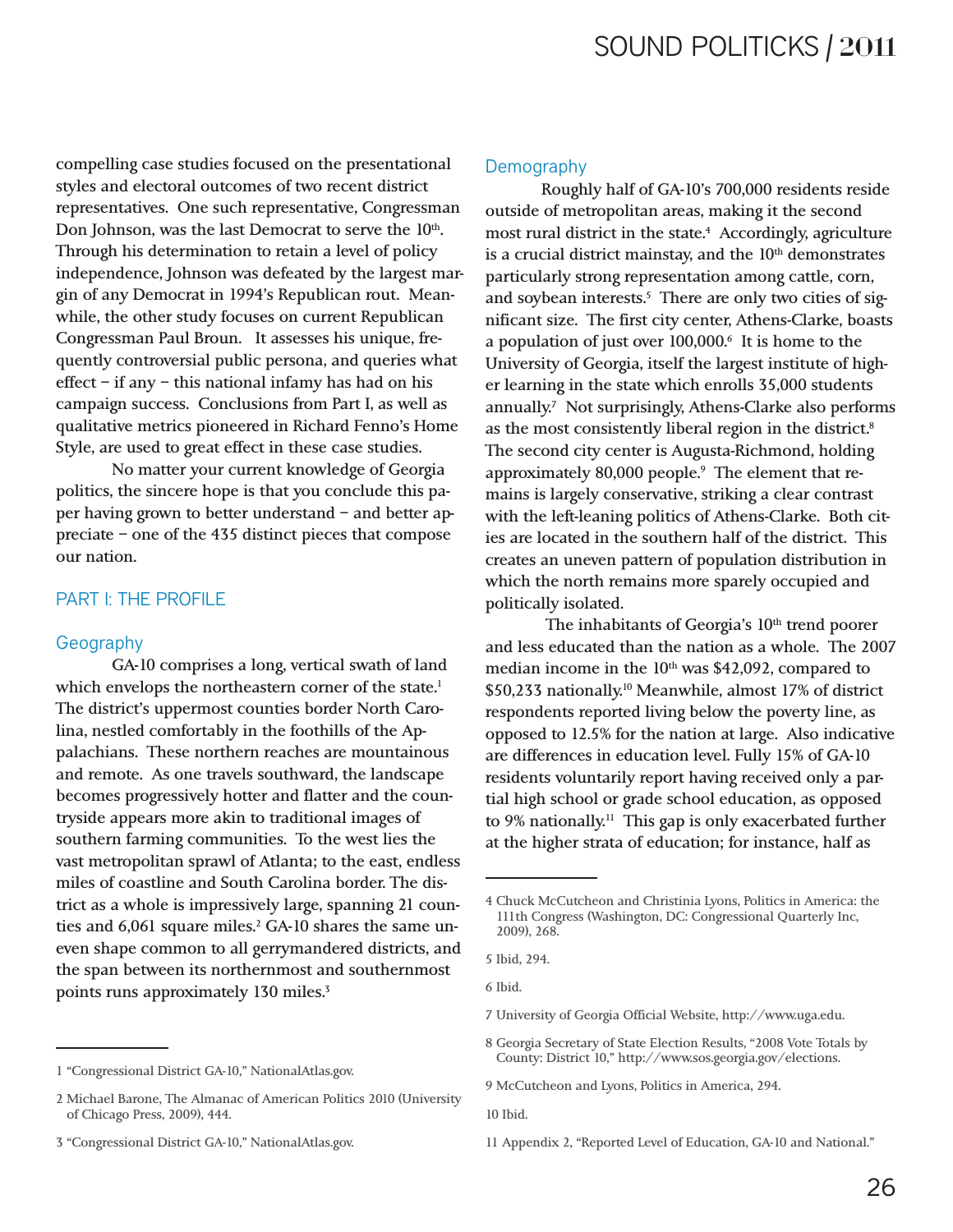The moniker "liberal" is treated like a dirty word, and if respondents have left-leaning tendencies, they seem unwilling to vocalize them. "

many district residents report having obtained a graduate or professional degree as compared to the national average.<sup>12</sup>

GA-10 enjoys a racial distribution more diverse than the country at large, a fact that would seem to countermand stereotypes of southern white exclusivity. Only 73% of district residents are white, compared to nearly 80% of the nation in aggregate.<sup>13</sup> Similarly, GA-10 possesses a 20% black population, compared to only 13% nationwide. Hispanic and Asian district minorities, however, lag slightly behind the country as a whole. While these figures do not depart significantly from their national averages, their discovery should still be surprising for those accustomed to considering the 10<sup>th</sup> a vastly white-majority district.<sup>14</sup>

That said, the  $10<sup>th</sup>$  still faces grave racial challenges. Outside of a few metropolitan centers, black voter registration is almost nonexistent.<sup>15</sup> Furthermore, despite enjoying a racial composition close to the state median, GA-10 cast the second lowest vote total

for Barack Obama out of all thirteen congressional districts.<sup>16</sup> Residents of the 10<sup>th</sup> accorded Obama only marginally more votes than Kerry before him, during an election year in which Obama drastically outperformed Kerry statewide.<sup>17</sup> This is a conspicuous inconsistency, and while it is empirically difficult to prove a racial voting motivation, such seems within the realm of possibility.

#### Ideology

Ideology is a difficult category to assess, particularly on the district level. Sample sizes are relatively minute, while conclusions are difficult to defend. However, a study of general ideology can produce insights not afforded by registration numbers or vote tallies alone. Thanks to the substantial size of the 2004 NAES, it is possible to construct a statistically significant subset of district respondents. While much of this data was more directly relevant to the 2004 election, the rise of the Tea Party movement and renewed conservative populism suggests these figures may now be more applicable now than any time since 2008's Democratic rout. Regardless, this data is still valuable in drawing wider (and less time-sensitive) inferences about the ideology and beliefs of GA-10 residents.

It should come as little surprise that  $10<sup>th</sup>$  respondents overwhelmingly self-identify as conservative. Moreover, many do so with a passion that outstrips the national average. Over 12% of district respondents consider themselves "Very Conservative," compared to 8% nationally.18 When both "Very Conservative" and "Conservative" classifications are considered, fully 55% of GA-10 residents self-identify with this category, as opposed to 37% nationwide. Adding "Moderate" to the mix accounts for 89% of district respondents and 75% of the country at large. In every case, conservative selfidentification far outperforms those considering themselves either "Liberal" or "Very Liberal." The moniker "liberal" is treated like a dirty word, and if respondents have left-leaning tendencies, they seem unwilling to vo-

<sup>12</sup> Ibid.

<sup>13</sup> Barone, The Almanac of American Politics 2010, 444.

<sup>14</sup> McCutcheon and Lyons, Politics in America, 268.

<sup>15</sup> Georgia Secretary of State Election Results, "2008 Turnout by Demographic: District 10," http://www.sos.georgia.gov/elections.

<sup>16</sup> McCutcheon and Lyons, Politics in America, 268.

<sup>17</sup> Barone, The Almanac of American Politics, 414; 444.

<sup>18</sup> Appendix 3, "Reported Ideological Identification, GA-10 and National."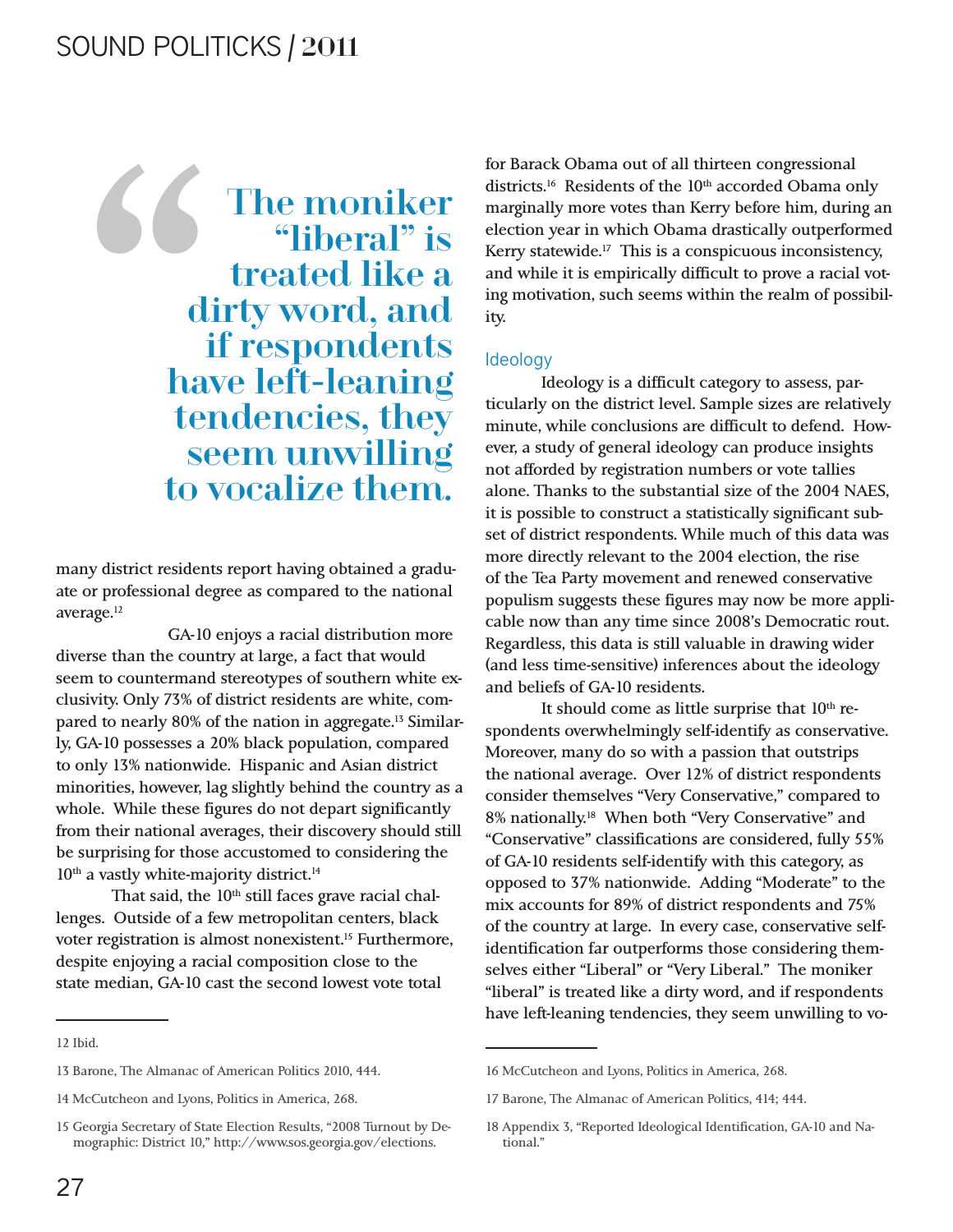calize them. Even in GA-10, Kerry ultimately received 35% of the vote in an election in which only 11% of respondents were comfortable with an explicitly liberal self-identification.<sup>19</sup>

Under a Republican presidency (and prior to the crash of 2008), residents of the 10<sup>th</sup> show remarkable faith in their economy. Despite generally skittish attitudes toward big government, only 21.5% of GA-10 respondents consider the state of the economy "Poor," as opposed to 29% of the national aggregate.<sup>20</sup> That said, residents of the 10<sup>th</sup> also demonstrate a heightened concern for tax policy and income protection, a fact which could likely be considered a catalyst for current Tea Party sentiments. When individuals are asked (fairly noncontroversially) whether taxes should be reduced, 66% of district respondents "Strongly Favor" this course of action, while 49% do so nationally.<sup>21</sup> Upon combining the "Strongly Favor" and "Somewhat Favor" categories, however, 80% of GA-10 residents are shown to take this view, as opposed to 70% on the national level. The critical divergence between district and national respondents is not in the answer to the issue (most people would like to see reduced taxes), but rather in the passion with which the problem is met.

Contrasting views on the Iraq War finds a scenario in which GA-10 and the nation at large part ways entirely. This is no case of agreement by degree. Rather, 60% of district respondents believe that the Iraq War "was worth it," while only 46% of national respondents feel the same way. $22$  This incongruence is important, but difficult to adequately explain. Perhaps this figure marks another expression of the fierce conviction that residents of the 10<sup>th</sup> have demonstrated in many of these ideological issues. Perhaps, also, this statistic can be attributed to the strong martial tradition which has long characterized the rural south. Further evidence of sharp national security awareness can be found in answers to the question of which presidential candidate voters trust more to handle terrorism issues. Although

21 Appendix 5, "Favor Reducing Taxes, GA-10 and National."

both district and national respondents place their faith in President Bush, citizens of the  $10<sup>th</sup>$  cite Bush 67% of the time  $-15\%$  more than the nation as a whole, further demonstrating the unapologetic and passionate conservatism of the  $10<sup>th</sup>$ 's citizens.<sup>23</sup>

#### **Politics**

GA-10 has undergone a radical electoral transformation over the last twenty years which mirrors that of the state as a whole. As late as 1960, Georgia cast the second-highest Democratic presidential vote of any state in the union.<sup>24</sup> After the 1965 Voting Rights Act and in the years following, however, state Democrats have seen a slow and steady decline. Bill Clinton barely won Georgia in 1992 – by a hair-splitting vote of 43.5% to 42.9%, undeniably aided by Ross Perot's candidacy – and he was the last Democrat to do so.<sup>25</sup> Bob Dole won Georgia by one point (47% to 46%) in 1996, and this pattern has accelerated rapidly thereafter. Bush carried the state 55% - 43% in 2000, and 58% - 41% in 2004.26 While McCain prevailed by a lesser 52% - 47% in 2008, he still managed to secure a clear victory in an election year where Obama turned several red states a new and unexpected shade of purple. According to Michael Barone, "The memory of William Tecumseh Sherman is dead," and Georgia will remain Republican for a long time coming.27

GA-10's choice of congressional representative has been consistently Republican, usually by overwhelming margins. Following Democrat Don Johnson's stunning, 31-point defeat in 1994 (see Part II, Case Study A), the  $10<sup>th</sup>$  has been in little danger of losing its designation as a safely Republican seat.<sup>28</sup> Republican Charlie Norwood won this area (not "district," as he was briefly redrawn into GA-9) in six consecutive elections, and barring a close contest in 1996, his opponent never

- 26 Ibid, 414.
- 27 Ibid, 413.

28 Ibid.

<sup>19</sup> Barone, The Almanac of American Politics, 414; 444.

<sup>20</sup> Appendix 4, "Country's Economy Today, GA-10 and National."

<sup>22</sup> Appendix 6, "Iraq War Was Worth It, GA-10 and National."

<sup>23</sup> Appendix 7, "Trust Bush or Kerry on Terrorism, GA-10 and National."

<sup>24</sup> Barone, The Almanac of American Politics 2010, 411.

<sup>25</sup> Ibid, 413.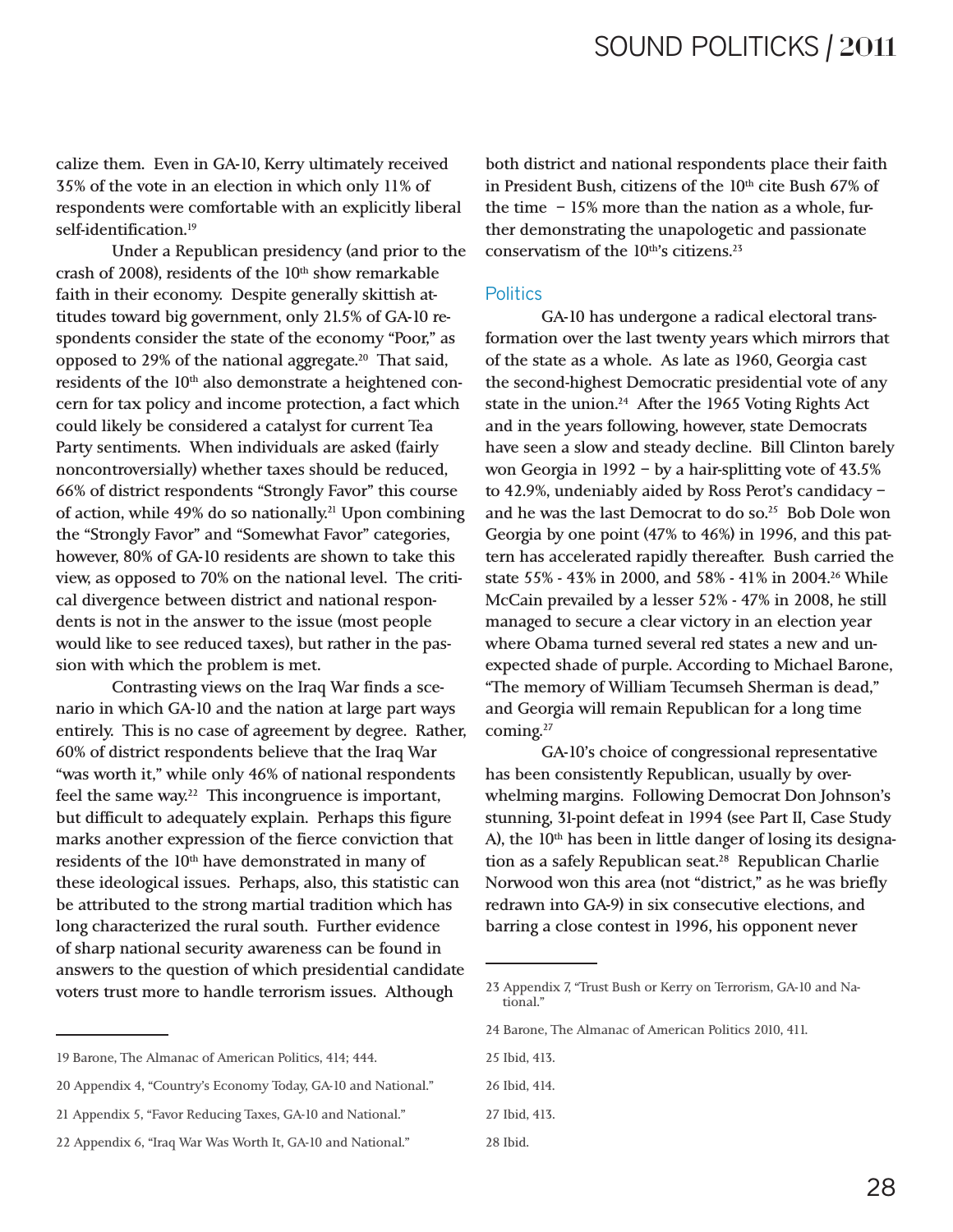# Once someone gains the trust of the  $10^{\text{th}}$ , it is difficult to lose it again. management<br>Transport Communications<br>Transport Communications<br>Communications<br>Communications<br>Communications<br>Communications<br>Communications<br>Communications<br>Communications<br>Communications<br>Communications<br>Communications<br>Communicati

succeeded in garnering more than 40% of the vote.<sup>29</sup> Norwood passed away in early 2007, yet his successor, Republican Paul Broun (see Part II, Case Study B), won by a similarly commanding margin in his first general election of 2008. Broun's victory is especially significant in that he was a freshman lawmaker challenged by a conservative Iraq War veteran during a year in which Democrats swept the polls nationally. GA-10 currently holds a Cook Partisan Voting Index of R +15.<sup>30</sup> Such partisanship has infected local politics as well: where the vast majority of local races once took place in contested Democratic primaries, candidates now scramble to portray themselves as "good Republicans." 31

The 10<sup>th</sup> offers two interesting campaign dynamics. The first involves the clear dichotomy between the northern and southern halves of the district. The north is sparsely populated and geographically isolated. The south, meanwhile, boasts nearly all of the district's meaningful population centers. This kind of heterogonous composition is a campaigner's nightmare.32 Not only will northern voters be more difficult to reach, but it will likely be harder to pinpoint experiences they hold in common with their southern neighbors. Meanwhile, GA-10's campaign environment also suggests a unique rivalry between Athens and Augusta. In the past two Republican contests – the 2007 special election and 2008 party primary – the races were distinguished

as contests between "Athens candidate" and "Augusta candidate." 33 This metropolitan tension is significant to GA-10 elections, and serves to further skew campaigning efforts toward the southern half of the district.

#### **Conclusion**

GA-10 may be "white, rural, and overwhelmingly conservative," but this characterization does little justice to the region's unique narratives and electoral revelations. Residents of the 10<sup>th</sup> are poor and less educated than the nation as a whole, but they also comprise a surprisingly significant nonwhite population. District residents identify strongly with conservative causes, and hold vehement views on issues like taxes and terrorism. These ideological preferences are important because – although GA-10 mostly conforms to the Republican Party line – it does so with a passion that far surpasses the national average. As demonstrated by Bush's impressively positive 2004 assessment and Norwood's consistently commanding electoral margins, once someone gains the trust of the  $10<sup>th</sup>$ , it is difficult to lose it again. These conclusions and others will be useful in examining the respective congressional careers of Democrat Don Johnson and Republican Paul Broun.

#### PART II: CASE STUDIES

#### Case Study A: Don Johnson and the Home Style Dilemma

Don Johnson rode to Congress in 1992 on a groundswell of Independent support, winning election

<sup>29</sup> Georgia Secretary of State Election Results, http://www.sos.georgia.gov/elections.

<sup>30</sup> Barone, The Almanac of American Politics 2010, 444.

<sup>31</sup> Congressman Don Johnson, Phone Interview, April 20, 2010.

<sup>32</sup> Richard Fenno, Home Style: House Members in Their Districts (Addison-Wesley Educational Publishers, 2003), 7.

<sup>33</sup> Barone, The Almanac of American Politics 2010, 445.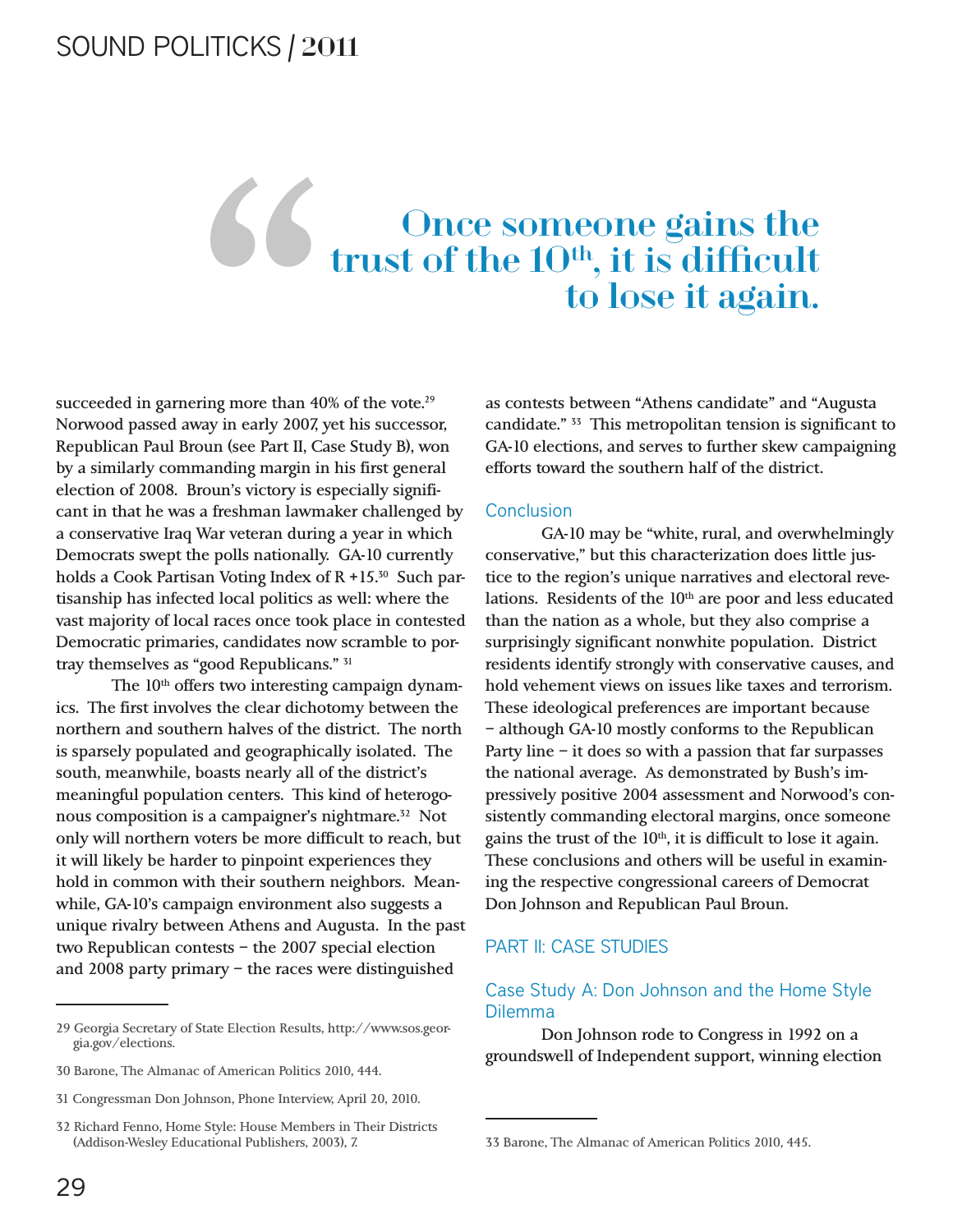with 54% of the vote. $34$  Two years later, he was ousted by the largest electoral backlash of any congressional Democrat in the country, victim to the Republican Revolution of 1994.35 His 31-point loss stood as a cautionary tale Democrats across the nation, and an example of the degree to which a few choice votes can be leveraged to produce monumental electoral upheaval. While the GA-10 of 2010 is not the same district it was in 1994, Johnson's experience offers valuable lessons as to the peculiar temperament of district residents. Furthermore, it suggests a situation in which a few small legislative changes might have produced a drastically different electoral return. Instead of voting with his constituents, Johnson voted with his conscience. Doing so was politically brave, but it was also a decision that presumed too much, too soon from his increasingly conservative GA-10 constituency.

 Although Johnson won a clear majority in his 1992 election, he was never fully comfortable with parts of the district he had been tasked with representing. This problem is common to all such elected officials; there will always be constituencies which congressmen concede or never properly "understand." 36 According to Fenno, these difficulties are exacerbated by perceptions of sudden population shifts or migrations.<sup>37</sup> Such was the case for Johnson, who saw rapid growth in the southern Republican suburbs of GA-10.<sup>38</sup> According to Johnson, these suburbs were where he had found the least electoral traction in his first campaign.39 Many of their residents were new, and since these newcomers were not attuned to the same local issues which characterized the rural district elements, they adhered to the strict party line. In 1992, Johnson had won every county except the affluent Augusta-Richmond suburbs.<sup>40</sup> In

37 Ibid, 11.

- 39 Ibid.
- 40 Ibid.

1994, he would lose all but two counties, with these suburban Republicans forming the foundation of that defeat.<sup>41</sup>

Much of Johnson's 1994 loss was due to factors outside his control. The midterm elections following Clinton's first term were marked by unprecedented rhetoric which lambasted both policy and personal failings of congressional Democrats. This was the time of "Contract With America" and Republican Newt Gingrich's acrimonious speeches from the House floor. The national mood was growing bitterly opposed to Clinton and congressional Democrats, and try as he might, Johnson could not escape guilt by association. His 78% voting congruence with the president – not particularly high for a House member – was seized upon and used aggressively as evidence that Johnson had lost his independence.42 While Johnson's name recognition had reached 80% by 1994, his positive association dropped from 51% to 42%, while his negatives had climbed from 21% to 34%.43

Responsible for this seismic shift were just two votes in step with the Clinton agenda: the August 1993 Clinton budget and the 1994 Federal Assault Rifle Ban.<sup>44</sup> In many other instances, from the Brady Bill to the "Hillarycare" debacle, Johnson voted counter to the party line. These facts were largely superfluous to the debate at hand, however, and it had only taken a handful of administration-friendly decisions to doom Johnson's bid for re-election. Particularly for the budget vote (which took place less than halfway into his term), Johnson not yet aware of the firestorm forming around the issue.45 He felt relatively secure in the weight of incumbency, and as he tells it, after he won election, "Folks expected me to be there for years." 46

Johnson had good reason to underestimate the lasting effect of the budget and assault weapons votes. While all representatives take pains to not "get too far

43 Ibid, 19.

46 Ibid.

<sup>34</sup> Alexander Johnson, "GA Congressional District 10, 1994 Election: A Partisan Tide Drowns a Moderate," April 2008, 3.

<sup>35</sup> Donald Wolfensberger, Congress and the People (Baltimore: John Hopkins University Press, 2000), 147.

<sup>36</sup> Fenno, Home Style, 22.

<sup>38</sup> Johnson, Phone Interview.

<sup>41</sup> Ibid.

<sup>42</sup> Johnson, "GA Congressional District 10, 1994 Election," 17..

<sup>44</sup> Ibid, 7; 9.

<sup>45</sup> Johnson, Phone Interview.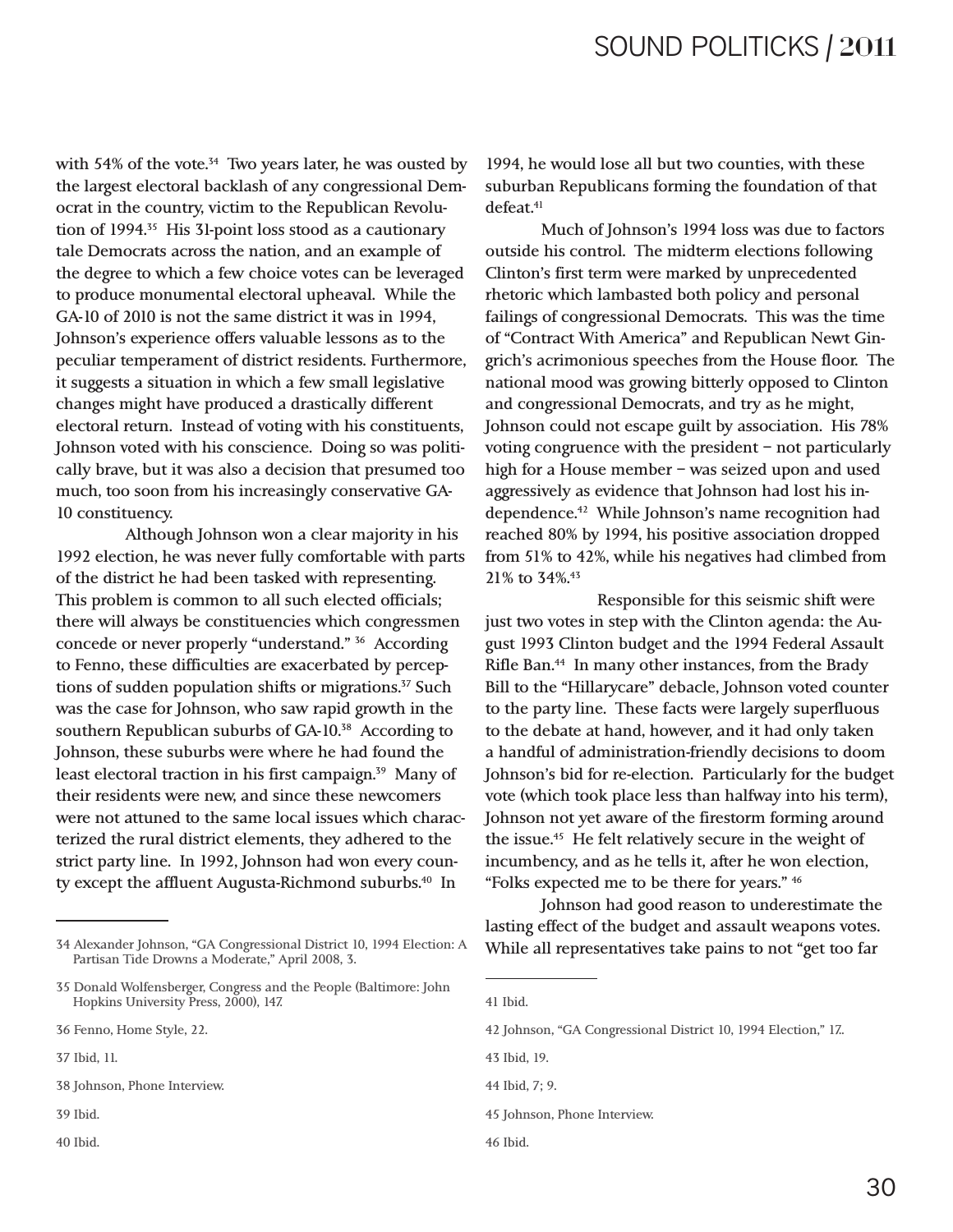away from the district," most believe that doing so entails a string of unpopular votes, not one or two.<sup>47</sup> Far more important to congressmen is ensuring that voters can identify with their elected officials, and given Johnson's time as a state senator and longtime family ties, he had no reason to doubt this relationship.<sup>48</sup> Yet it is a cardinal truth of politics that the dynamic of the last election in no way guarantees the next one. "You never can tell what's going to get people excited. You worry about this vote and that vote, but something you hadn't expected comes right out of the blue." <sup>49</sup> Much as the Republican Revolution of 1994 seems obvious in retrospect, it was not obvious prior to the fact, and in a less tumultuous situation, Johnson could have held adequate political capital to defend his votes.<sup>50</sup>

Had Johnson decided differently on the budget and assault weapons ban, he might still be in Congress today. Because Johnson voted his convictions, he gave Republican opponents leverage before he had established an adequate bond of trust with his constituency. Trust – and perceived betrayal – were the big themes of GA-10's 1994 campaign, and Johnson bled 56,000 voters from his winning 1992 coalition, most of whom simply stayed home on election day.<sup>51</sup> Speaking after August 1993's budget debate, Johnson had intoned, "If I have to give up my conscience, I don't want this job."52 Ultimately, he voted his conscience, and paid the price for his decision.

#### Case Study B: Paul Broun And The Home Style Success

If Democrat Don Johnson was faced with an intractable home style dilemma, Republican Paul Broun has enjoyed noteworthy home style success. Examining this dynamic is critical to understanding GA-10 as a whole. Were Broun not so closely attuned to the constituency of the 10<sup>th</sup>, he would almost certainly not

50 Ibid, 142.

enjoy the level of prominence he does today. Despite nationally criticized rhetoric and practices, he has navigated seemingly severe electoral challenges with surprising ease. He is well on his way to becoming a fixture of GA-10 politics, and save sudden scandal, it is difficult to foresee his electoral defeat. In this regard, he has demonstrated a masterful understanding of the peculiarities that distinguish GA-10.

Paul Broun, Jr. can best be described as GA-10's "Accidental Congressman." Following incumbent Charlie Norwood's death in 2007, Broun was one of a slew of candidates to compete in a free-for-all runoff. Although he hailed from an Athens political family, Broun's biggest distinctions were his physician work and three previously failed congressional bids.<sup>53</sup> The favored candidate, Republican Jim Whitehead, was a prominent figure in both state politics and his Augusta home.<sup>54</sup> In the June 2007 special election, Whitehead received 44% of the vote to Broun's 22%, with the Democratic candidate finishing only 198 votes behind.<sup>55</sup> As Whitehead looked ahead to the mandatory runoff, however, signs of trouble began to appear. The Augusta Democrat enjoyed almost no support in the heavily populated Athens-Clarke area, and limited turnout among his Richmond-Augusta base.56 Controversial comments he had made previously (including suggestions that the University of Georgia, save the football team, "ought to be bombed") were widely circulated, while district Democrats began a vocal movement to vote for Broun over Whitehead.57 When the votes were tallied, Broun had won with a total of 50.4%.<sup>58</sup> The race had been a "Tale of Two Cities" – Broun had outperformed Whitehead ten-to-one in Athens-Clarke, while still garnering 30% of the Richmond-Augusta total.<sup>59</sup> Furthermore, despite Whitehead's fundraising advantage, Broun's grassroots focus had lent him a sizable advantage in capturing the

- 55 Ibid.
- 56 Ibid.
- 57 Ibid.
- 58 Ibid.
- 59 Ibid.

<sup>47</sup> Fenno, Home Style, 144.

<sup>48</sup> Ibid, 59; Johnson, "GA Congressional District 10, 1994 Election," 2.

<sup>49</sup> Fenno, Home Style, 16.

<sup>51</sup> Johnson, "GA Congressional District 10, 1994 Election," 18.

<sup>52</sup> Ibid, 8.

<sup>53</sup> McCutcheon and Lyons, Politics in America 2010, 294.

<sup>54</sup> Barone, The Almanac of American Politics 2010, 445.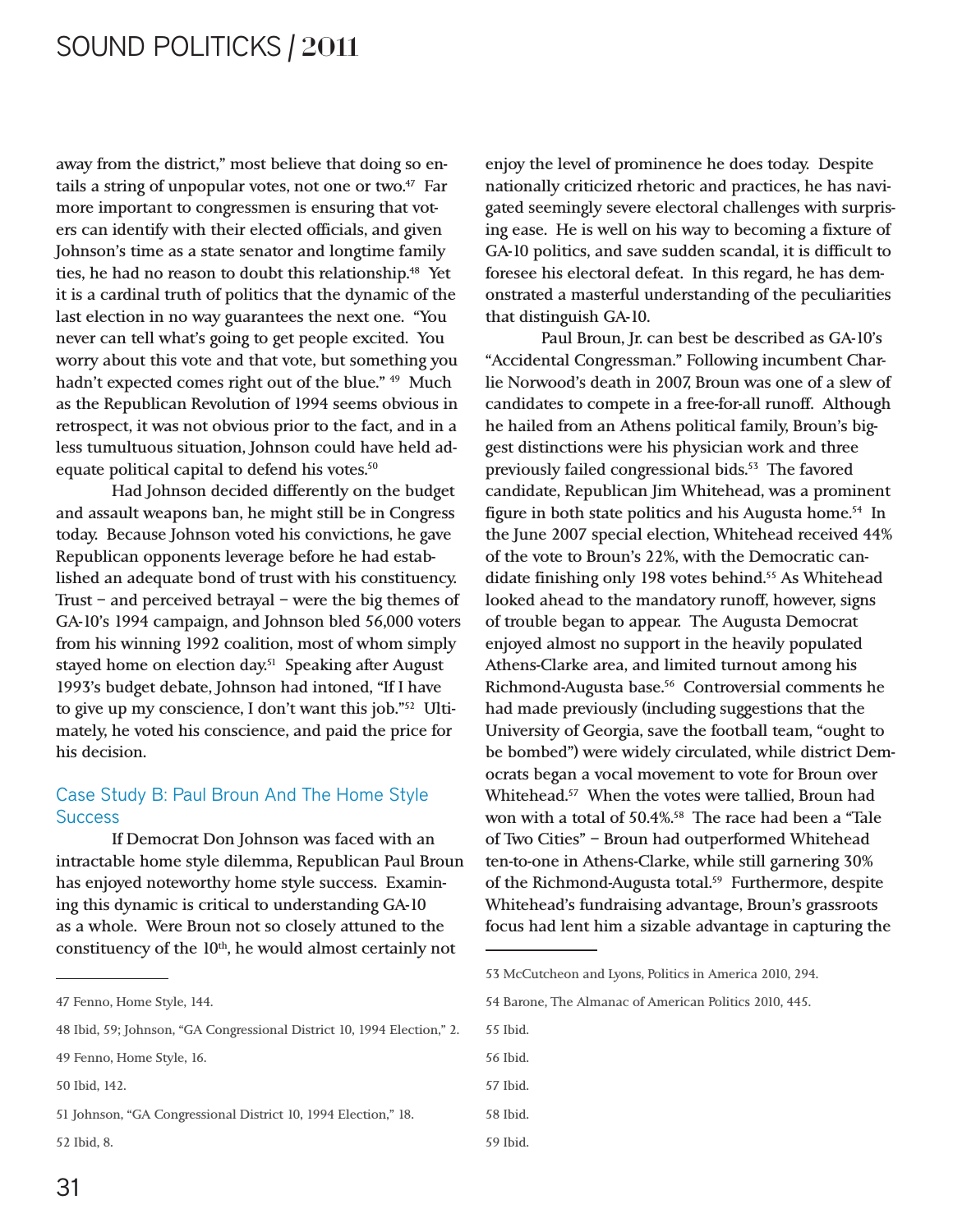northern half of the district.

Broun was initially regarded as a one-hit wonder. After all, Democrats had supported him in the runoff in the hope that he would prove the weaker opponent in the next general election. Struggling desperately to set up shop and establish a proper fundraising apparatus, Broun was regarded critically by the national press.<sup>60</sup> He was facing a 2008 primary challenge from another powerful Augusta Republican, former Georgia House Majority Whip Barry Fleming. Fleming had a strong metropolitan presence, and would ultimately raise almost \$1 million dollars.<sup>61</sup> Yet despite wide expectations to the contrary, Broun crushed Fleming in a 71%-29% electoral rout.62 Where Fleming used his impressive connections to the state establishment, Broun largely ignored the state establishment, relying on his Athens-Clarke base and rural voter outreach. In fact, Broun almost spent his official annual allotment on franked mailings to constituents across the district.<sup>63</sup> While this action almost bankrupted his office and prompted several staff members to quit, his behavior also showed special appreciation for the GA-10 campaign dynamic. <sup>64</sup> Broun understood that direct mail would have the most palpable impact on rural voters, and help him attain the level of trust previously accorded to Norwood. Based on Broun's 2008 primary performance, his overall campaign strategy – inclusion of northern rural voters and a strong Athens-Clarke base – are well in line with the pulse of the district.

Many of Broun's public actions have drawn widespread ire, yet appear calculated to further ingratiate him with the residents of the  $10<sup>th</sup>$ . His quotes have been the stuff of national mockery and derision. He spared no criticism following the disastrous 2008 presidential election, calling Obama a "Marxist" and McCain

60 Politico, "Less money, more problems for Georgia rep" (Nov 11, 2007), http://www.politico.com.

64 Ibid.

"inept." <sup>65</sup> Broun labeled the new president a "Nazi" well before the Tea Party movement, and his two most significant bills to date have been an attempt to eliminate pornography on military bases and to declare 2010, "The Year of the Bible." 66

Partly, Broun is able to take such actions due to the fragmented nature of his district, in which he is unlikely to be penalized for his rhetoric or votes without the presence of a powerful national movement.67 Moreso, however, Broun has taken these actions because he is an intelligent politician. While he may be criticized for his lack of serious legislative accomplishments, this is because he is not yet interested in serious legislative accomplishments. Instead, Broun recognizes that, as a "fluke" congressman, it will take him longer to establish a consistent electoral coalition.<sup>68</sup> He says these things and proposes these bills because it nets him free national publicity, and because it appeals to the fundamentally conservative ideology of GA-10 residents. He is focused on being a campaigner, not a legislator. If Broun remains in office, more substantive legislative actions will come later.<sup>69</sup>

Broun's particular home style strategy is already bearing fruit. As of mid 2009, he had raised more money than any other congressman in the Georgia delegation.70 In the first quarter of 2010, he brought in roughly \$190,000, raising his total receipts to \$1.2 million.<sup>71</sup> Contrary to this time in 2008, he faces no strong intraparty challenger, and is considering re-election in an environment newly hospitable to Republicans nationwide. All told, Broun has become a powerful GA-10 success story. His appreciation for the unique culture and peculiarities of the district suggest that, barring scandal, he now holds a relatively "safe" seat in the United States

- 67 Fenno, Home Style, 154.
- 68 Ibid, 176.

<sup>61</sup> Federal Elections Commission, "Fleming, Barry, 2008," http://www. fec.gov.

<sup>62</sup> Barone, The Almanac of American Politics 2010, 445.

<sup>63</sup> Ibid.

<sup>65</sup> Ibid.

<sup>66</sup> Politico, "GOP 'cranks' dominating debate" (Sept 10, 2009), "Girls, guns, and government" (April 29, 2008), "Lawmaker wants to make 2010 'Year of the Bible'" (May 22, 2009), http://www.politico.com.

<sup>69</sup> Ibid, 215.

<sup>70</sup> Athens Banner-Herald, "Broun adds to war chest" (July 15, 2009), http://www.onlineathens.com.

<sup>71</sup> Federal Elections Commission, "Broun, Paul, 2010," http://www.fec.gov.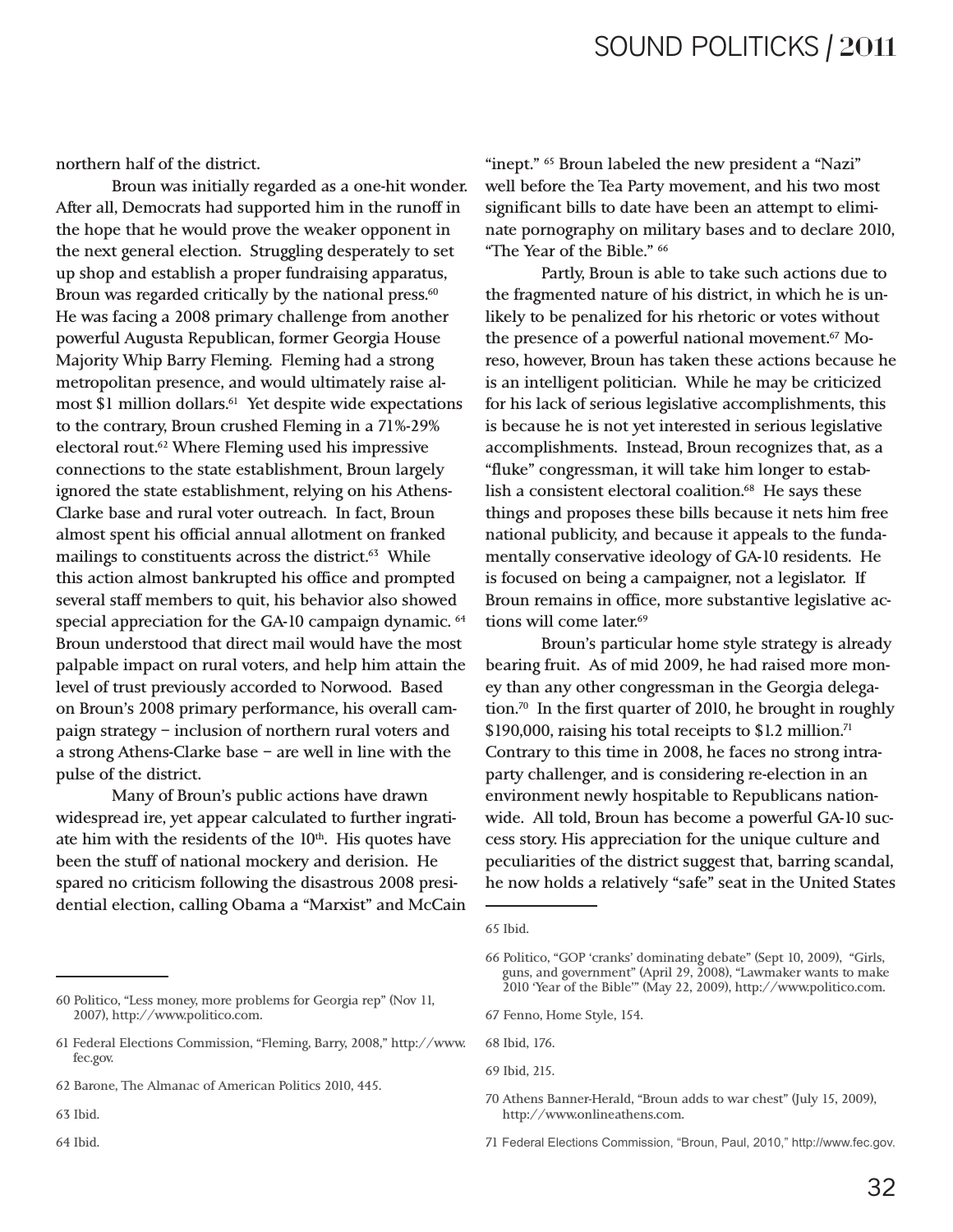Congress. That said, politics is never predictable, and no seat is forever secure. There will come a time when<br>Broun is again vulnerable – the question, of course, is<br>"when." Broun is again vulnerable – the question, of course, is

#### APPENDIX 1, CONGRESSIONAL DISTRICT GA-10.

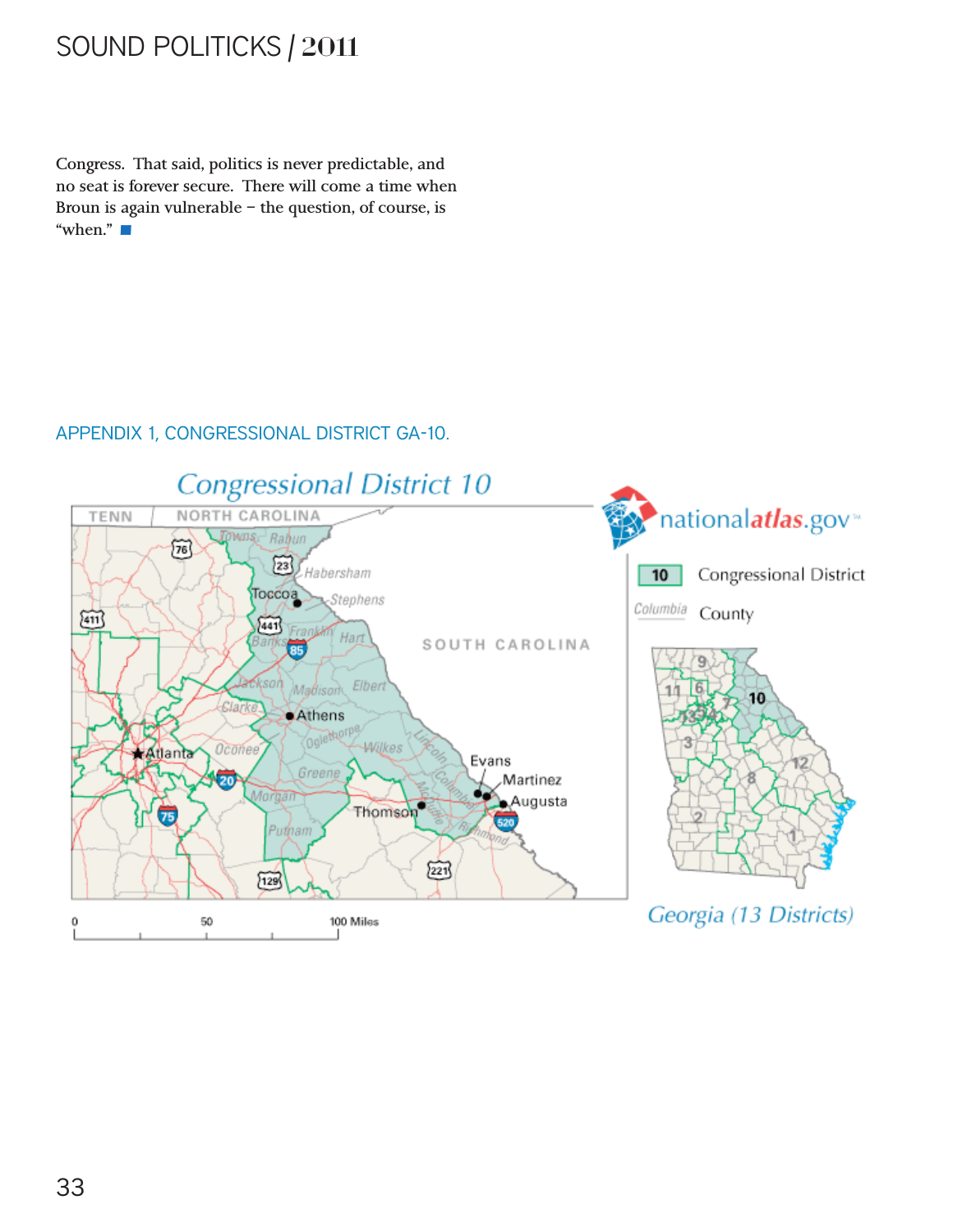# Representative Democracy Plausible, Practical, and Principled

BY KRISTEN LAVERY

After demarcating every acre of land in the age of exploration, humans settled down long enough to allow true social exploration within political boundaries to begin. Democracy as a social and political institution blossomed into an ideal to be achieved on a mass scale, no longer constrained to the polities of ancient Athens. What emerged was the system of representative democracy. This adaptation provided what direct democracy could not: bridging the gap between ideals and logistical constraints. But the method, designed to preserve the interests of a large and diverse citizenry in a meaningful way, was highly contested. Ancients debated its feasibility, modern thinkers its desirability. Though the system does raise certain questions – whether elections can ensure representation of the people, whether the common good of the people even exists – it is a system that remains both desirable and feasible. Despite modern-day criticism, representative democracy remains the most practical vehicle by which to preserve the moral promise of democracy on a mass scale.

One of the first points to address is the crucial matter of the parameters and goals of elections in a representative democracy. From its earliest years to this day, the debate over democracy has centered on the most basic of questions: to whom does the right to vote extend and on what basis should leaders be elected? British philosopher John Stuart Mill once proposed that not everyone is equally qualified to vote or to lead. He certainly was not alone. Others, though, have asserted that every person – no matter what gender, race or income level – has the inherent right to unconditional suffrage, and should too be eligible to lead. One of the key advantages to representative democracy, as put forth by Mill, is its preservation of this principle of equal and universal participation, though reconciled with a certain level of required competence. While suffrage extends to all, the "individual intellect and virtue of [society's] wisest members" can be harnessed effectively in leadership roles.<sup>1</sup> Though Mill does imply that that elites will be given the "reigns" to the country, his central premise – that people will recognize the most competent and choose leaders accordingly – rings true.

It is a system that works even when considering the most uniformed of citizens. Those like political scientist Philip Converse warn that such voters, those with "non-attitudes," will jeopardize others with their ignorance, voting without any clear opinion.<sup>2</sup> Research shows, though, that voters can learn enough from social "cues" to make reasonable decisions. This fact, in conjunction with the high levels of literacy and tax-paying

<sup>1</sup> Mill, John Stuart. On Liberty: and Other Essays. New York: Oxford University Press, 1991. 228.

<sup>2</sup> Fishkin, James. 'Public Opinion' and the People. 82.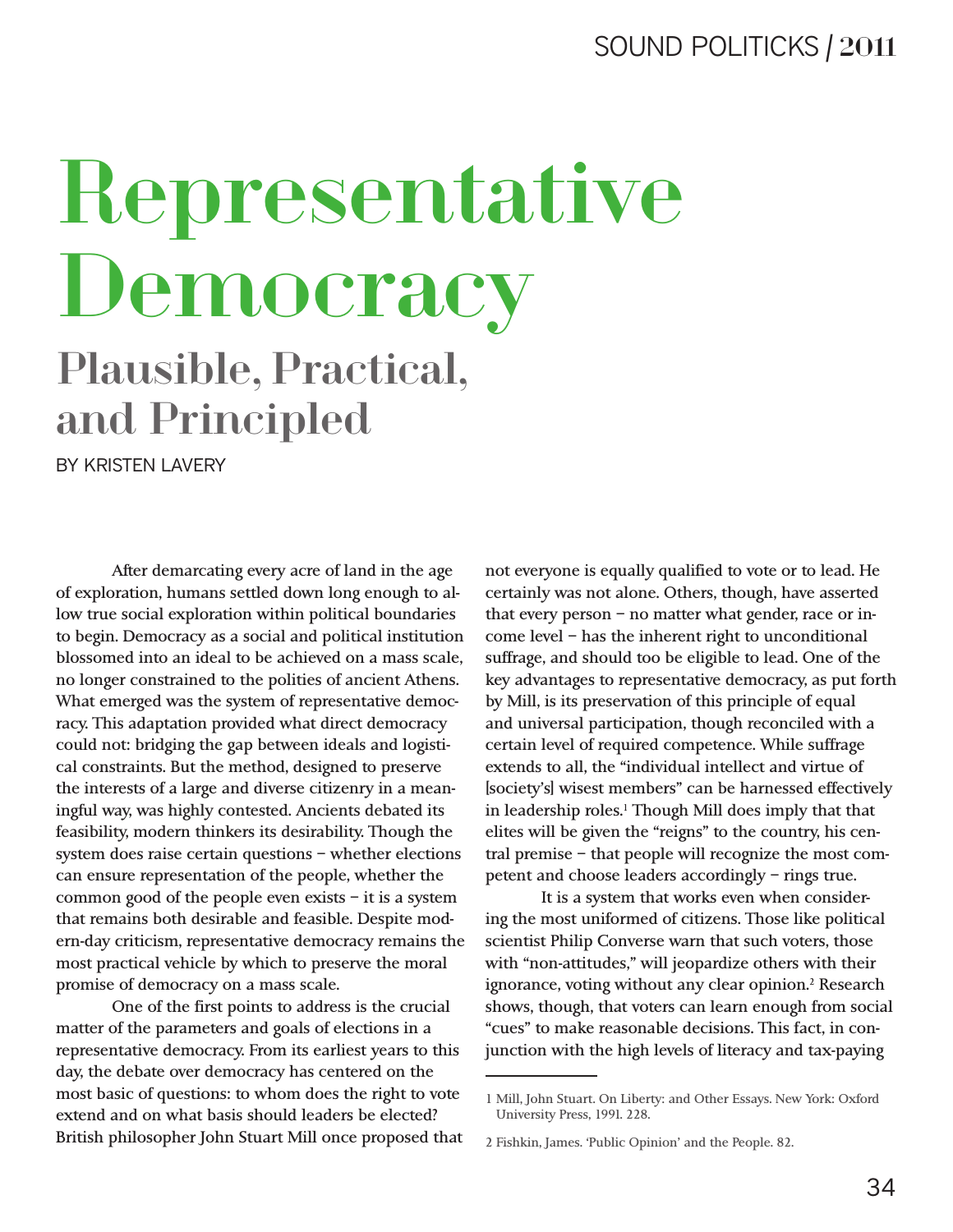Every person – no matter what gender, race or income level – has the inherent right to unconditional suffrage, and should too be eligible to lead. (

rates that characterize American society, is sufficient cause to indicate the legitimacy of national elections.3 In this way, elections allow for the perpetuation of peace and compliance through the prospect of change in power as different leaders, people and parties flex their muscles as the most competent.4 In this way, elections are beneficial to a country, providing unique advantages not found in direct democracy.

The "common good" the people, so espoused in the classical definition of representative democracy, surely does exist in modern-day America. Many believe that the vagueness of the concept prevents its clear representation by any leader, hence undermining the institution of democracy in its entirety. Scholar Joseph Schumpeter, who refers to this "common good" in his writings on the subject, struggles with the idea that there exists a rational answer that can be manifested in a common good. It cannot be assumed, he argues, that citizens have pre-existing views on political matters, and consequently that that there is a common view to be represented. Schumpeter purports that the will of the people is a product, not a motive of political processes – largely a result of his skepticism of the competence of

the electorate. Political scientist Adam Przeworski too worries that "the majority interest is not the common interest." In cases where there is a "conflict of interest," elections by a majority will fail to ensure the common good.5 Przeworski asserts that "governments are representative if they do what is best for the people," but that this not necessarily achieved in a vote, which is merely an aggregation of individual interests.<sup>6</sup> But the real advantage of representative democracy is that the system neutralizes any "ill-informed opinions" through the rationality inherent in amassed public opinion.7 A multitude of scholars, in fact, have emphasized that the accumulation of individual opinions into a common good creates stability by striking a balance between diverse interests.8 Fishkin draws on the example of using public opinion to determine the number of MX missiles built, but this example is beside the point. What is clear is that regardless of technical matters, like those to which Fishkin points, representative democracy does work as

<sup>3</sup> Ibid. 86.

<sup>4</sup> Przeworski, Adam. "Minimalist Conception of Democracy: A Defense." 50.

<sup>5</sup> Ibid. 30.

<sup>6</sup> Ibid. 31.

<sup>7</sup> Fishkin, James. 'Public Opinion' and the People. 86.

<sup>8</sup> Ibid. 87.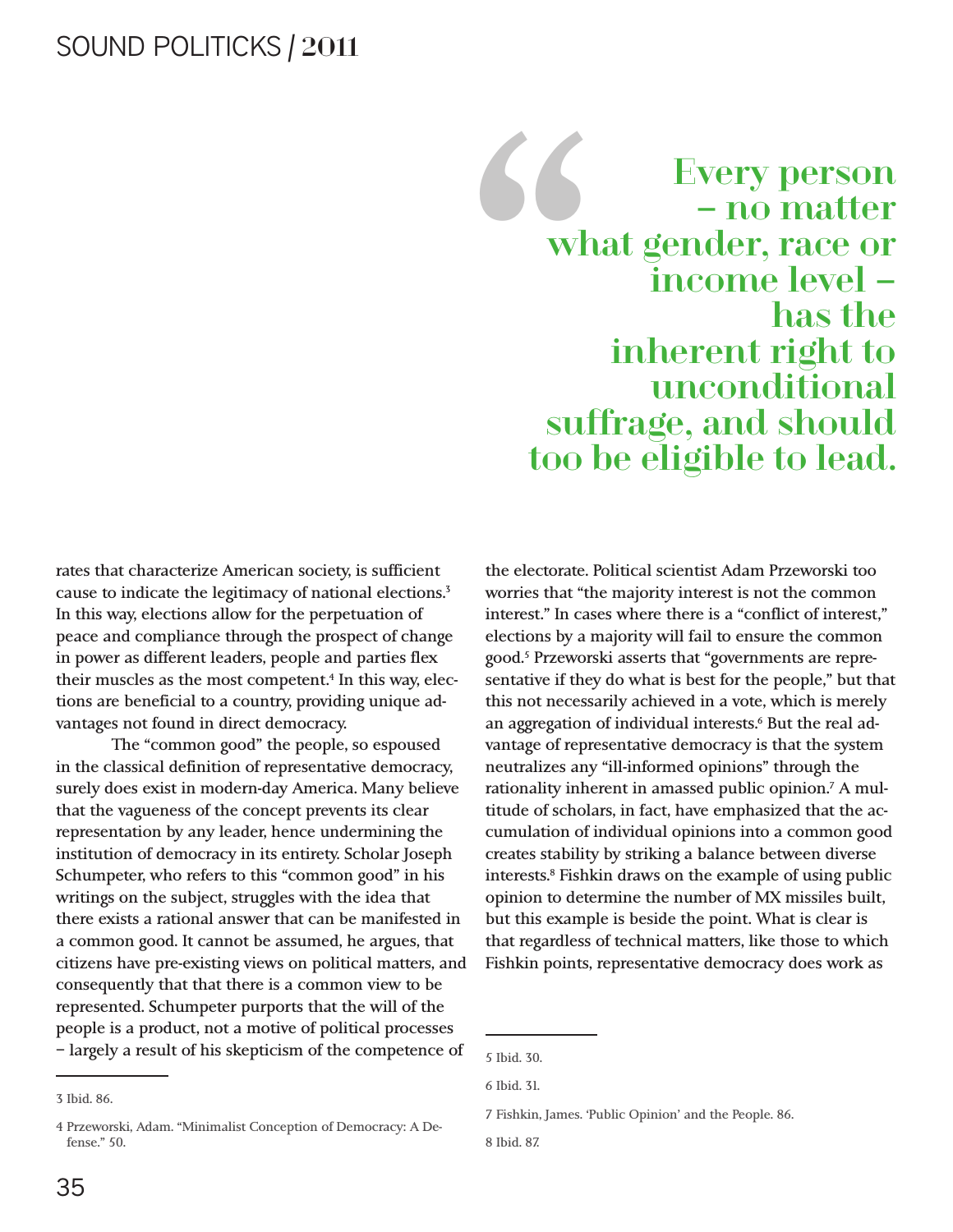a system as a whole.<sup>9</sup> While surely minute exceptions can be found, representative democracy remains the most practical tool in modern democracy to find common ground in diverse citizen bodies.

 Assuming a collective will exists and it is exercised in elections to produce competent leaders, leaders must remain responsive to citizens while in office in between elections in order to preserve the moral promise that a democratic government is by the people and for the people. The goal of representative democracy is that in the absence of a direct democracy, the people can still indirectly make the laws and remain the origin of power by electing the representatives who physically enact laws. Certain scholars remain skeptical that leaders are guaranteed to respect the will of the people. Jacobs and Shapiro fear that politicians "prime" public opinion and use "crafted talk" to create the appearance of compliance with what the public supports through precise language while in reality pursuing their own agendas.10 Furthermore, Przeworski says the concepts of prospective voting, supposed to transform a platform into a mandate once a leader is elected, and retrospective voting, supposed to hold a leader accountable, can not in reality be effectively employed. He says the people are not sufficiently informed to utilize counterfactual reasoning to pass judgment, and that no one can force a leader to abide by a mandate once he or she takes office.11 Although there are no intrinsic mechanisms in representative democracy to ensure these, as Bernard Manin points out, "representatives who are subject to reelection have an incentive to anticipate the future judgment of the electorate on the policies they pursue."12 This provides a source of optimism that leaders will indeed consider public opinion when making policies, rather than sacrifice their career and public reputation. Paul Burstein actually concludes that "public opinion affects policy three-quarters of the times its impact is gauged; its effect is of substantial policy

importance at least a third of the time."13 Political leaders do regularly take public opinion into account, and, through this, a representative democracy preserves and perpetuates the idea of the people.

Through a level of competence, elections, and legitimate consideration of the public opinion, representative democracy effectively realizes the aims of democracy as an institution. Representation renders it technically feasible to attain the moral promises of participation, freedom, and liberty inherent to democracy, while augmenting the advantages offered its most direct form. A representative democracy solves the logistical issues of applying democracy to a large scale, and, despite points of contestation, it allows citizens to enjoy a democracy alongside the benefits provided by more robust, developed nations. Large governments allow citizens to enjoy greater equality and security with social services and national defense from higher tax revenues. Citizens can still participate directly in a face-to-face government on the local level if they wish, while leaving the colossal task of organizing millions of people to highly competent leaders. This endows people with more freedom to live their lives as they desire, thus enhancing one of the greatest promises of democracy: freedom. By allowing direct democracy to be adapted to mass scale, representative democracy provides a greater<br>number of people with safety, freedom, and equality<br>than any other institution in the world. number of people with safety, freedom, and equality

12 Manin, Bernard. The Principles of Representative Government. 178.

<sup>9</sup> Ibid. 88-89.

<sup>10</sup> Jacobs and Shapiro. Politicians Don't Pander. 2000. XIV – XV.

<sup>11</sup> Przeworski, Adam. "Minimalist Conception of Democracy: A Defense." 34, 38.

<sup>13</sup> Burstein, Paul. "The Impact of Public Opinion on Public Policy: A Review and an Agenda." Political Research Quarterly 56.1 (2003): 29-40. 36.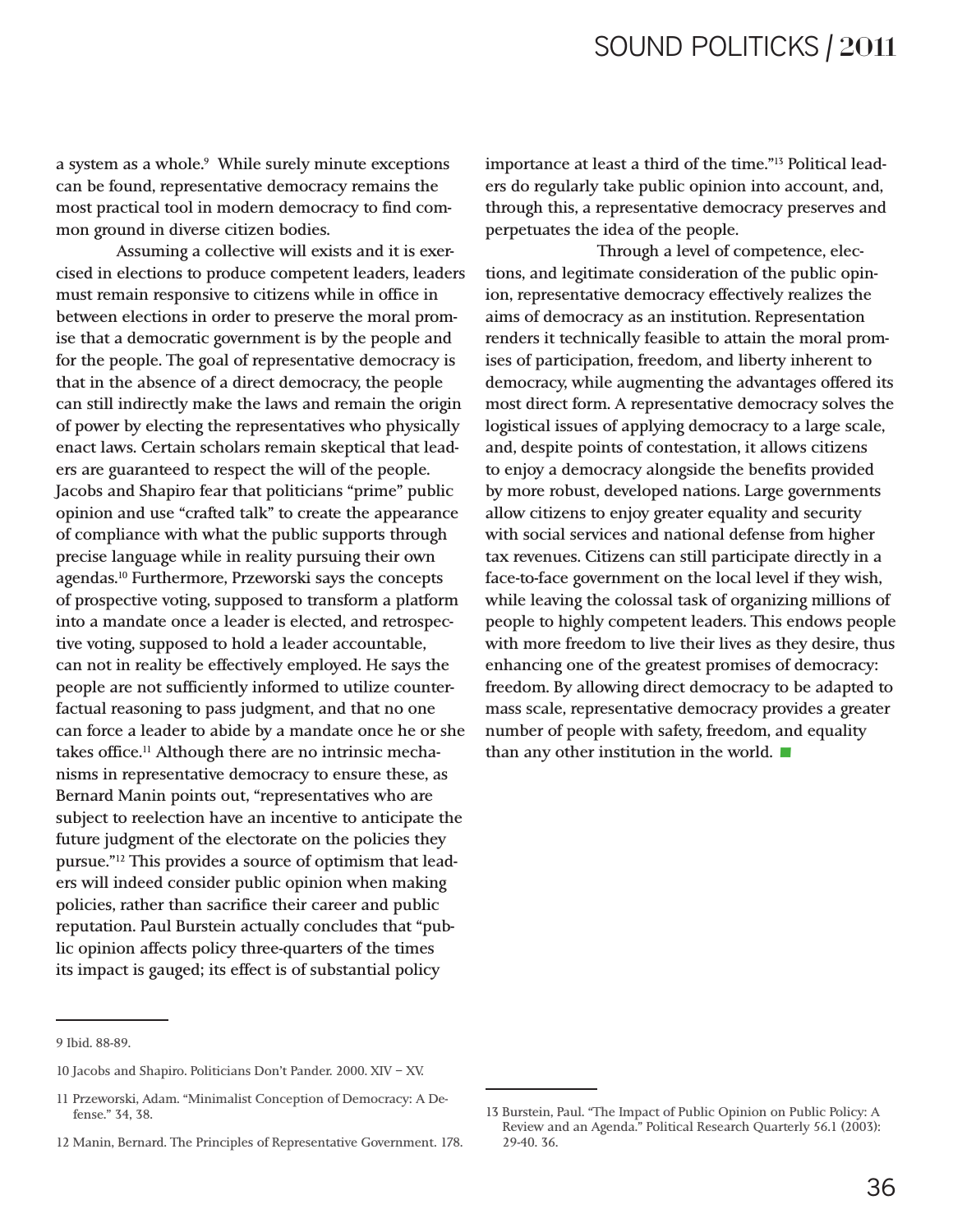# The Primary Reform

# Superdelegates, Front-Loading and Political Parties

BY MATTHEW CHIARELLO

The primary season is, undoubtedly, the most influential stretch of the modern-day presidential campaign process. From Senator Ted Kennedy's strong challenge to Jimmy Carter in 1980, to Barack Obama's victory in the Iowa caucuses that propelled him past front-runner Hillary Clinton in 2008, to the unbeatable and subsequently unchallengeable George W. Bush in 2000 and in 2004, the most momentous of primary campaigns have shaped the American political arena to be what it is today. This season of candidate nomination forms the field for the office of president, offering a wide avenue for the action of political parties. It is this party action – as parties dominate or, at the very least, influence the nominating process - which will be examined, both in terms of historical reforms as well as through the possibility of strengthening the party system through further augmentations to the process. It is a sorely "neglected" point of reform, as noted by numerous scholars.1

This study begins by broadly outlining the progression of the presidential nomination process from its roots in elite caucuses to the rise and fall of contentious conventions to the modern day primary procedure. From that, certain party reforms are examined – all resultant of the national shift to the primary process including the Democratic use of superdelegates and the bipartisan push to augment the duration of the primary season. The aim is to offer a perspective on the current system and, by extension, examine the possibility of strengthening the party regime through additional access to the nomination process through the role of delegate selection, unpledged delegates and primary scheduling.

#### HISTORICAL PERSPECTIVE

#### The Elite Caucuses

Originating in closed caucuses comprised of the national elite, the presidential nomination process once belonged only in the upper echelons of power. These

<sup>1</sup> Henderson, Harry. Campaign and Election Reform. New York: Facts On File, 2004. 36.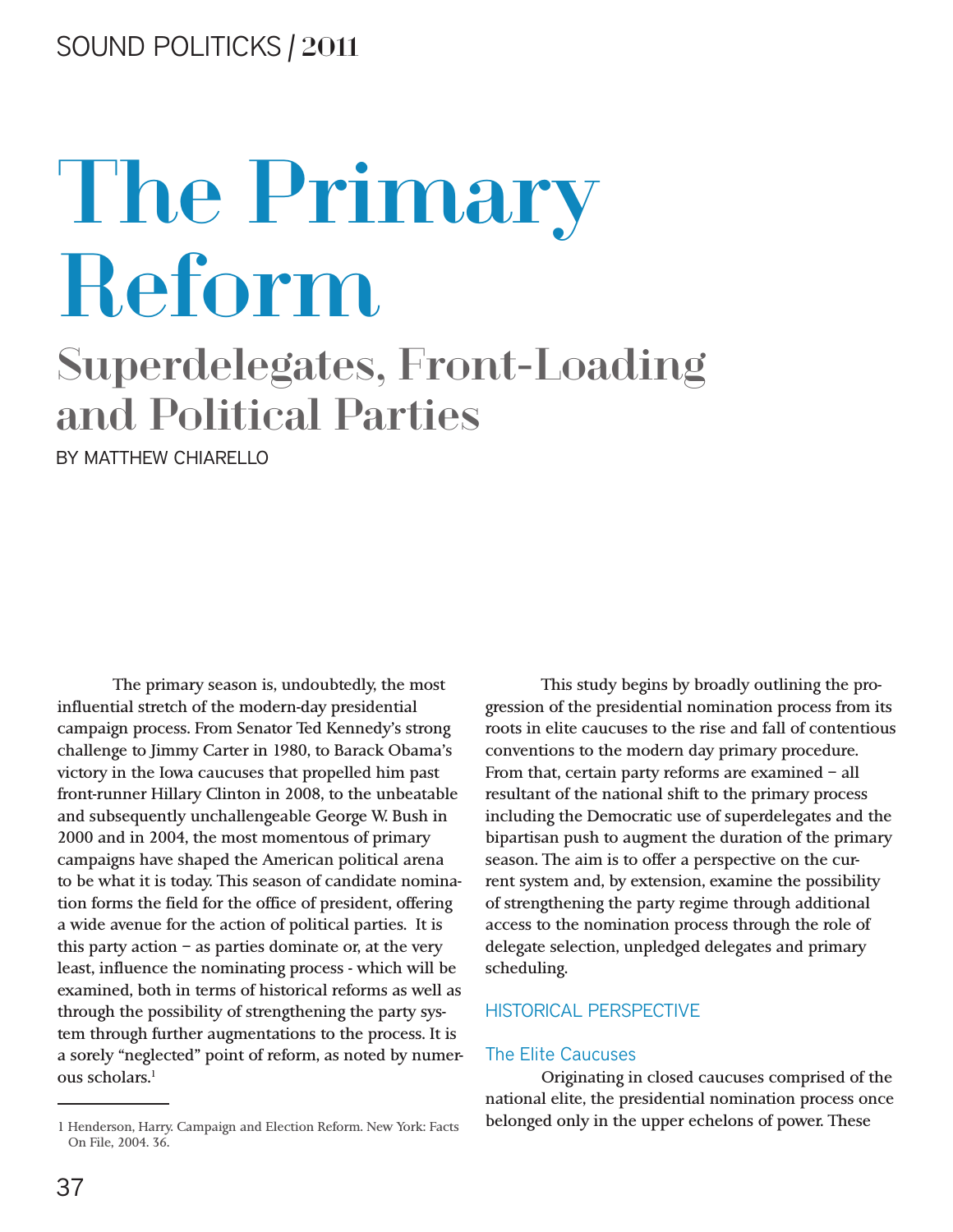gatherings of early party power players – from Thomas Jefferson and his likeminded Democratic-Republicans to Alexander Hamilton and his constituent Federalists – met early in the year preceding the presidential elections and served to select a candidate to run as the party's nominee.<sup>2</sup> Presidential hopefuls were traditionally drawn from among the ranks of the closed caucus system, hand-selected only from a small pool of those within the party organization.

#### Adoption of the Party Convention

This highly republican delegation of power - derived from the people and redirected through the intellectual and monetary elites of early American society - was quickly challenged by the rise of the convention, which sought to offer a more democratic, open, and participatory manner for candidate selection. The first of these conventions arose in 1831 from outside of the two-party system by means of the short-lived Anti-Masonic party. The two major parties of the time – the Jacksonian wing of the Democratic Party and the National Republican Party - wasted no time in co-opting the notion of the nominating convention, with the Democrats hosting their first in 1832 while the Republicans followed suit several years later in 1856.3

#### Rise of the Presidential Primary

Having grown accustomed to the participatory functions offered by party conventions, but still disturbed by the amount of control in the nomination process held in the hands of party elite, the Progressive movement – led in part by Wisconsin Governor Robert La Follete - sought to reform the convention-centric system by inventing the system of presidential primaries as a national means of selecting nominees for office. Although the direct election primary process existed in certain pockets of the nation, the national move to the primary system did not occur until the beginning of the 20th century.4

3 Ibid

Progressive reforms leading up to the election year of 1912 pushed for the inclusion of a direct primary system in a handful of states, offering an alternative to the dominant convention schema. This reformation, while nominally present from 1912 onward, came to the fore in national politics following the disastrous 1968 Democratic National Convention in Chicago, which was dominated by domestic riots and violence along with divisive political strife in the manner of selection.<sup>5</sup> This collapse of nomination procedure through high political drama led to the rapid implosion of the convention as the central means of candidate selection and thus revitalized the notion of the primary process. What resulted was the present day convention – which is, in the view of the Congressional Digest, reduced to a mere "formality."6

#### SUPERDELEGATES & UNPLEDGED DELEGATES: POTENTIAL FOR REFORM

#### Lasting Reforms and the Advent of the Superdelegate

This dynamic move away from the convoluted and seemingly corrupt convention method of candidate selection was facilitated by the Commission on Party Structure and Delegate Selection, or, more simply, the McGovern-Fraser Commission. Assembled as a response to the 1968 Democratic Convention and the landslide electoral victory of Richard Nixon, the Commission proposed 18 guidelines for state selection of delegates in preparation of the 1972 Convention.<sup>7</sup>

Central to the reforms handed down by the McGovern-Fraser Commission was the applied notion of proportional representation in candidate selection, which manifested itself in the Democratic form of su-

- 6 McCaffrey, Paul. "The Nominating Process: From Caucus to Convention." U.S. Election System. New York: H.W. Wilson, 2004. 84-85.
- 7 Center, Judith A. "1972 Democratic Convention Reforms and Party Democracy." Political Science Quarterly 89.2 (1974): 325-50. JSTOR. Web. http://www.jstor.org/stable/2149263>.

<sup>2</sup> McCaffrey, Paul. "The Nominating Process: From Caucus to Convention." U.S. Election System. New York: H.W. Wilson, 2004. 71-72.

<sup>4</sup> Alan Ware points to the way in which the Democratic Party of Pennsylvania allowed for primary balloting as early as 1842 in his discussion of the "Crawford County System." See: Ware, Alan. "The

Spread of Direct Nominations." The American Direct Primary: Party Institutionalization and Transformation in the North. Cambridge: Cambridge UP, 2002. 97-99.

<sup>5</sup> Johnson, Haynes. "1968 Democratic Convention." Smithsonian Magazine Aug. 2008. Web. http;//www.smithsonianmag.com/ history-archaeology/1968-democratic-convention.htm.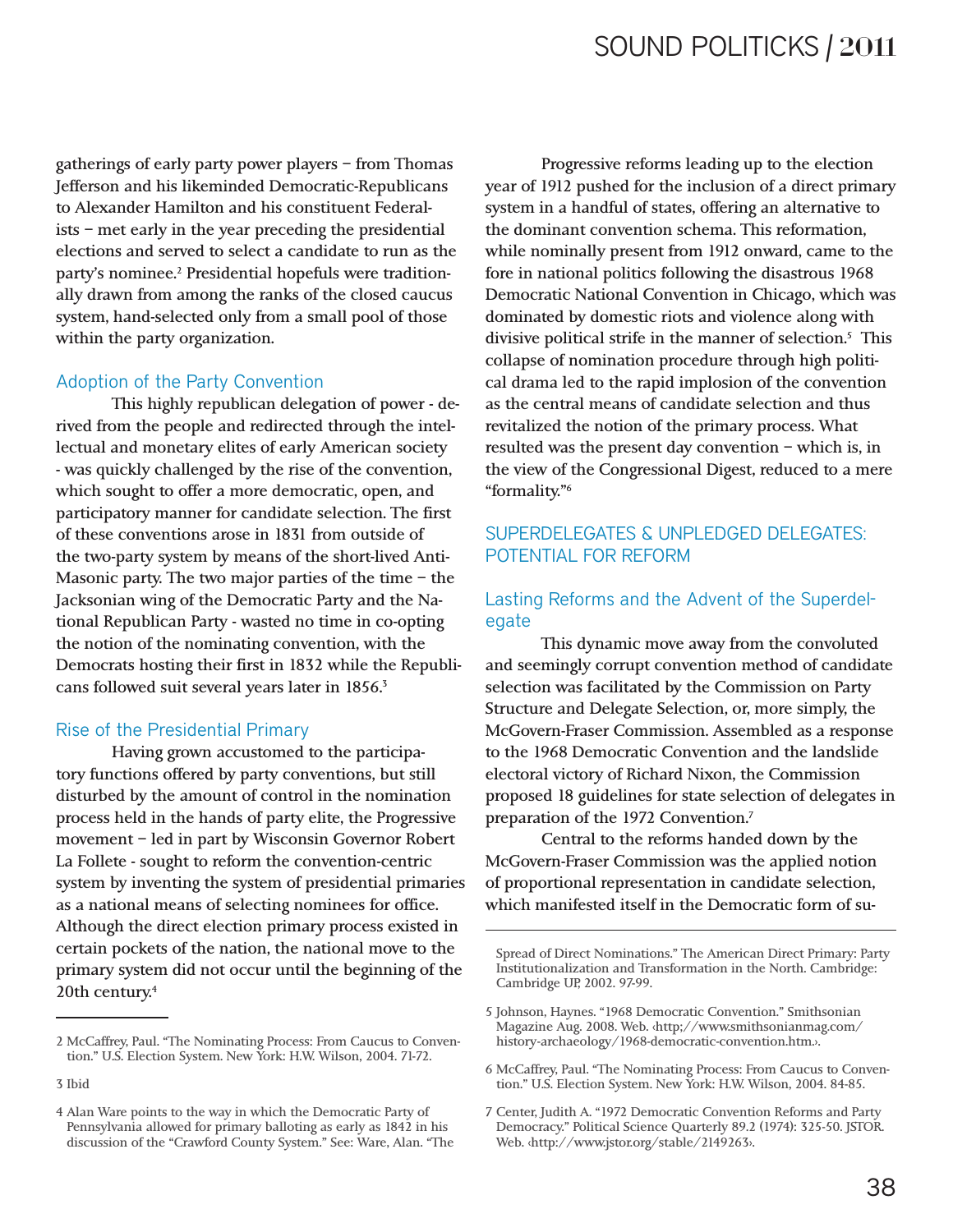perdelegates. Defined broadly by Marjorie Hershey as "all Democratic governors and members of Congress, current and former presidents and vice presidents, and all members of the Democratic National Committee," who stand as an uncommitted bloc of delegates, represent nearly 20 percent of the whole of the seated delegation.8 The Commission itself refers to these particular individuals as, "delegates seated based on the position they hold as unpledged party leader and elected official (PLEO) delegates."9 This unpledged voting block offers an avenue of power for the party to voice its collective – if sometimes fractious – opinion for candidate selection on the floor of the convention. While nearly 80 percent of delegates are selected based on the direction of the primaries and caucuses held during the first half of the election year, the final 20 percent of the selection remains in the hands of the party. This fact is especially significant in both close races in which the candidate for the party can be decided on the floor of the convention and in highly disparate elections in which the candidate of the party is able to either stay active in the race or pull a great distance ahead through PLEO support.

#### Modern Delegates and Superdelegates

The 2008 presidential bids of Barack Obama and Hillary Clinton exemplify this system of proportional voting and PLEO sway. At the time, there were 4,257 delegates available to be seated at the Democratic National Convention. Of that number, 3,434 were registered as "pledged delegates," - and as such were subject in their selection to the results of their respective state's caucus or primary – while 823 of the total were seated as PLEOs.

In order to secure the nomination according to this system, a candidate would have been required a total of 2,118 delegates. Considering the fact that Obama received the party's nomination at the Convention he exceeded the requisite number by 111.5, taking 2,229.5 delegates to Clinton's 1896.5. Significantly, within these delegate totals is the number of superdelegates awarded

with Obama taking 463 and Clinton merely 257 [Figure A]. Had the Democratic party kept its pre-1968 nomination rules, or taken the stance of the contemporary Republican party with exceptionally little weight on PLEO delegates, Clinton would likely have taken the nomination – with a margin of nearly 112 votes. By the Republican standard of delegate assignment Clinton could very well have obtained enough of an edge to have taken the party nomination away from Obama.

#### Superdelegate Reform 2012?

 Due to the contentious nature of the PLEO framework within the Democratic Party and in light of its highly influential nature in the abovementioned 2008 election, there has been a recent push to dilute the influence of superdelegates in the nomination process. Detractors of the system, including Senator Amy Klobuchar (D-MN) – herself a superdelegate in 2008 argue that the present lengthy roll of unpledged voters injures the democratic nature of the selection process by granting too large a voice to the party organization rather than to the electorate. Klobuchar has proposed that a cap should be set for the percentage of delegates that can be designated as unpledged at 10 percent. This spirit of reform has subsequently made its way into the agenda of the Democratic National Committee (DNC). A new initiative led by the chairman of the DNC, Governor Tim Kaine (D-VA), along with House Majority Whip James Clyburn (D-SC) is set to offer reform to the system of superdelegates by substantially reducing their number. This push, according to Kaine will attempt to produce a democratic reform, "that improves the presidential nominating process [by putting] voters first and [ensuring] that as many people as possible can participate."10

#### Modern Republican System of Nomination

 While the Democratic Party, as discussed above, mandates the method of proportional representation in the nomination process in order to better incorporate the potential voting blocs of the party, the Republican

<sup>8</sup> Hershey, Marjorie Randon. "Choosing the Presidential Nominees." Party Politics in America. New York: Pearson Longman, 2007. 179.

<sup>9</sup> Dean, Howard, comp. Delegate Selection Rules. Washington D.C: Democratic National Committee, 2006.

<sup>10</sup> O'Brien, Michael. "DNC to Reform Primary System, Cutting Many 'superdelegates'" The Hill. Web. <http://thehill.com/blogs/blogbriefing-room/news/campaigns/37604-dnc-to-reform-primarysystem-cutting-many-superdelegates>.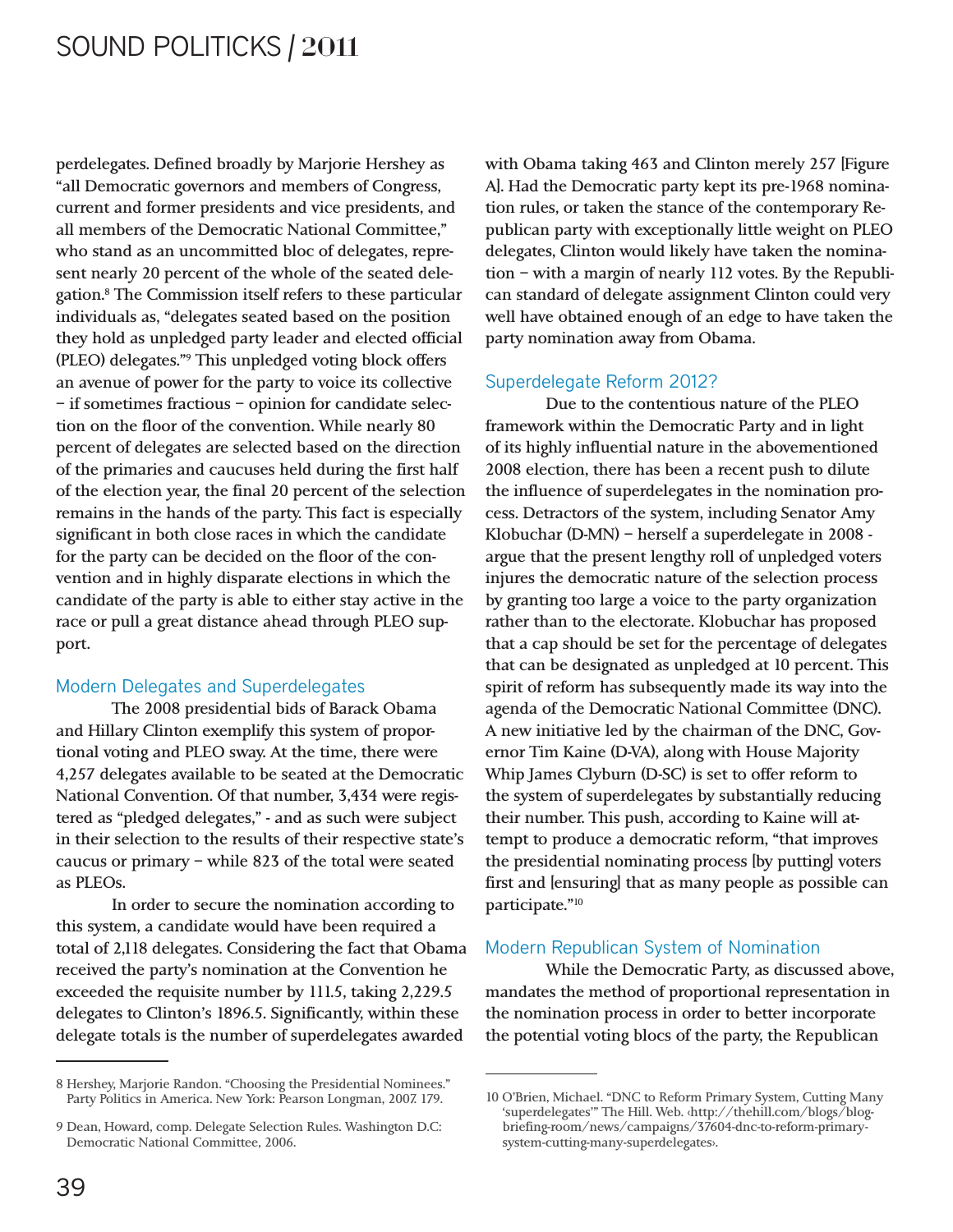Party does not offer such a directive. Rather, similar to the Democratic Party before 1968, the Republican Party does not offer a unified vision of the nomination procedures. That is to say that the present Republican strategy is a method of state self-determination in which individual states can express their status and preferred means of selection from within a range of options. These choices range from the traditional Republican "winner-take-all" format in which the plurality winner of votes during a primary takes the full compliment of delegates, to district-based proportional representation, to state- and district- wide proportional representation.

#### Unpledged Republicans

 As a corollary to this system of state selection, the Republicans do not hold the same superdelegate rules as those of the Democrats. Rather, the party offers a small system of unpledged delegates, much like PLEOs, but with a smaller percentage – a mere 5 percent in 2008 - in relation to the Democratic PLEOs – of nearly 20 percent in the same year - and thus less political sway. This marginalization of the unpledged delegates mutes the voice of the party in the national and state debates. While the Republican Party is able to back a candidate of choice through monetary means, it cannot effectively do so through affiliated party votes. Perhaps the incorporation of Democratic-style rules for delegate selection would aid the Republican Party in this particular area.

#### Utility of the Unpledged in 2008

In the contest between presidential hopefuls Hillary Clinton and Barack Obama, the voice of the party was made clear; as the primary season progressed, Obama overtook Clinton as the contest's frontrunner and with it came the support of the party. Whereas this Democratic support played a pivotal role in selecting the party's nominee, the voice of the Republican Party organization proved passive, to say the least, in the contest waged within its own party. Unlike the vast amount of delegates in the Democratic process, the Republican nomination in 2008 required only a total of 1,191 delegates out of a possible 2,146 with 570 unpledged votes. John McCain, the long-time front-runner, secured 1,563 in total with the next highest delegate counts at 282

and 272 for Mike Huckabee and Mitt Romney, respectively.11 McCain's total includes 129 of the possible 135 fully unpledged delegates, placing him well above the requirement for the nomination [Figure B]. But what is the utility of such a small percentage of unpledged votes in the mix, when McCain received the nomination solely based on pledge votes? For greater strength of party voice, the Republicans should certainly consider a superdelegate system as utilized by the Democrats. In doing so, the party in organization's figurative voice would be raised to a position of primacy over the voice of the party in the electorate, while it is presently marginalized to a scant 5 percent.<sup>12</sup>

#### PERIOD OF PRIMARIES: REFORMING THE CALEN-DAR

#### The Present System

 In an attempt to "generate voter participation and grassroots mobilization" the presidential primary season allows the electorate to determine, in part, the candidate that will run for the office of president on behalf of the party.<sup>13</sup> Originally structured around three state-determined systems of voting – closed, in which only registered party members can participate, open, in which all party and non-party voters can participate, and blanket, held by California, Washington, and Alaska in which non-registered members of the electorate can select candidates from either party – the present system only endorses the open and closed system, despite subvariation of semi-closed and semi-open, with the recent constitutional removal of the blanket primary. Over 40 states engaged in some form of primary election for president in 2004, with the remainder opting for caucus selection. An equivalent number of primary contests were held in the election of 2008 over the period of January 8 to June 3, beginning in New Hampshire and

<sup>11 &</sup>quot;RealClearPolitics - 2008 Elections - Republican Delegate Count." RealClearPolitics - Opinion, News, Analysis, Videos and Polls. Web. 01 May 2010. <http://www.realclearpolitics.com/epolls/2008/ president/republican\_delegate\_count.html>.

<sup>12</sup> Ibid

<sup>13</sup> McCaffrey, Paul. "The Nominating Process: From Caucus to Convention." U.S. Election System. New York: H.W. Wilson, 2004. 84-85.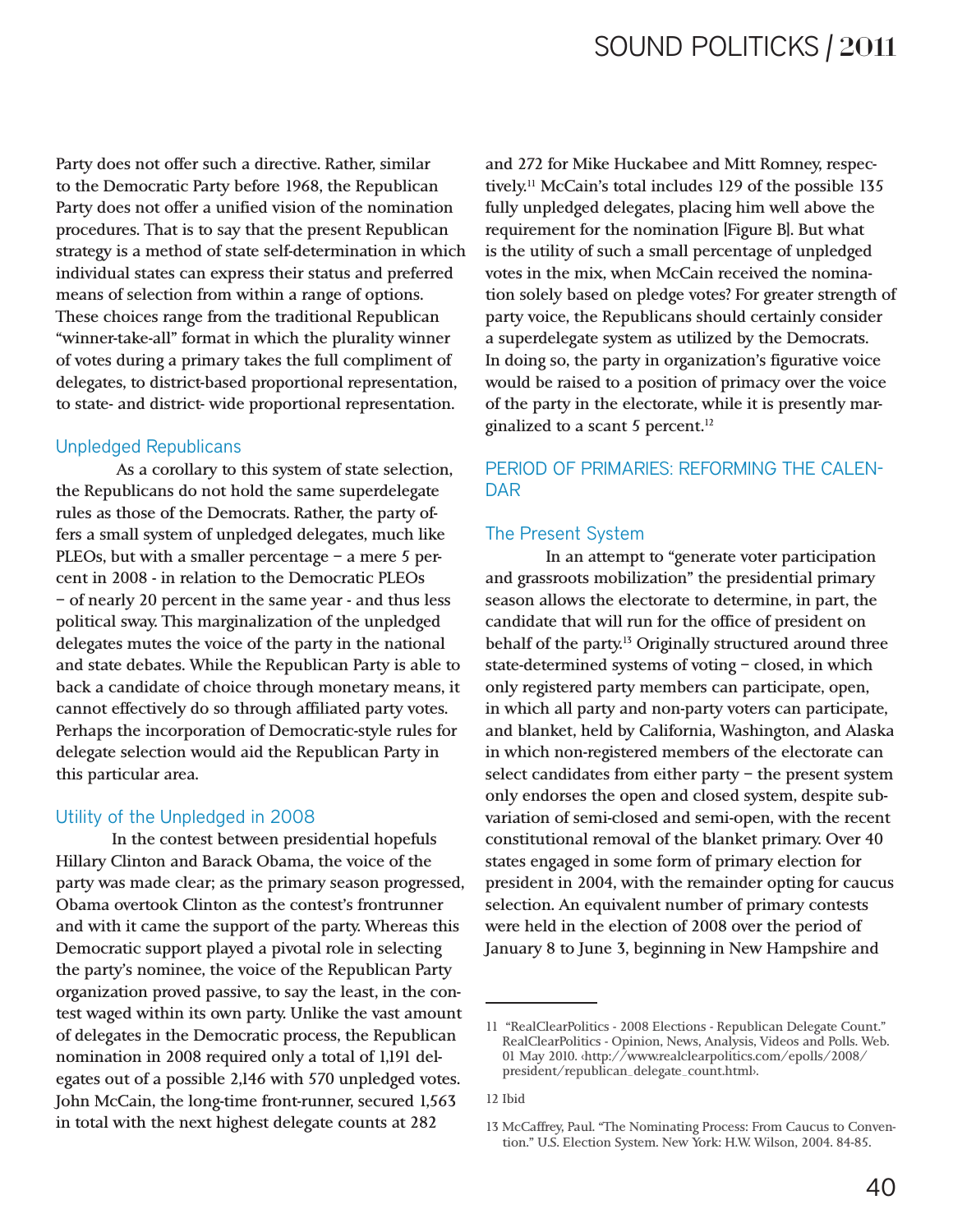concluding in Montana and New Mexico.<sup>14</sup>

This modern-day system of nomination procedures offers a very particular avenue for party reform. Due to the exaggerated importance granted to states who participate in the "phenomena" of front-loading in which "states hold their primaries in large groups early in the year," the parties are forced to subject their preferred candidates to potential populist sentiment or fiscal superiority in the early stages of the primary contest.15 (As happened with Obama's victory over Clinton.) The party, through reform of the system, could allow for a greater party hand in the selection of candidates, while decreasing the influence of a handful of states over the national race for president. This scenario in particular has prompted the DNC to reevaluate the calendar of primaries by "changing the dates between which primaries and caucuses may be held." These changes, although as of yet unreleased by the DNC are evident in several avenues of reform as addressed below in the form of rotating primaries and population based scheduling.

#### Undue Importance and the NASS Rotating Reform

 In an attempt to address the issue of front-loaded state advantage in the primary season – including the New Hampshire primary which is held as the first in the nation as dictated by its state constitution and the caucus structure of Iowa that is bound by state law to be held a week before the primary of New Hampshire – the National Association of Secretaries of State (NASS) has proposed a Regional Presidential Primary Plan. This plan, introduced by NASS in 2000 has received the endorsement of the Carter-Baker Commission on Federal Election Reform and has, as of 2007, been adopted by Senator Joe Lieberman (I-Conn) and Klobuchar in a legislative form to be presented to the Congress. The structure of the regional primary calls for the nation to be divided into four regions – the Northeast, West, Midwest and South – which each encompass "roughly the same number of votes in the Electoral College according to the 1990 census." The first year of implementation would feature a March through June schedule with the regions holding primaries one region per month. As the proposal is centered both on regions and on rotation, the region that held the first set of primaries in March of the first year would then move to the back of the line and hold their primaries in June of the subsequent election year [Figure C].<sup>16</sup>

#### The American Plan

A corollary of the NASS platform of reassigning importance of state primary dates is what is typically referred to as the American Plan as created and lobbied for by Senator Bill Brock (R-TN) and the organization FairVote. This system, described as a "graduated random presidential primary," calls for the division of primaries based on state populations. The schedule would be randomly determined by congressional districts so that the states with the least number of congressional districts would commence the primary season and the states with greater populations (and, by extension, greater number of congressional seats) would end the process. FairVote claims that such a reform of the system would "treat all states even-handedly," with the average "small state" voting after 32.5 percent of the country and the average "large state" holding their primaries after no more than 45.5 percent of the country has voted. And yet, that still leaves a sizable spread of 13 percent as an unattractive measure to this proposal. That figure along with the nearly random nature of the selection process creates some potential flaws in a system that aspires to level the playing field for potential candidates [Figure  $Dl.$ <sup>17</sup>

#### CONCLUSION: THE FUTURE OF PRIMARY REFORM

With a presidential selection system dependent on the voice of the people and the action of the parties, the mechanism by which the process functions should

<sup>14</sup> Election Guide 2008 - Presidential Election - Politics - Democrats - The New York Times." Politics - Election News - 2010 Midterms-Breaking News, Multimedia, Blogs, Results - The New York Times - The New York Times. 08 May 2010. Web. 01 May 2010. <http:// politics.nytimes.com/election-guide/2008/primaries/democraticprimaries/index.html>.

<sup>15</sup> McCaffrey, Paul. "The Nominating Process: From Caucus to Convention." U.S. Election System. New York: H.W. Wilson, 2004. 84-85.

<sup>16</sup> Nass.org - NASS Regional Primaries Plan." Nass.org - Home. Web. 01 May 2010. http://nass.org/index.php?option=com\_content&task=v iew&id=74&Itemid=210>.

<sup>17 &</sup>quot;The American Plan." Fix the Primaries. Web. 01 May 2010. <http:// fixtheprimaries.com/solutions/americanplan/>.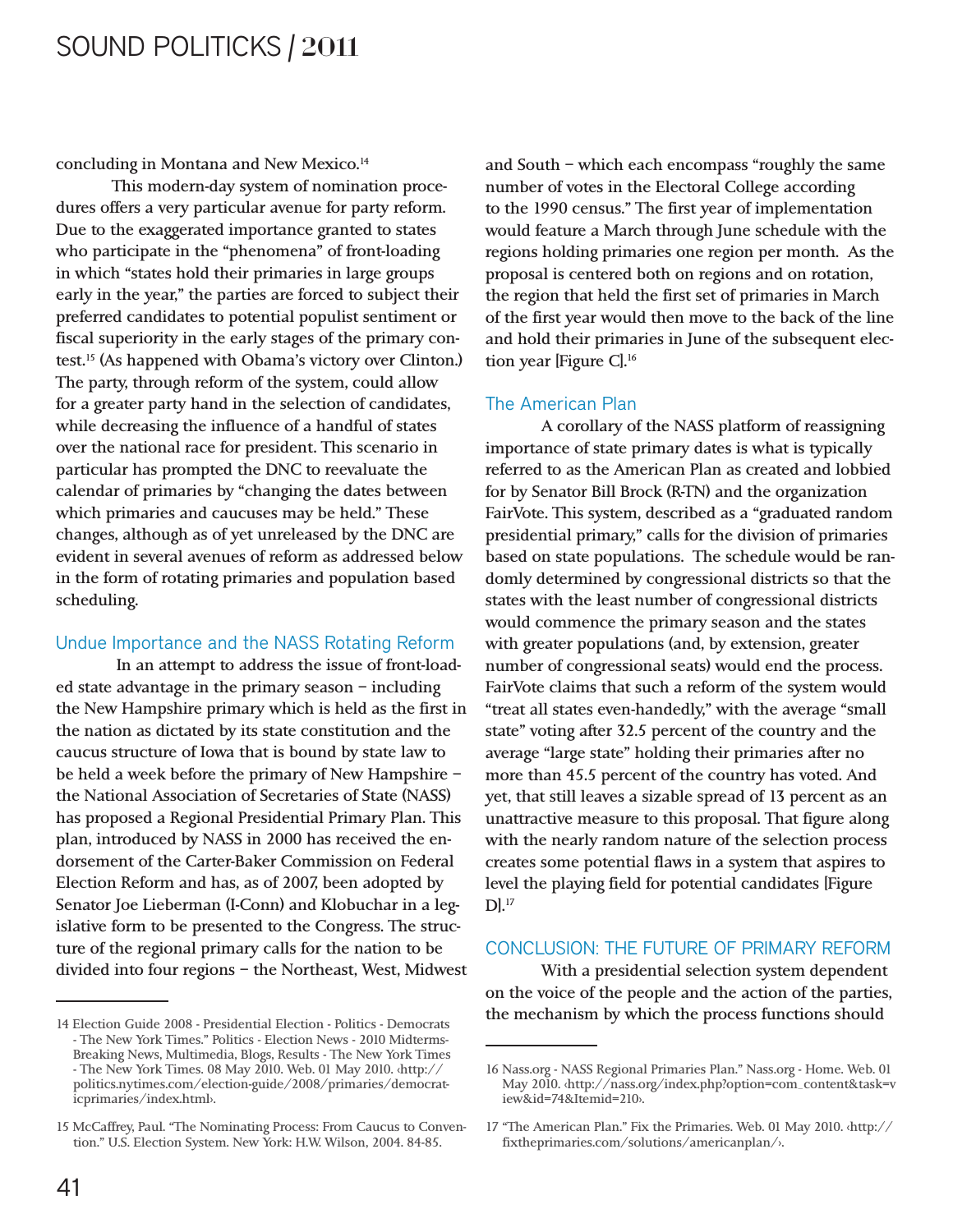operate in a manner amendable to both actors – the people and the parties. The growing trend of democratic ideals within the United States from the Progressive Movement to the McGovern-Fraser Commission has sought to supplant the traditionally republican nature of the nominating process. These initial reforms – including the move to primary elections and the adoption of unpledged delegates – have pushed the nomination process into democratic territory, further and further from the reach of party organizational structures, slowly and gradually muting the voice of the party on the national scene. The above does not discount the value of the rise in democratic mechanism, but it does, hopefully, serve the purpose of illuminating the potential downsides to a system with a marginalized party apparatus. Thus the above reforms - downscaling the number of superdelegates in the Democratic Party, increasing their number in the Republican camp, potentially determining the primary calendar based on rotating regions or population - seek to create a venue for the population at large through the party in the electorate to select presidential candidates alongside the national party organization. presidential candidates alongside the national party

#### FIGURE A DEMOCRATIC PARTY DELEGATE COUNTS 2008

| Delegate Count (2,118 Needed to Win) |                          |           |        |         |  |  |
|--------------------------------------|--------------------------|-----------|--------|---------|--|--|
| <b>State</b>                         | Date                     | Delegates | Obama  | Clinton |  |  |
| Total                                | ٠                        |           | 2229.5 | 1896.5  |  |  |
| <b>Super Delegates</b>               | -                        | 823       | 463    | 257     |  |  |
| <b>Pledged Delegates</b>             | $\overline{\phantom{0}}$ | 3434      | 1766.5 | 1639.5  |  |  |

Source: "RealClearPolitics - 2008 Elections - Democratic Delegate Count." RealClearPolitics - Opinion, News, Analysis, Videos and Polls. Web. 01 May 2010. http://www.realclearpolitics.com/epolls/2008/president/democratic\_delegate\_count.html.

#### FIGURE B REPUBLICAN PARTY DELEGATE COUNTS 2008

| Delegate Count (1,191 Needed to Win) |      |           |        |        |          |      |
|--------------------------------------|------|-----------|--------|--------|----------|------|
| <b>State</b>                         | Date | Delegates | McCain | Romney | Huckabee | Paul |
| Total                                |      |           | 1563   | 272    | 282      | 29   |
| <b>Unpledged RNC</b>                 |      | $\bf{0}$  | 129.0  | 1.0    | 5.0      |      |

Source: "RealClearPolitics - 2008 Elections - Republican Delegate Count." RealClearPolitics - Opinion, News, Analysis, Videos and Polls. Web. 01 May 2010. http://www.realclearpolitics.com/epolls/2008/president/republican\_delegate\_count.html.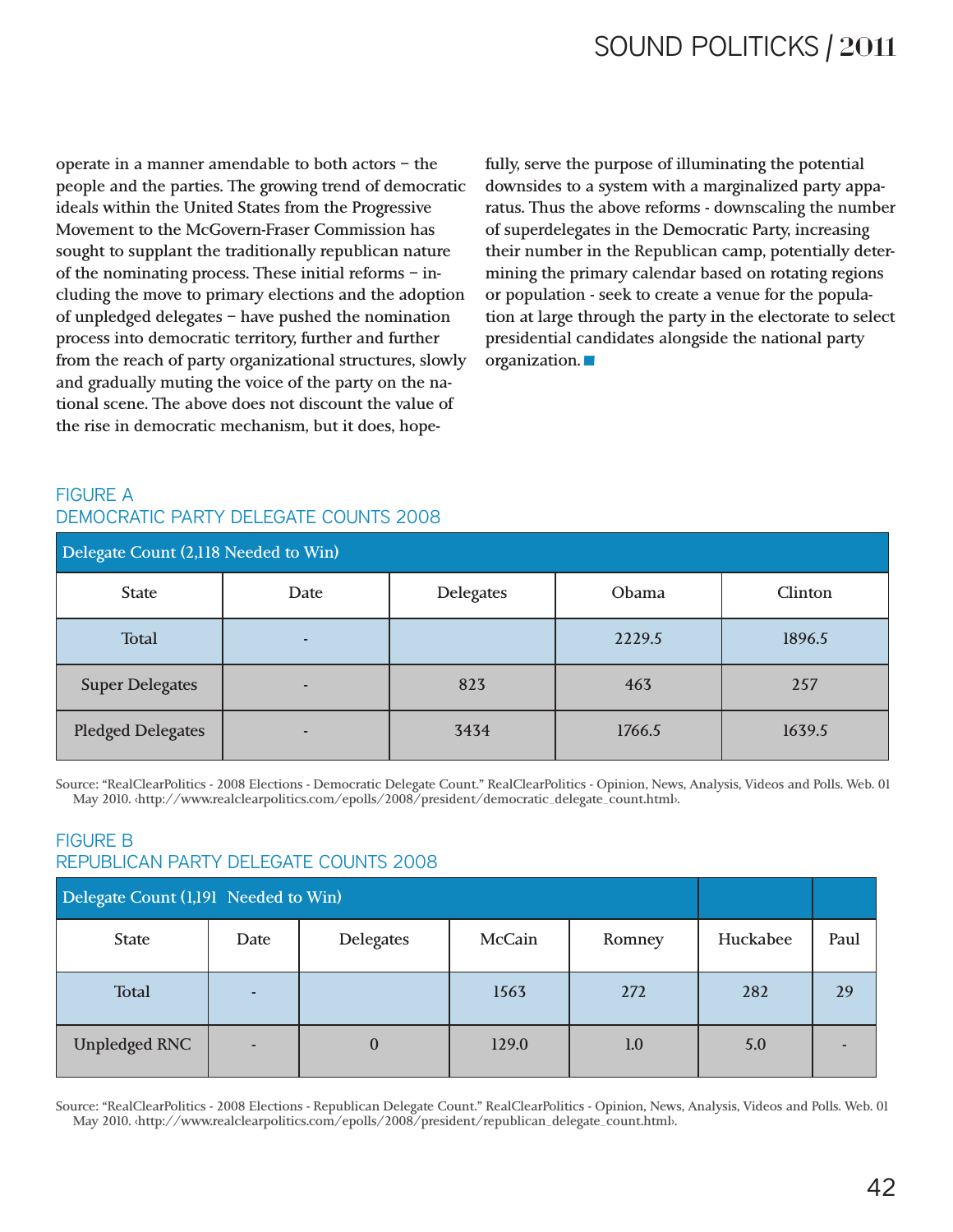#### FIGURE C REGIONAL PRESIDENTIAL PRIMARY PLAN



"Under the proposal, the United States is divided into four regions - Northeast, Midwest, West, and South - having roughly the same number of votes in the Electoral College according to the 1990 census. The Northeast region (in red) comprises of 13 states and 127 electoral votes. The Midwest (in yellow) has a 129 electoral votes spread across 12 states. The 13 western states (in blue) have 119 electoral votes. The South is the largest region (in green) with a total of 163 electoral votes across 13 states."

Source: "Fix the Primaries: The Regional Lottery Plan." Web. 01 May 2010. http://fixtheprimaries.com/ solutions/rotatingregional/>.

#### FIGURE D THE AMERICAN PLAN



"The system features a schedule consisting of ten intervals, generally of two weeks, during which randomly selected states may hold their primaries."

Source: "Fix the Primaries: The Regional Lottery Plan." Web. 01 May 2010. http://fixtheprimaries.com/ solutions/americanplan/>.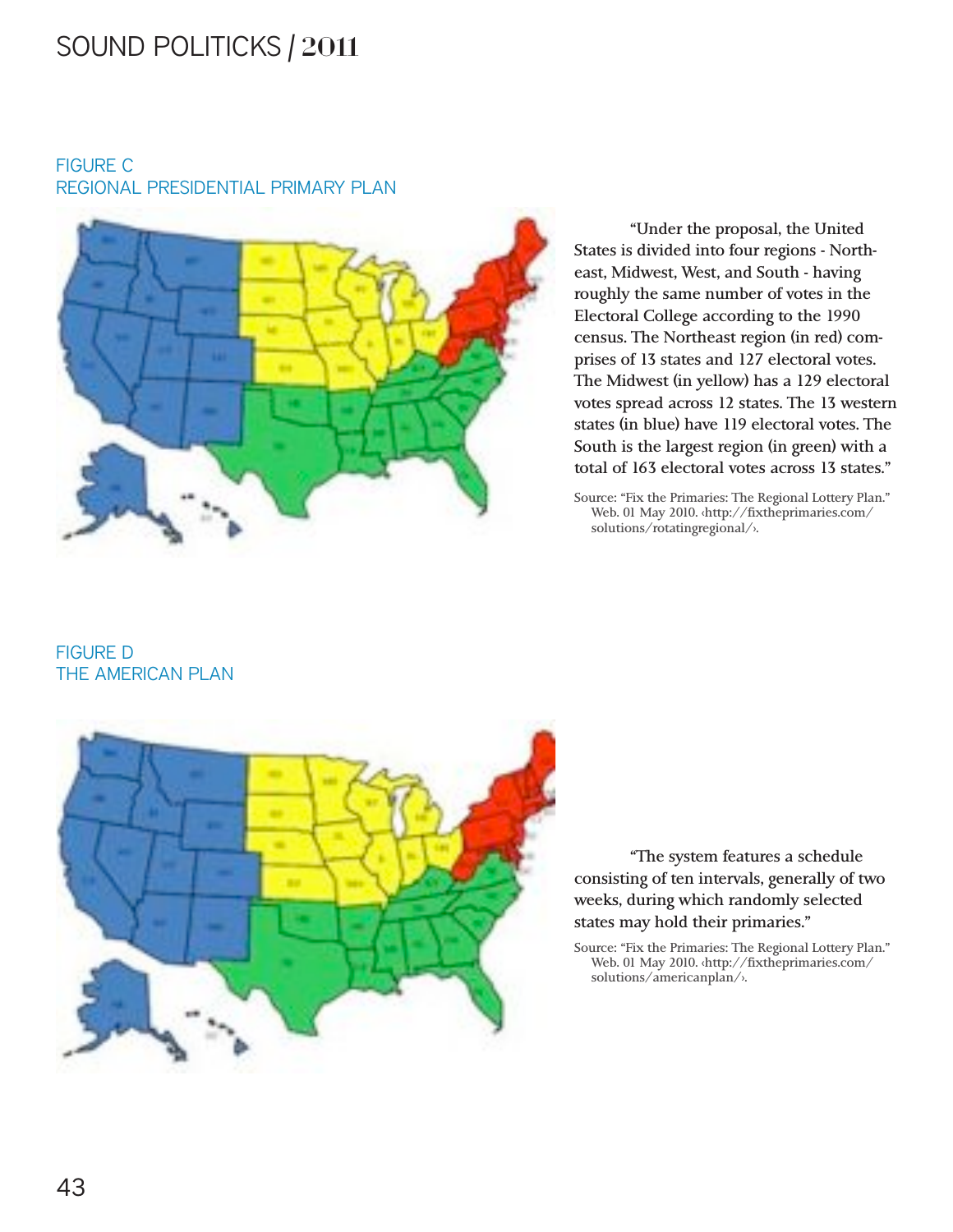# Interview with Neil Maholtra

Neil Malhotra is an Associate Professor of Political Science at the University of Pennsylvania. He also holds secondary appointments in The Wharton School and the Annenberg School for Communication.

His research has been published or is forthcoming in the American Political Science Review, the American Journal of Political Science, the Journal of Politics, and the Proceedings of the National Academy of Sciences, among other outlets, and has received awards from the American Political Science Association, the Midwest Political Science Association, and the American Association for Public Opinion Research (Pacific Chapter).



He received his MA and PhD in political science from Stanford University, where he was the Melvin & Joan Lane Graduate Fellow. He received a BA in economics (summa cum laude, Phi Beta Kappa, Distinction in the Major) from Yale University. Prior to joining Penn, he served on the faculty of the Stanford Graduate School of Business.

OUR ISSUE FOCUSES ON THE AMERICAN ELECTORAL PROCESS, ONE OF YOUR AREAS OF EXPERTISE. WHAT ARE YOUR REFLECTIONS ON THE MOST RECENT SET OF MIDTERM ELECTIONS? HOW DO YOU SEE THE ELECTIONS AFFECTING US HERE IN THE STATE OF PENNSYLVANIA AND THE CITY OF PHILADELPHIA?

Generally speaking, I thought this election cycle was a good example of how you can't always interpret election results to be a result of the electorate rationally responding to economic conditions. After the 2008 election, everyone was saying that the American public was rational – that Republicans were crossing over because they were upset with the economy. But you see a lot of those people shifting back two years later, even though it's hard to attribute much of the current economic conditions to the Obama Administration. And if you look at the differences between 2010 and

2008, on most metrics the economy has gotten a lot better.

When we're thinking about Pennsylvania in particular, the Republicans now have complete control of the state legislature. We might see changes to the liquor control board – I assume that's an issue undergraduates care about – that make Pennsylvania a normal state in terms of the selling of alcohol. Given the patronage system involved in the selling of licenses, I'm not sure how likely change will be.

Like many other places, the state of Pennsylvania and the city of Philadelphia are facing huge budget shortfalls. How will that affect students? You're lucky you don't live in Camden, where the police force was cut in half.

Another big issue at the city level is pension reform – the DROP program specifically. That might become an important issue in the Mayor's reelection campaign.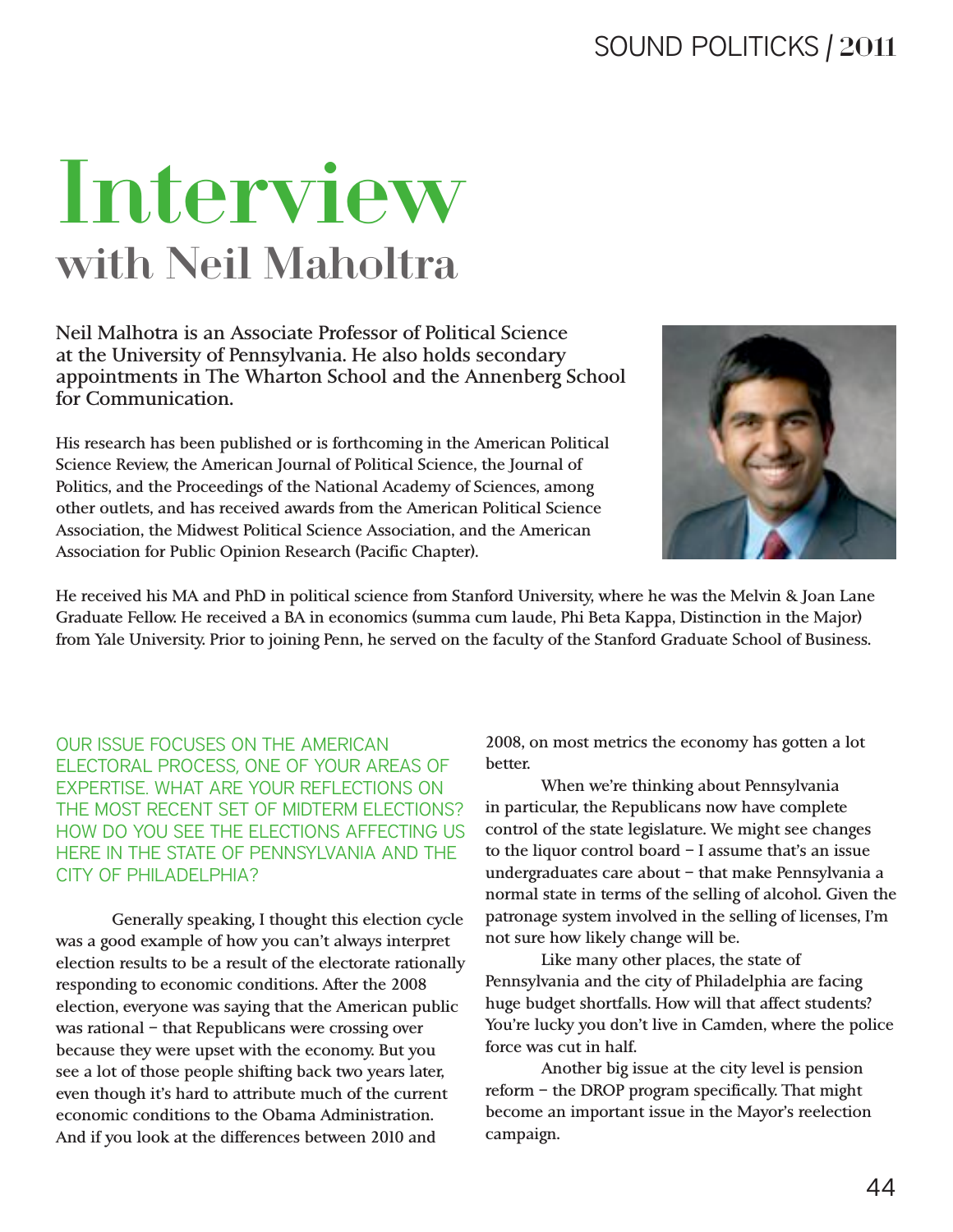#### HOW DO YOU SEE BIPARTISANSHIP MANIFESTING ITSELF IN THE POLITICAL ARENA TODAY?

Well, it depends on what you mean by bipartisanship. Despite what you hear of an overwhelming lack of bipartisanship, when you look at the health care bill you have to realize that the opposition to the bill was, in fact, a bipartisan effort. The no votes were a collection of Democrats and Republicans. That's just one example that people don't often think of that shows that our representatives work together more than you might think.

I do think that too much emphasis is placed on party and not enough on ideology. The healthcare bill was always going to be what a conservative Democrat wants, because that individual is in the center of the legislature – and that's what we got. The question then might become: did it take longer than it should have? That might be, but that's more a question of legislative strategy and ruling. It's a complicated question, because you expect representatives to represent what their constituents want and bring those beliefs into Washington and vote on them the way their constituents want them to. If our representatives go to Washington and don't do that, is that good for democracy? No. So then is it bad that right-wing members of right-wing districts vote in right-wing ways? Certainly not. So, I think one central question is: do we really want bipartisanship if it reduces representation?

#### HOW ABOUT OUR COUNTRY'S POLITICAL DISCOURSE, CERTAINLY A HOT TOPIC IN RECENT MONTHS?

Well I think everyone can agree that civil discourse is better than no civil discourse. And I do think that the Arizona shootings brought this fact into light – not that a lack of civil discourse was the cause of the shootings, because it probably wasn't. Keep in mind that during these great periods of Senate comity – when Democrats and Republicans were getting drinks after work – lynchings reached their highest point in the South. So, what does it mean to have civility? America has become an increasingly less violent society over time. We're at a low point of violence in this

country, and incivility has only increased in politics. Look at South Korea, where politicians will just beat each other up on the floor of the legislature – that's an extremely safe, nonviolent society. It's impossible to know, but it doesn't mean that from a normative Kantian perspective we shouldn't have uncivil discourse – though I think most everyone agrees that we probably shouldn't.

#### DO YOU SEE THE ARIZONA SHOOTINGS AS RELATED TO THE SUBSEQUENT 10-POINT BOOST IN PRESIDENT OBAMA'S POPULARITY RATINGS?

Well, I think there are a lot of factors that are more important. The lame duck session was highly productive – and we know people like productivity. The President got the tax deal passed, which, however controversial, was a good example of a bipartisan effort. And, of course, the economy has improved.

AS YOUNG PEOPLE IN A WORLD WHERE WE'RE HEARING SO MUCH DIFFERENT INFORMATION FROM VARIOUS SOURCES, WHAT TOOLS OR ADVICE DO YOU RECOMMEND TO DO WHAT YOUR NEW CLASS SUGGESTS – ANALYZE THE POLITICAL WORLD?

You know, it's hard to say -- of course, that's why I'd like people to take the class. The point of the class isn't to be one where you learn a lot of "stuff" – in this class you'll learn very little "stuff" – the point is, instead, to learn how to think so that anytime you're confronted with a question you will know how to approach it. For example, I do think that it's possible that some Penn students think that the Sarah Palin ad led to the Giffords shooting. The real question though is, what kind of evidence would you need to show that? You can't just show that Palin ran the ad before the shooting occurred, you would also have to know: What would the world look like if the ad had never been run? Would you still have the same outcome? That's what we call selecting on the dependent variable, you can't just select on the shooting occurring. The broad question is, what evidence do you need to make your claim select on the<br>is, what evide<br>believable?